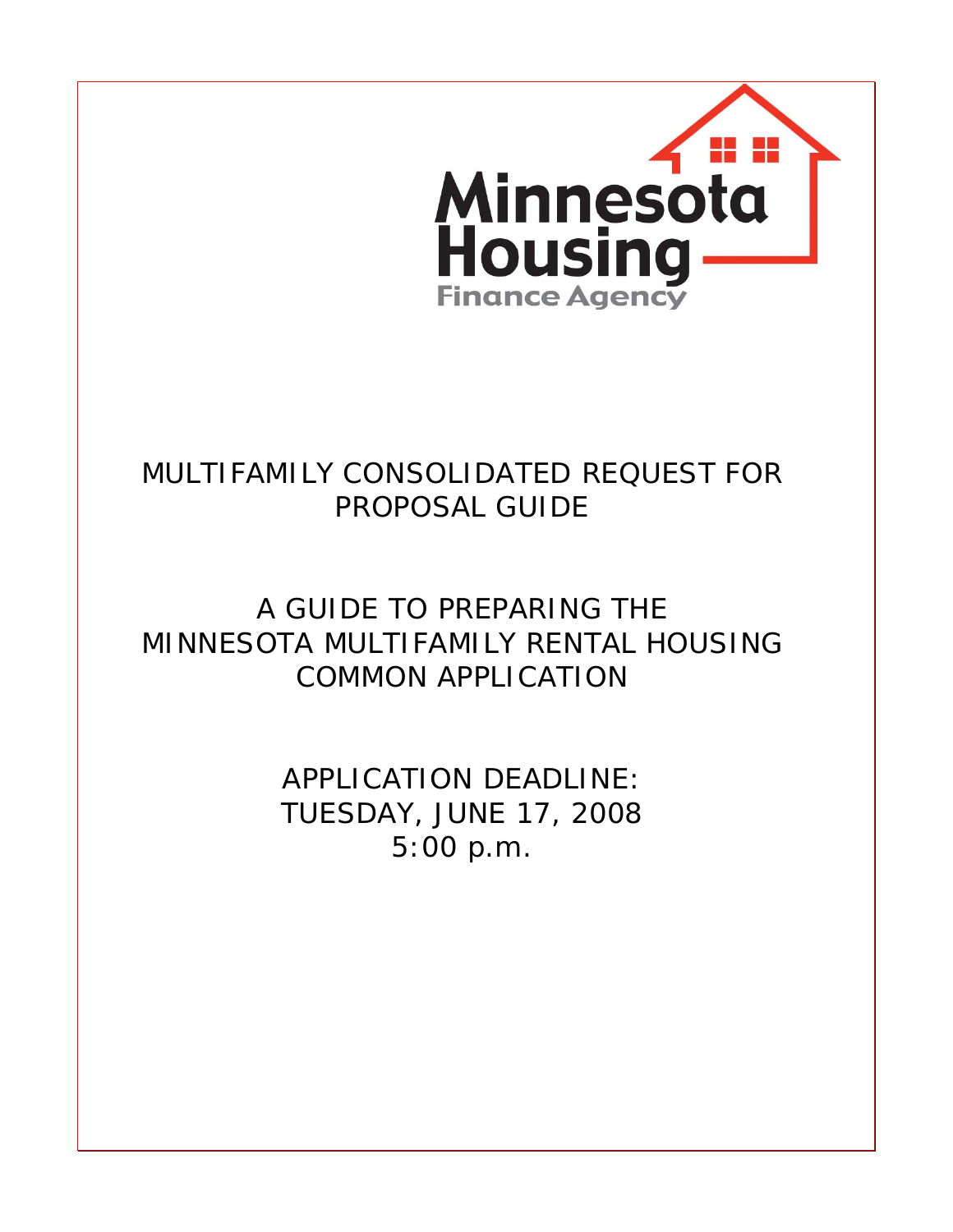Minnesota Housing does not discriminate on the basis of race, color, creed, national origin, sex, religion, marital status, status with regard to public assistance, disability, familial status, or sexual or affectional orientation in the provision of services.

Minnesota Housing is an equal opportunity employer.

This information will be made available in alternative format upon request.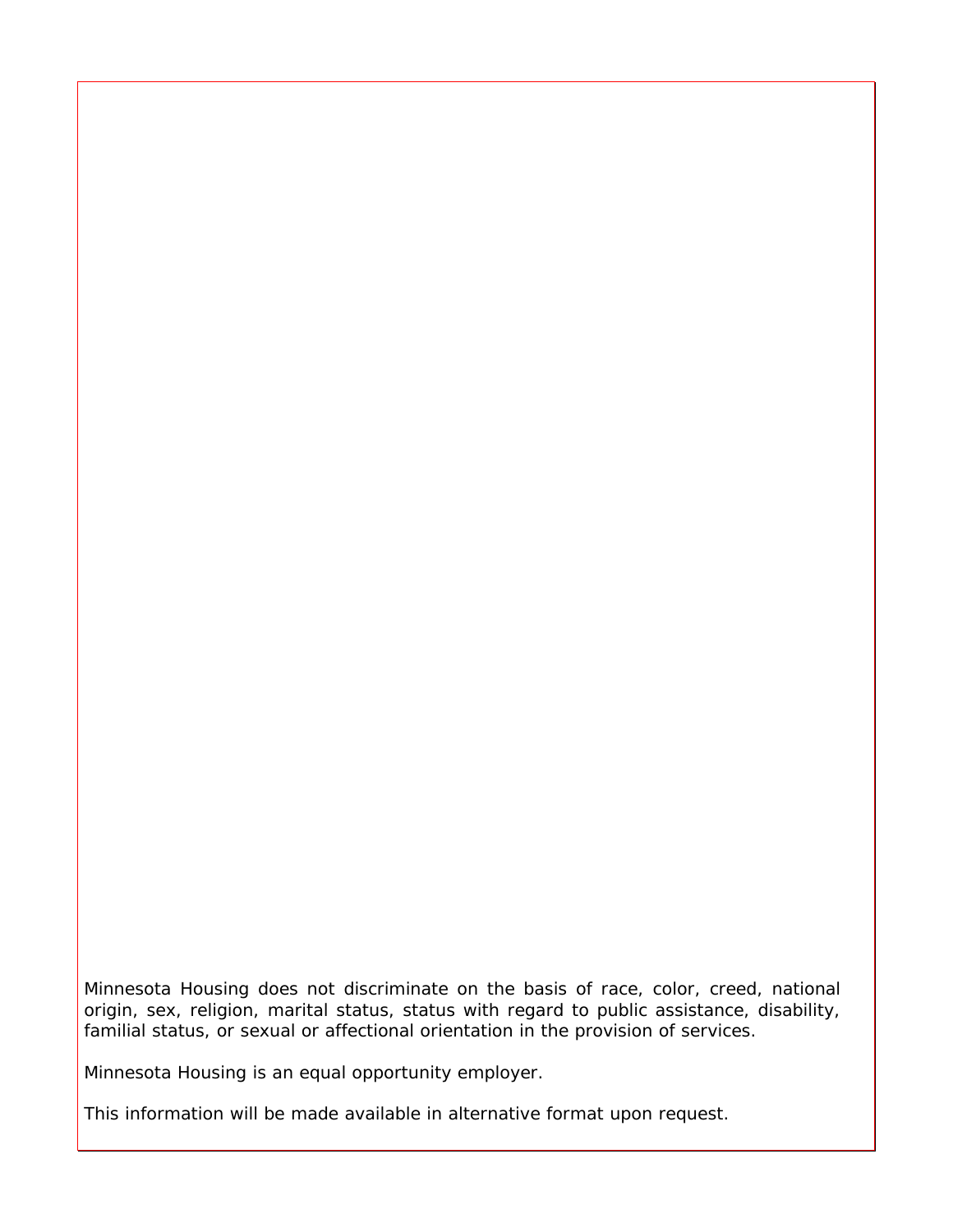## Table of Contents

| <b>I.</b> |                                                                     |                                                                                                                                                                                                |  |
|-----------|---------------------------------------------------------------------|------------------------------------------------------------------------------------------------------------------------------------------------------------------------------------------------|--|
| II.       |                                                                     |                                                                                                                                                                                                |  |
|           | A.<br><b>B.</b><br>$C_{\cdot}$<br>D.<br>$E_{\rm{c}}$<br>$F_{\cdot}$ |                                                                                                                                                                                                |  |
| Ш.        |                                                                     |                                                                                                                                                                                                |  |
|           | A.<br><b>B.</b><br>$C_{\cdot}$                                      |                                                                                                                                                                                                |  |
| IV.       |                                                                     |                                                                                                                                                                                                |  |
|           | A.<br><b>B.</b><br>C.<br>D.                                         |                                                                                                                                                                                                |  |
| V.        |                                                                     | MULTIFAMILY SELECTION STANDARDS AND FUNDING PRIORITIES FOR CAPITAL FUNDING11                                                                                                                   |  |
|           | Α.<br>B.<br>C.                                                      |                                                                                                                                                                                                |  |
|           | Е.                                                                  | Housing Trust Fund Program (HTF), Ending Long-Term Homelessness Initiative Fund (ELHIF) and 501<br>Publicly Owned Housing Program (POHP) [formerly Publicly Owned Permanent Supportive Housing |  |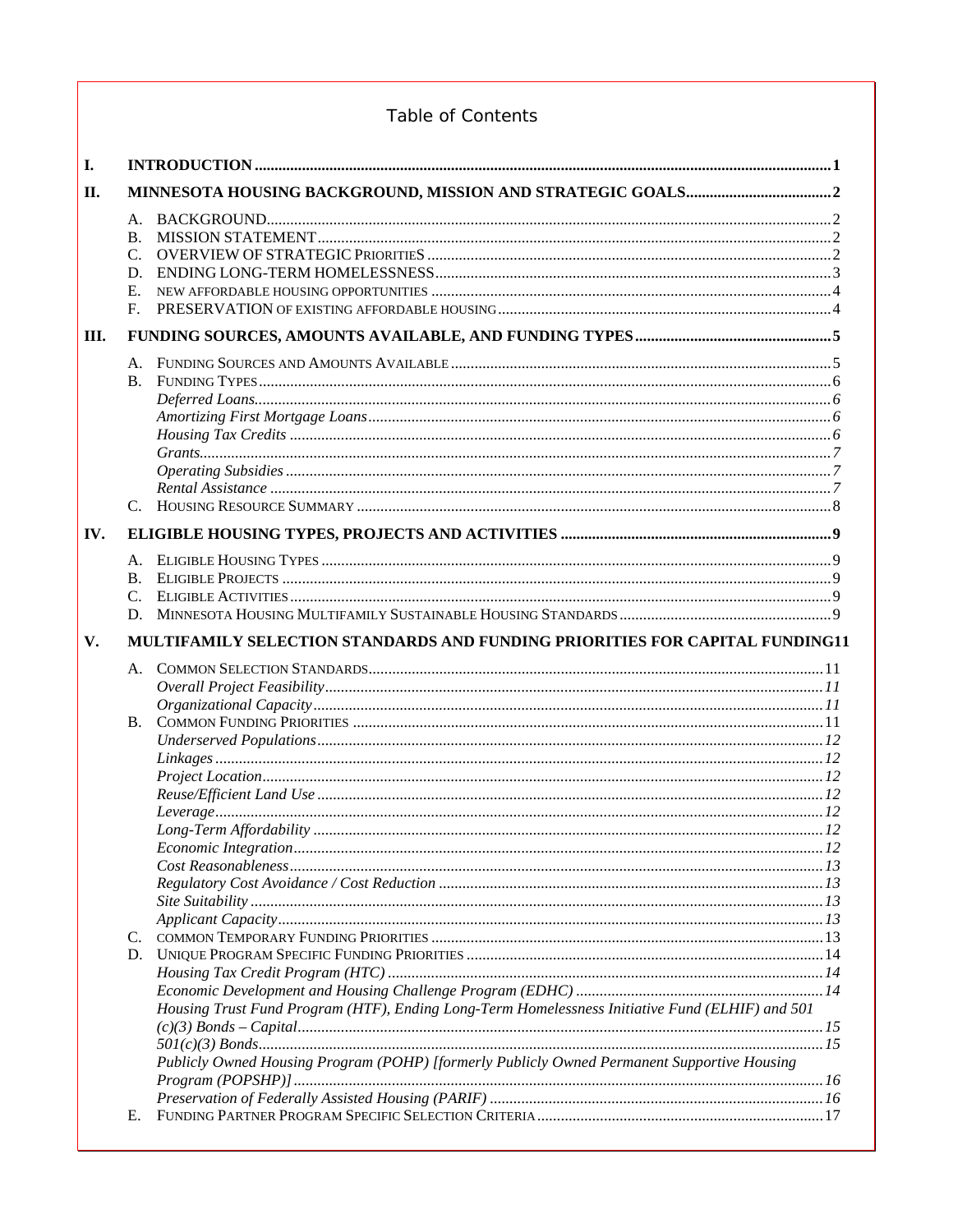| X.   | Α.<br>В.    |                                                                                             |  |
|------|-------------|---------------------------------------------------------------------------------------------|--|
|      |             |                                                                                             |  |
|      |             |                                                                                             |  |
|      |             |                                                                                             |  |
|      |             |                                                                                             |  |
|      |             |                                                                                             |  |
|      |             |                                                                                             |  |
|      |             |                                                                                             |  |
|      |             |                                                                                             |  |
|      |             |                                                                                             |  |
|      |             |                                                                                             |  |
|      |             |                                                                                             |  |
|      |             |                                                                                             |  |
|      | Κ.          |                                                                                             |  |
|      | J.          |                                                                                             |  |
|      | L           |                                                                                             |  |
|      | H.          |                                                                                             |  |
|      | G.          |                                                                                             |  |
|      | $F_{\cdot}$ |                                                                                             |  |
|      | Е.          |                                                                                             |  |
|      |             |                                                                                             |  |
|      | $C_{\cdot}$ |                                                                                             |  |
|      | B.          |                                                                                             |  |
|      |             |                                                                                             |  |
|      |             |                                                                                             |  |
|      | $C_{\cdot}$ | METROPOLITAN HOUSING IMPLEMENTATION GROUP (MHIG) PROJECT SELECTION CRITERIA23               |  |
|      |             |                                                                                             |  |
|      |             |                                                                                             |  |
|      |             |                                                                                             |  |
| VII. |             |                                                                                             |  |
|      |             |                                                                                             |  |
|      |             |                                                                                             |  |
|      |             |                                                                                             |  |
|      | В.          | RENTAL ASSISTANCE - HOUSING TRUST FUND AND ENDING LONG-TERM HOMELESSNESS SELECTION          |  |
|      |             |                                                                                             |  |
|      |             |                                                                                             |  |
|      |             |                                                                                             |  |
|      |             | A. OPERATING SUBSIDY - HOUSING TRUST FUND AND ENDING LONG-TERM HOMELESSNESS INITIATIVE FUND |  |
| VI.  |             | MULTIFAMILY SELECTION STANDARDS AND FUNDING PRIORITIES FOR NON-CAPITAL                      |  |
|      |             |                                                                                             |  |
|      |             |                                                                                             |  |
|      |             |                                                                                             |  |
|      |             |                                                                                             |  |
|      |             |                                                                                             |  |
|      |             |                                                                                             |  |
|      |             |                                                                                             |  |
|      |             |                                                                                             |  |
|      |             | FOR MORE INFORMATION ON FUNDING PARTNER PROGRAMS GO TO:                                     |  |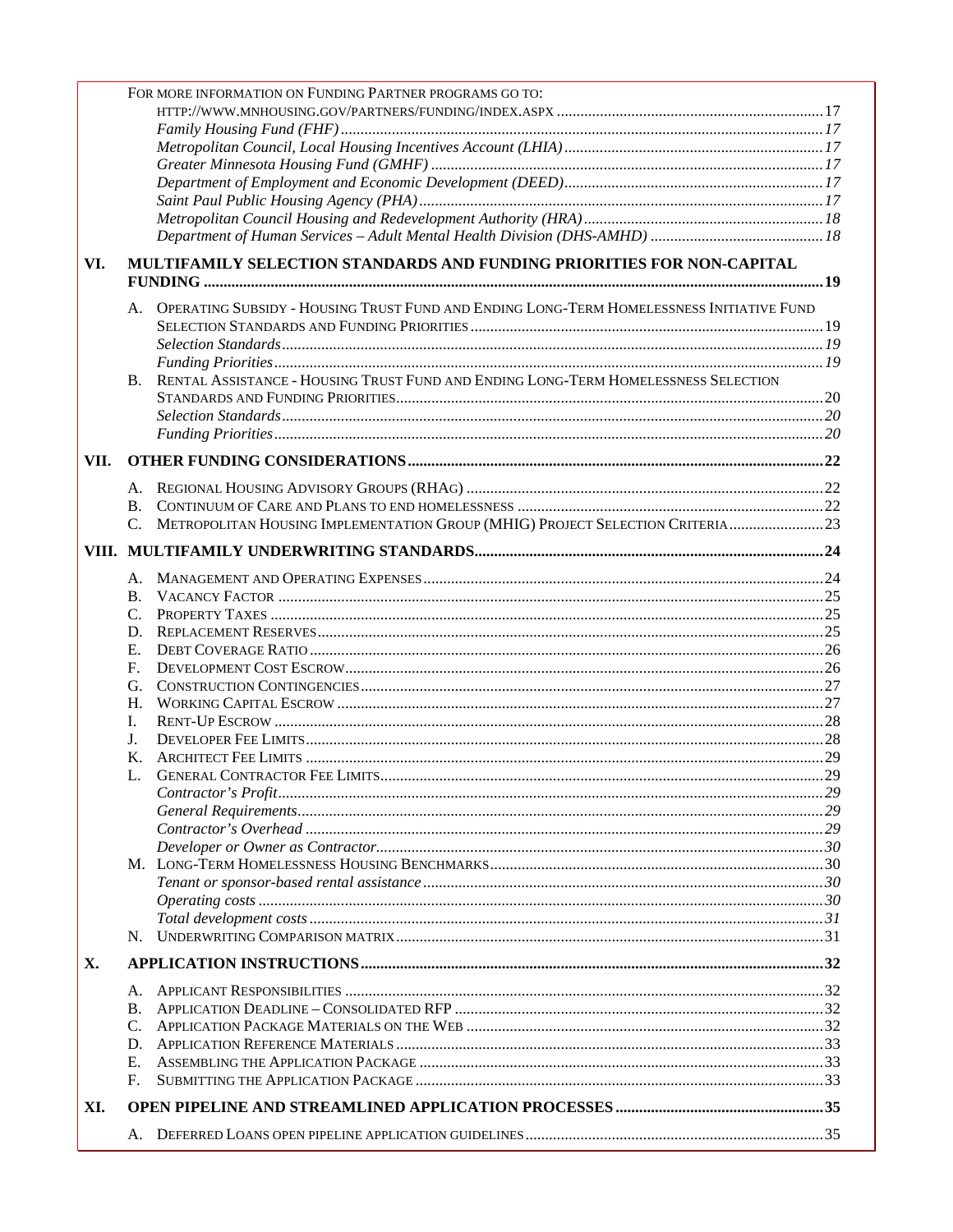|      | $\mathbf{B}$ . |                                                                                                    |  |  |
|------|----------------|----------------------------------------------------------------------------------------------------|--|--|
|      | $C_{\cdot}$    | NON-COMPETITIVE HOUSING TAX CREDITS OPEN PIPELINE APPLICATION GUIDELINES 36                        |  |  |
|      |                | Housing Tax Credits in Conjunction with Minnesota Housing Issued Tax-Exempt Bonds (Non-Competitive |  |  |
|      |                |                                                                                                    |  |  |
|      |                | Housing Tax Credits in Conjunction with Local Non Minnesota Housing-issued Tax-Exempt Bonds        |  |  |
|      |                |                                                                                                    |  |  |
|      | D.             |                                                                                                    |  |  |
| XII. |                |                                                                                                    |  |  |
|      | A.             |                                                                                                    |  |  |
|      |                |                                                                                                    |  |  |
|      | $\mathbf{B}$ . |                                                                                                    |  |  |
|      |                |                                                                                                    |  |  |
|      |                |                                                                                                    |  |  |
|      | $C_{\cdot}$    |                                                                                                    |  |  |
|      |                |                                                                                                    |  |  |
|      |                |                                                                                                    |  |  |
|      |                |                                                                                                    |  |  |
|      | $A_{\cdot}$    |                                                                                                    |  |  |
|      |                | Policy 1, 43                                                                                       |  |  |
|      |                |                                                                                                    |  |  |
|      |                |                                                                                                    |  |  |
|      |                |                                                                                                    |  |  |
|      |                |                                                                                                    |  |  |
|      |                |                                                                                                    |  |  |
|      | $B_{\cdot}$    |                                                                                                    |  |  |
|      |                |                                                                                                    |  |  |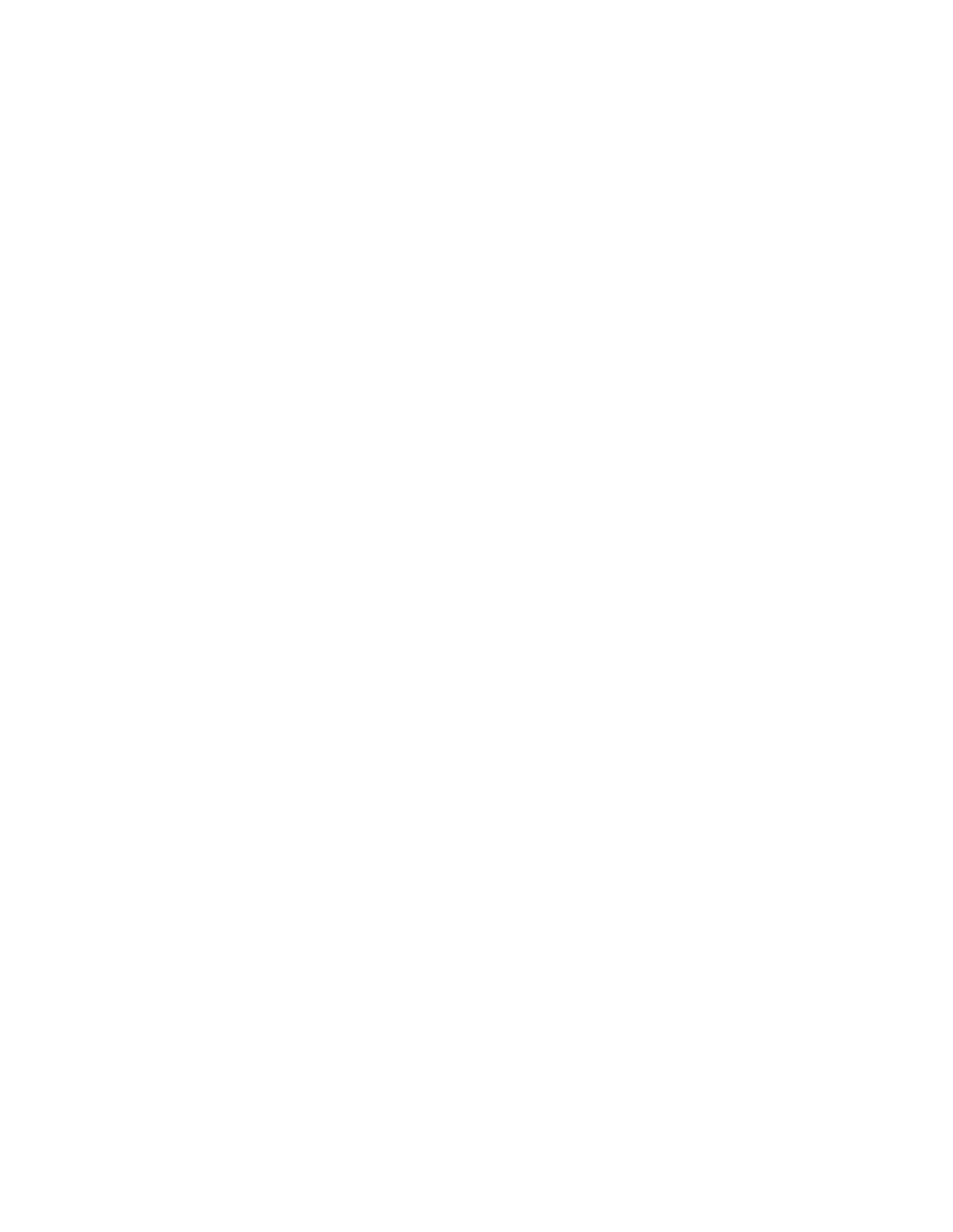## <span id="page-6-0"></span>**I. INTRODUCTION**

The Minnesota Housing Multifamily Consolidated Request for Proposals Guide (Guide) is intended to provide background information on the affordable housing resources available for multifamily rental housing development as well as to provide information on the application, selection and underwriting processes. Minnesota Housing, in conjunction with its funding partners will work with a variety of programs to fund selected developments. The funding partners include the Family Housing Fund (FHF), Greater Minnesota Housing Fund (GMHF), Metropolitan Council, Department of Employment and Economic Development (DEED), Metropolitan Council Housing and Redevelopment Authority (HRA), St. Paul Public Housing Agency (PHA) and the Minnesota Department of Human Services (DHS).

Minnesota Housing offers two methods to apply for multifamily resources; the Consolidated Request for Proposals (Consolidated RFP) and Open Pipeline.

The Consolidated RFP, offered once per year, provides a means of "one stop shopping" by consolidating and coordinating multiple housing resources into one multifamily application process. Applicants do not apply for specific programs, but rather request funding for a specific housing development and/or activities that meet a specific housing need.

Offering housing resources through the Consolidated RFP accommodates applicants as follows:

- Allows applicants to apply for funding for a housing development and/or activity rather than applying for specific funding sources over a series of application rounds; therefore, shortening and simplifying the application process.
- Creates an environment where applicants focus on specific housing needs and market rather than focusing on specific program availability and requirements.
- Allows applicants to apply for multiple funding sources by using one common application form with similar requirements.
- Eliminates the burden of applicants having to know numerous funding program details.

Open Pipeline provides an opportunity for applicants to apply for funding sources at any time, subject to certain restrictions and funding availability. Information on the funding sources that are available on an open pipeline basis can be found in Section VIII of this Guide. The same application materials are utilized for both the Consolidated RFP and Open Pipeline.

The Housing Tax Credit program offers two application rounds per year with the primary round taking place in conjunction with the Consolidated RFP, and the second round having a priority for supplemental tax credit requests during the month of February and selections concluding in April.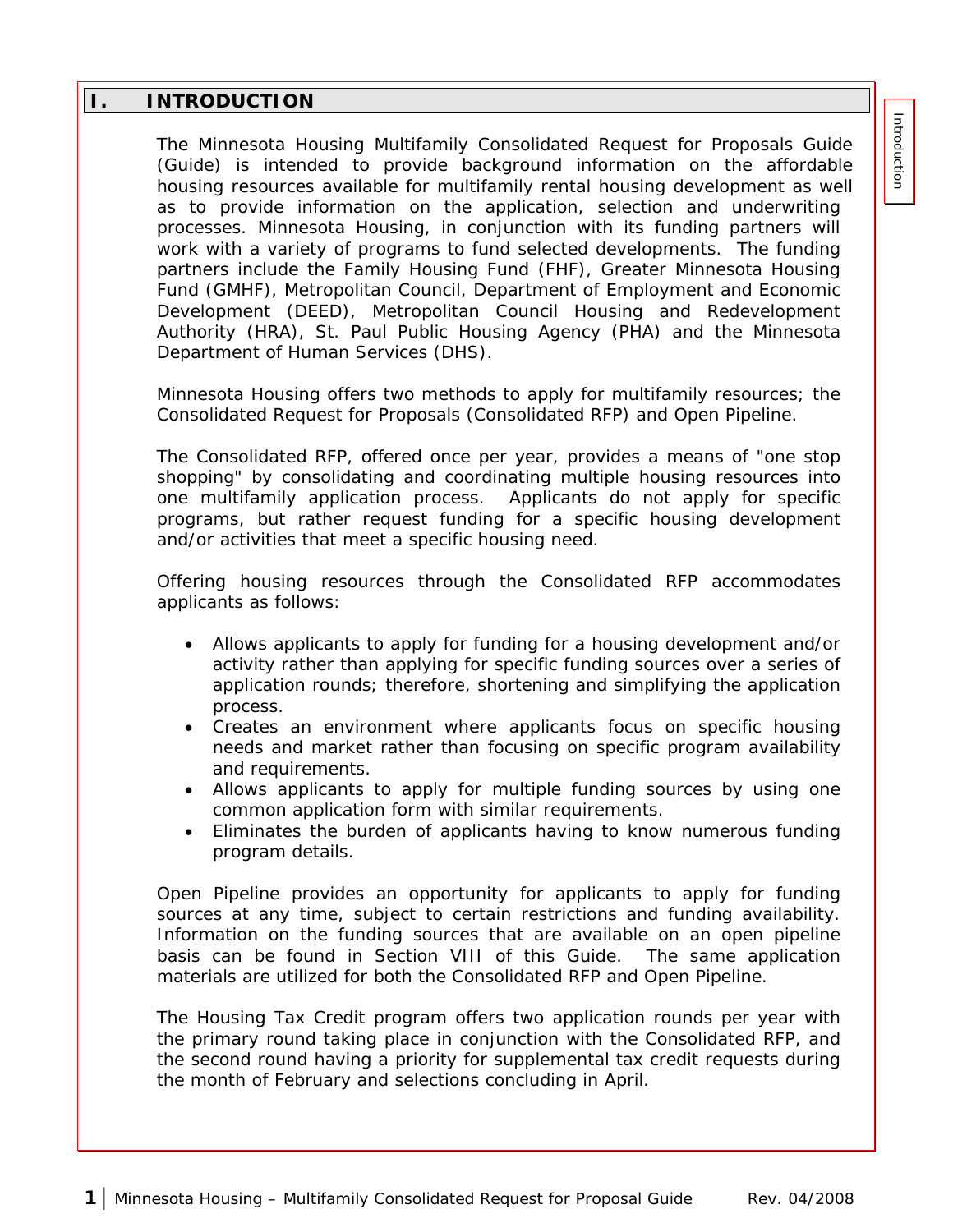## <span id="page-7-0"></span>**II. MINNESOTA HOUSING BACKGROUND, MISSION AND STRATEGIC GOALS**

#### **A. BACKGROUND**

Minnesota Housing was established by the 1971 session of the Minnesota Legislature to finance the construction and rehabilitation of housing for families of low and moderate income. Minnesota Housing generates revenue through the sale of tax exempt and taxable bonds, as well as from state appropriations and federal grants. The funds are generally used for construction loans and mortgage loans to eligible borrowers at below market interest rates.

Minnesota Housing provides programs to assist in adding to and improving the quality of housing for Minnesotans through two housing divisions:

- HOMES Division (administers homeownership and home improvement/rehab programs); and
- Multifamily Division (administers financing of construction, acquisition and/or rehabilitation of rental housing; operating subsidy and rental assistance).

#### **B. MISSION STATEMENT**

Minnesota Housing finances and advances affordable housing opportunities for low- and moderate-income Minnesotans to enhance quality of life and foster strong communities.

#### **C. OVERVIEW OF STRATEGIC PRIORITIES**

Minnesota Housing's current Strategic Plan was adopted by the Board of Directors, December 20, 2007. Under the Strategic Plan, Minnesota Housing will provide leadership, financing, and other assistance in order to meet the following strategic priorities:

- Finance new affordable housing opportunities;
- Preserve existing affordable housing;
- End long-term homelessness; and
- Increase emerging market homeownership.

Business plans for both the Ending Long-Term Homelessness and Emerging Market Homeownership initiatives have been completed and are available on Minnesota Housing's web site. Scarce resources require increased efforts at customer service, collaboration, greater creativity in identifying resources, and review of regulatory requirements in order to meet our vision for all Minnesotans to live in affordable homes.

The Consolidated RFP will assist in carrying out Minnesota Housing's broad objectives of meeting Minnesotans' needs for:

- Decent, safe, affordable homes the focus is on whom we serve; and
- Stronger communities the focus is on where we invest funds.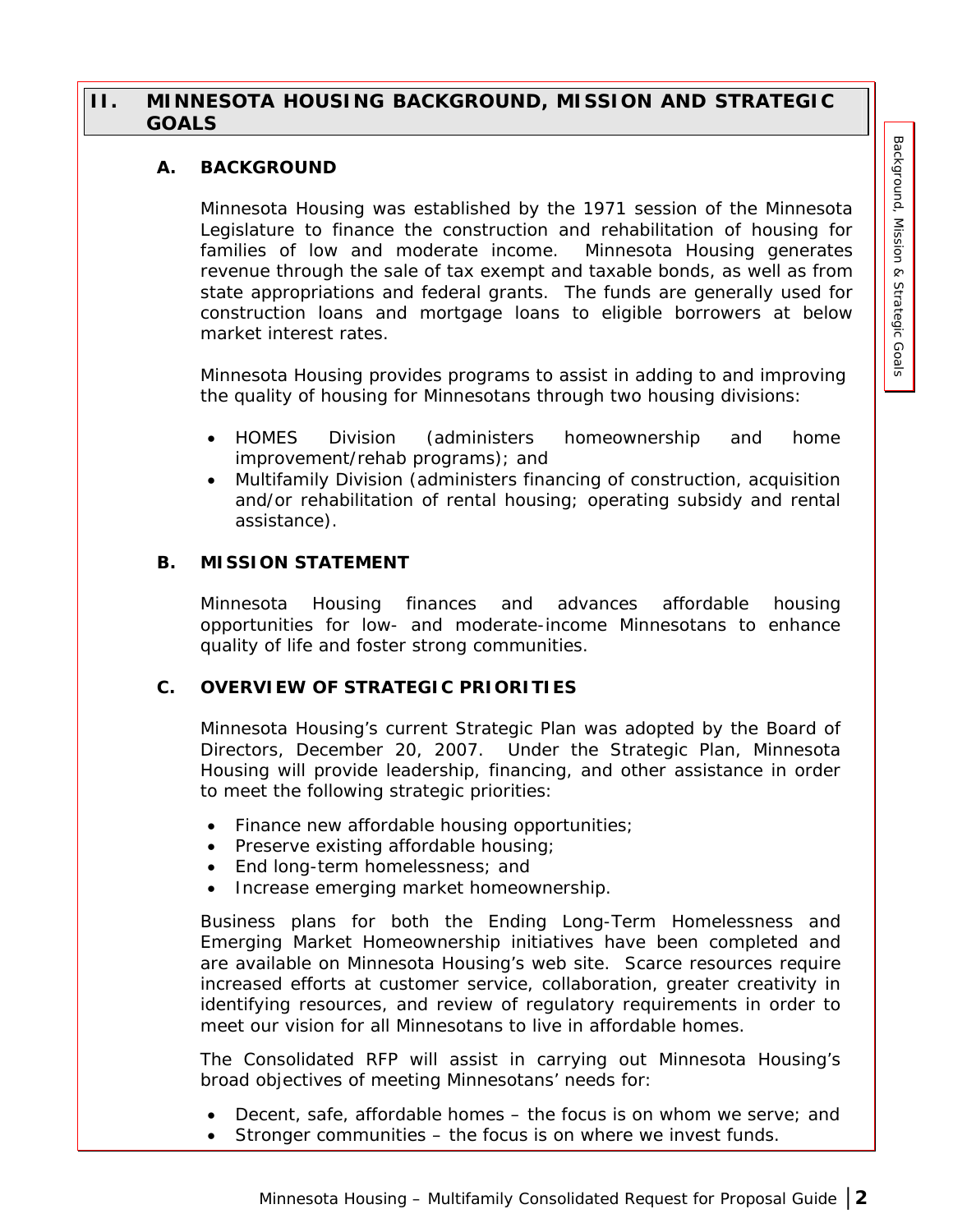<span id="page-8-0"></span>To assist in making funding decisions consistent with these broad objectives, multifamily selection standards and funding priorities are applied along with the following policy documents:

- Continuum of Care Applications: Exhibit 1 and Exhibit 2;
- Ending Long-Term Homelessness in Minnesota Business Plan;
- "Overview of Homelessness in Minnesota 2006", a report by Wilder Research;
- Minnesota Housing Multifamily Sustainable Housing Policy; and
- MHIG (Metropolitan Housing Implementation Group) Selection Standards.

## **D. ENDING LONG-TERM HOMELESSNESS**

In 2004, the State of Minnesota, through a broadly based working group, developed a comprehensive Business Plan for Ending Long-term Homelessness. The plan established a priority of ending long-term homelessness in Minnesota through these strategies:

- 1. Provide 4,000 housing opportunities with support services for households experiencing long-term homelessness by 2010.
- 2. Develop cost effective and creative approaches to integrating affordable housing with support services into communities across the state. The overall goal of supportive housing is to:
	- Move people experiencing long term homelessness into housing;
	- Promote housing stability with support services necessary to improve their wellbeing, such as employability, selfsufficiency, and other positive social outcomes; and,
	- Reduce the social costs associated with homelessness such as inappropriate use of emergency health care, shelter, chemical dependency, corrections, etc.
- 3. Federal, local government, state departments, and philanthropic sources make up the \$483 million dollar financing plan to fund the development of 4,000 permanent supportive housing opportunities from 2004 - 2010.

Several funding sources give preference to developments and/or activities which propose housing opportunities for households experiencing long-term homelessness. Selected proposals that further this strategic priority will have adhere to such restrictions for the minimum rental period as defined in their loan agreement. The 2008 production goal established in the Business Plan is for 800 housing units targeted to households experiencing long-term homelessness. The goal will create 800 new housing opportunities to the progress of 1,715 opportunities created, as of March 31, 2008.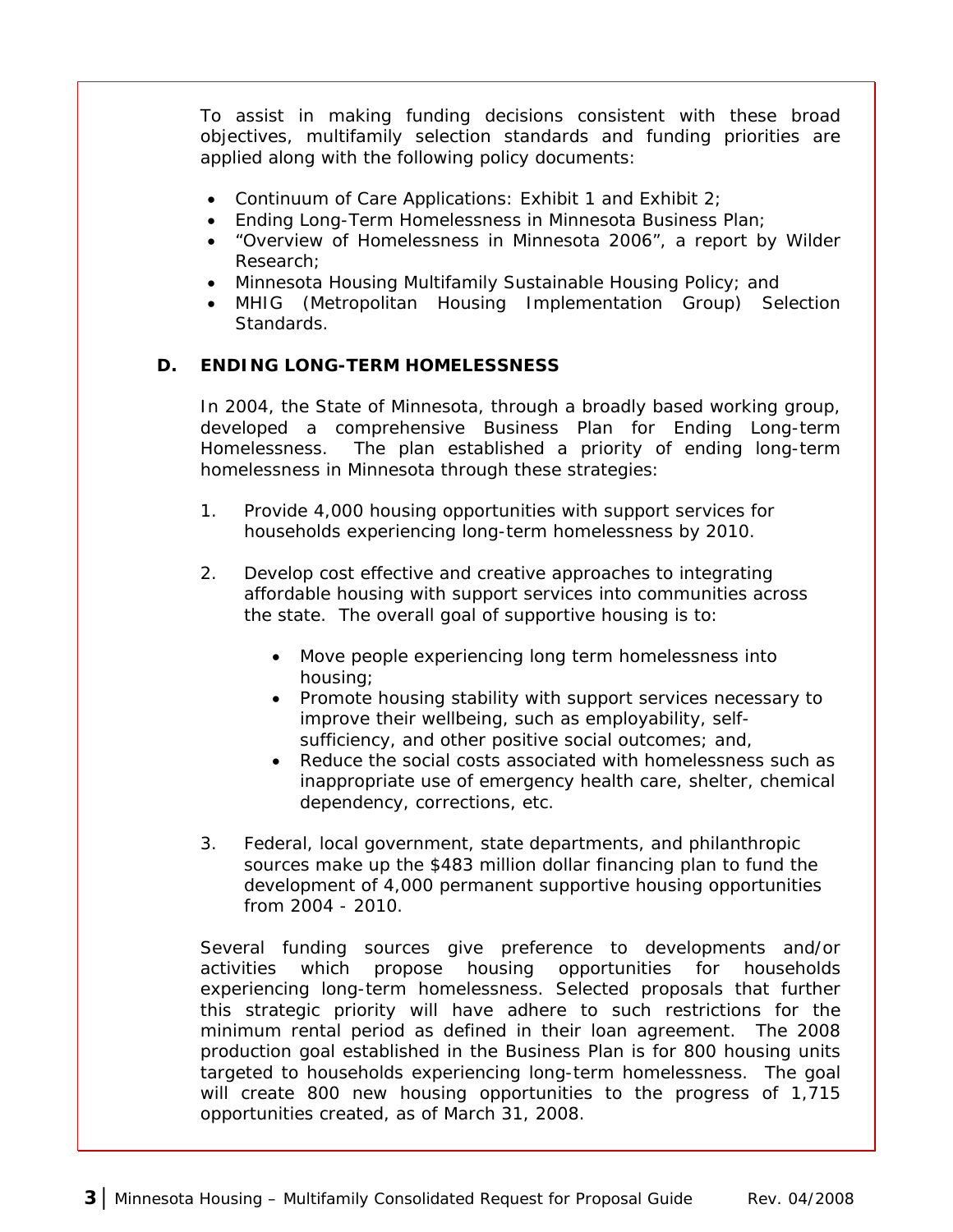#### <span id="page-9-0"></span>**E. NEW AFFORDABLE HOUSING OPPORTUNITIES**

In order to address the strategic priority of financing new affordable housing opportunities for low and moderate income households, preference is given to developments that promote the construction of economically integrated housing in areas of job and population growth.

General occupancy housing must be "affordable to the local workforce", which means households occupying the housing pay 30% or less of their monthly income for housing costs (gross rent), and that such costs are affordable based on wages of the jobs being created or retained in the local area, as demonstrated in the Application Package.

#### **F. PRESERVATION OF EXISTING AFFORDABLE HOUSING**

In order to address the strategic priority of preserving existing affordable housing, preference is given to developments that preserve permanent affordable rental housing with long term project-based federal subsidies that are in jeopardy of being lost as well as to existing supportive housing developments.

Affordability of rental housing may be driven by the underlying financing, operating subsidies to owners, direct subsidies to tenants, or through the existing rent structure. Such affordability may be at risk of loss due to one of the following three factors: expiring subsidies, physical deterioration or failing owner capacity. Minnesota Housing preservation programs protect Minnesota's existing affordable housing stock by providing financial resources to property owners and tenants, ensuring developments will remain affordable.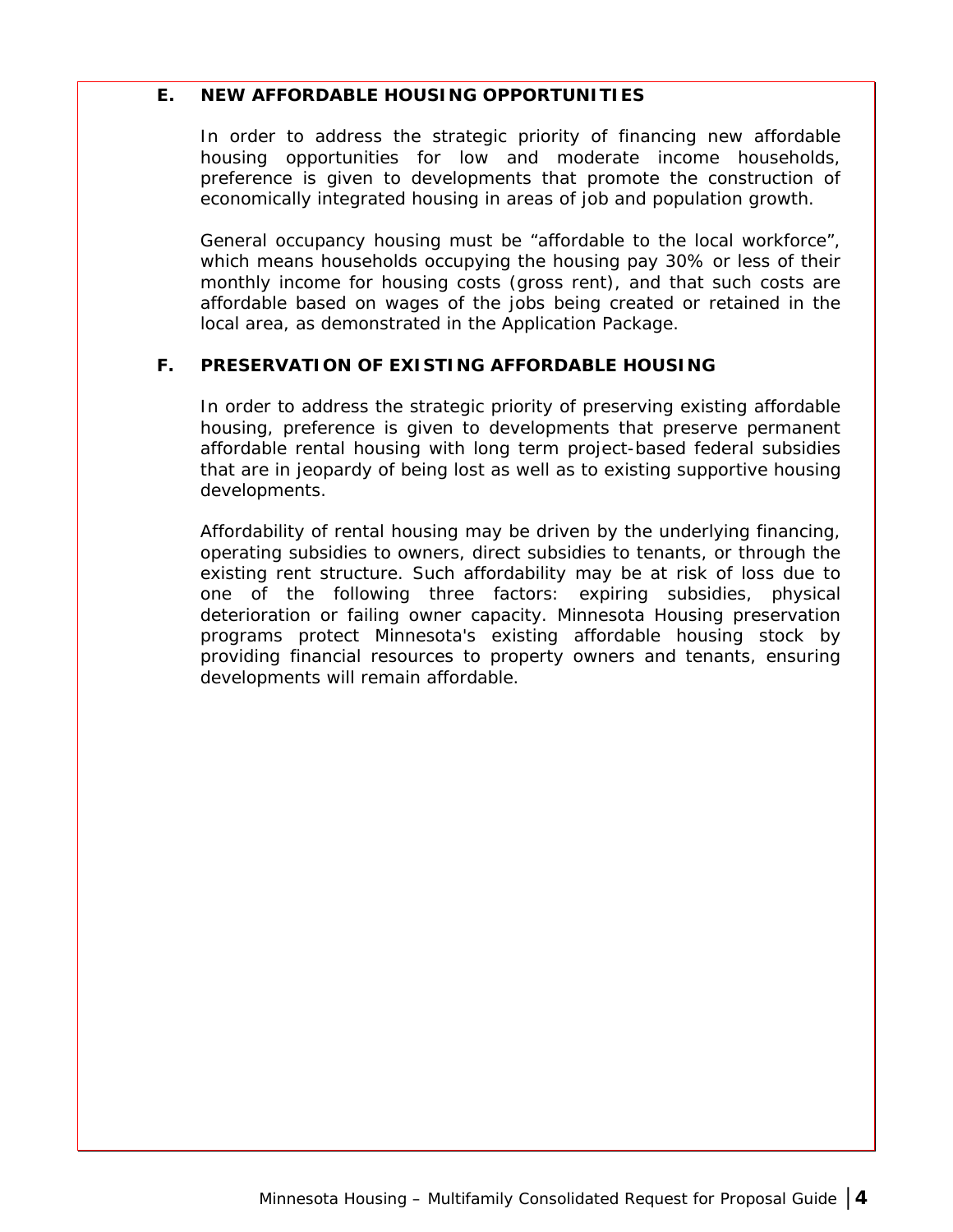## <span id="page-10-0"></span>**III. FUNDING SOURCES, AMOUNTS AVAILABLE, AND FUNDING TYPES**

## **A. FUNDING SOURCES AND AMOUNTS AVAILABLE**

The following funding sources may be accessed through the 2008 Consolidated RFP or through Open Pipeline (if applicable) subject to available funding:

| Federal Housing Tax Credits from the competitive state<br>allocation pool (HTC) | \$10.4 million<br>(estimated)                                           |
|---------------------------------------------------------------------------------|-------------------------------------------------------------------------|
| Low and Moderate Income Rental Program (LMIR), tax exempt<br>and taxable bonds  | Up to \$20 million                                                      |
| Flexible Financing for Capital Costs (FFCC) for LMIR loans only                 | Approximately<br>\$3 million                                            |
| Economic Development and Housing Challenge (EDHC)                               | Approximately<br>\$5 million                                            |
| Preservation Affordable Rental Investment Fund (PARIF)                          | Up to \$3 million                                                       |
| Housing Trust Fund (HTF)                                                        | \$5.5 million (Capital,<br>Operating Subsidy)                           |
| Ending Long-Term Homelessness Initiative Fund (ELHIF)                           | \$8 million (For capital,<br>operating subsidy or<br>rental assistance) |
| Publicly Owned Housing Program (POHP)                                           | \$1 million                                                             |
| $501(c)(3)$ Bonds                                                               | \$30 million                                                            |

The 2008 Consolidated RFP also makes available funds from several philanthropic and local and state government entities.

1. For developments in the seven-county metropolitan area:

| <b>Family Housing Fund</b>                       | Approximately<br>\$1 million |
|--------------------------------------------------|------------------------------|
| Metropolitan Council - Local Housing Incentive   | Approximately                |
| Account Program (LHIA)                           | \$1.65 million               |
| St. Paul Public Housing Agency                   | 20 Vouchers                  |
| Metropolitan Housing and Redevelopment Authority | 30 Vouchers                  |

2. For developments located in greater Minnesota (outside the sevencounty metropolitan area):

| Greater Minnesota Housing Fund (GMHF)                                                                               | Approximately<br>\$2.65 million (general<br>occupancy and<br>supportive housing) |
|---------------------------------------------------------------------------------------------------------------------|----------------------------------------------------------------------------------|
| Minnesota Department of Employment and<br>Economic Development (MN DEED) Small Cities<br>Development Program (SCDP) | Approximately<br>\$1 million                                                     |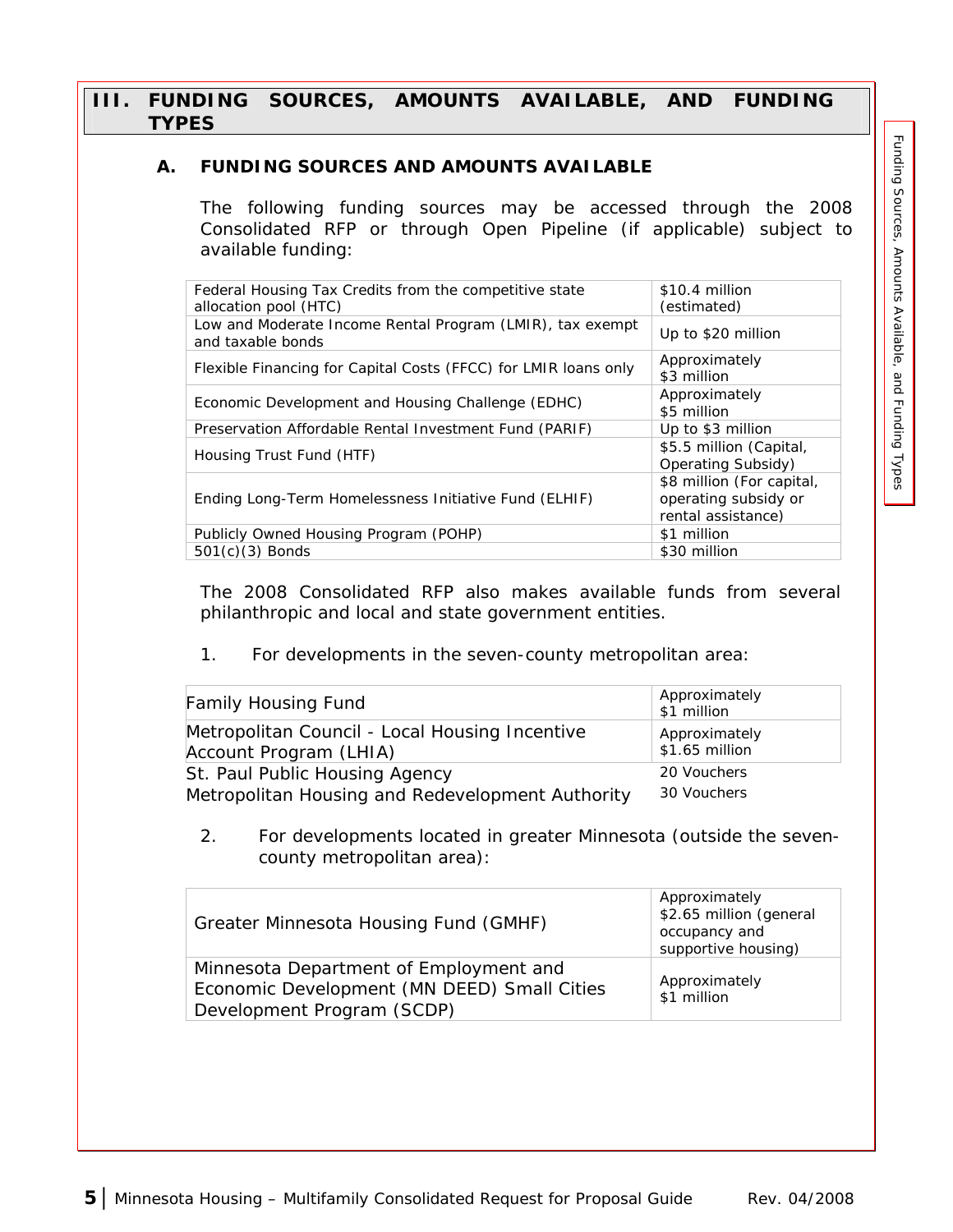3. For developments located in the seven-county metropolitan area or greater Minnesota (outside the seven-county metropolitan area):

<span id="page-11-0"></span>Department of Human Services– Adult Mental Health \$1.5 million (Operating Division (DHS-AMHD) Housing with Supports for Adults with Serious Mental Illness (HSASMI) Program Subsidy – non capital)

## **B. FUNDING TYPES**

Multifamily resources are provided in the form of deferred loans, grants, amortizing first mortgage loans, housing tax credits, operating subsidies and rental assistance.

#### **Deferred Loans**

Generally, deferred loans will bear interest at a rate of 0% unless a higher rate is necessary to allow the program funds to be used with other funding sources, such as housing tax credits. Principal and interest, if any, shall be due and payable at the end of the loan term, which is typically 30 years. Loans will be full recourse; however, non-recourse may be considered on a case-by-case basis. Deferred loans can help bridge the financing gaps not covered by a first mortgage and/or other funding sources.

## **Amortizing First Mortgage Loans**

Minnesota Housing amortizing first mortgage loans require monthly payments on principal and interest throughout the term of the loan. Developments receiving an amortizing first mortgage will be assessed origination and inspection fees.

## **Housing Tax Credits**

Housing Tax Credits offer a reduction in tax liability to owners and investors in eligible affordable rental housing units produced as the result of new construction, or acquisition with substantial rehabilitation.

Minnesota Housing has been designated by the Minnesota Legislature as the primary allocating agency of the housing tax credit in the state of Minnesota. Qualified local cities and counties have also been designated by the Minnesota Legislature as suballocators of the tax credits. Detailed information is available in the State of Minnesota Housing Tax Credit 2009 Qualified Allocation Plan (QAP) and the Housing Tax Credit Program Procedural Manual April 2009, available on the Minnesota Housing web site.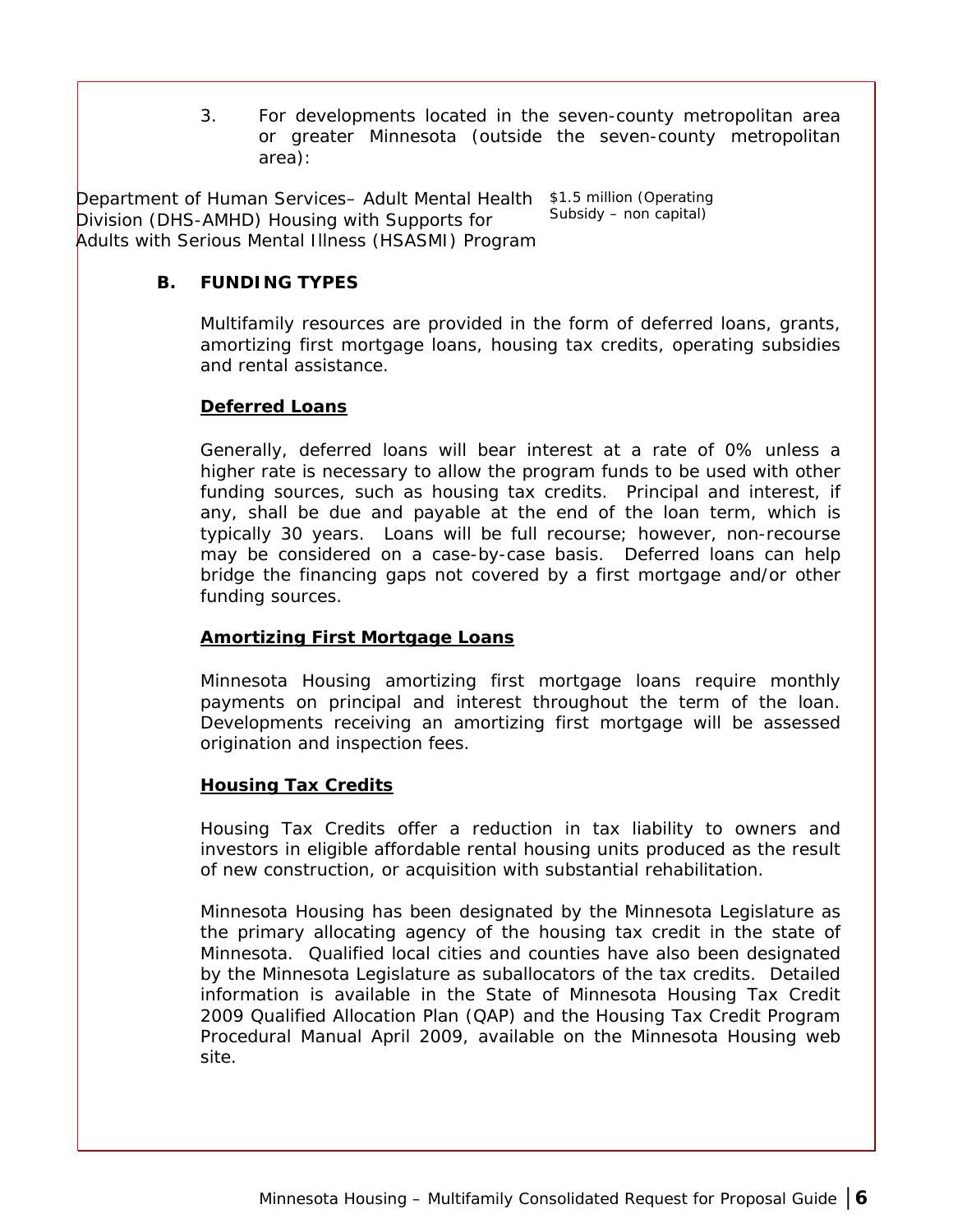#### <span id="page-12-0"></span>**Grants**

Grants are typically awarded for Operating Subsidies and Rental Assistance under the Housing Trust Fund and Ending Long-Term Homelessness Initiative Fund.

## **Operating Subsidies**

HTF Operating Subsidy is available in two forms, revenue shortfall and unique costs.

- 1. Operating Subsidy Unique costs: The unique costs associated with operating low-income rental or supportive housing must be critical to both the economic viability of the housing development and to serving the population for whom the housing is designed.
- 2. Operating Subsidy Revenue shortfall: To cover revenue shortfall caused by the difference between the cost of operating the housing development and rents paid by eligible tenants.

These funds are awarded in the form of a grant to the owner and may be awarded for term of four years with funding allocations bi-annually. Refer to the HTF/ELHIF Operating Subsidy Program Guide for complete requirements.

Operating subsidy funds are also being made available through Minnesota Housing's Ending Long-Term Homelessness Initiative Fund. This program is funded out of Minnesota Housing reserves and will follow the HTF program rules and guidelines.

The Housing with Supports for Adults with Serious Mental Illness (HSASMI) Operating Subsidy may fund unique operating costs and revenue shortfall costs associated with operating housing providing appropriate supportive services for adults with serious mental illness, which cannot be funded through other revenue sources and as permitted in accordance with the HTF Rules. This program is funded through an agreement with the Department of Human Services- Adult Mental Health Division (DHS-AMHD) and will follow the HTF program rules and guidelines.

#### **Rental Assistance**

Tenant-based and sponsor-based rental assistance is available through the Ending Long-Term Homelessness Initiative Fund. Refer to the HTF Rental Assistance Program Guide for complete requirements for both programs.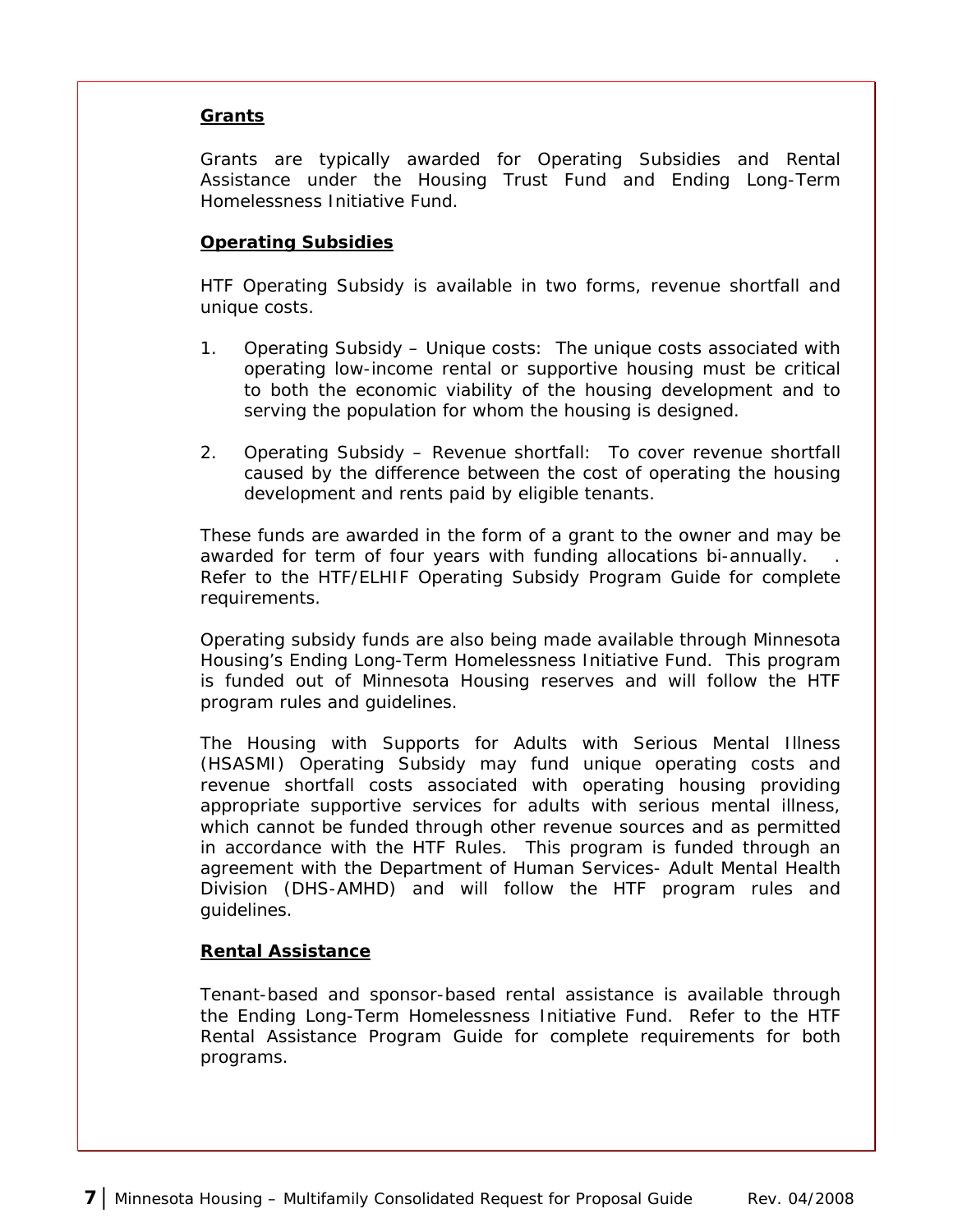#### <span id="page-13-0"></span>**C. HOUSING RESOURCE SUMMARY**

The "Housing Resource Summary" provides basic information on the multifamily housing resources available through the Consolidated RFP and Open Pipeline. More detailed information can be found by clicking on the specific program name provided at the top of the Housing Resource Summary.

[http://www.mnhousing.gov/housing/servicing/MHFA\\_004834.aspx](http://www.mnhousing.gov/housing/servicing/MHFA_004834.aspx)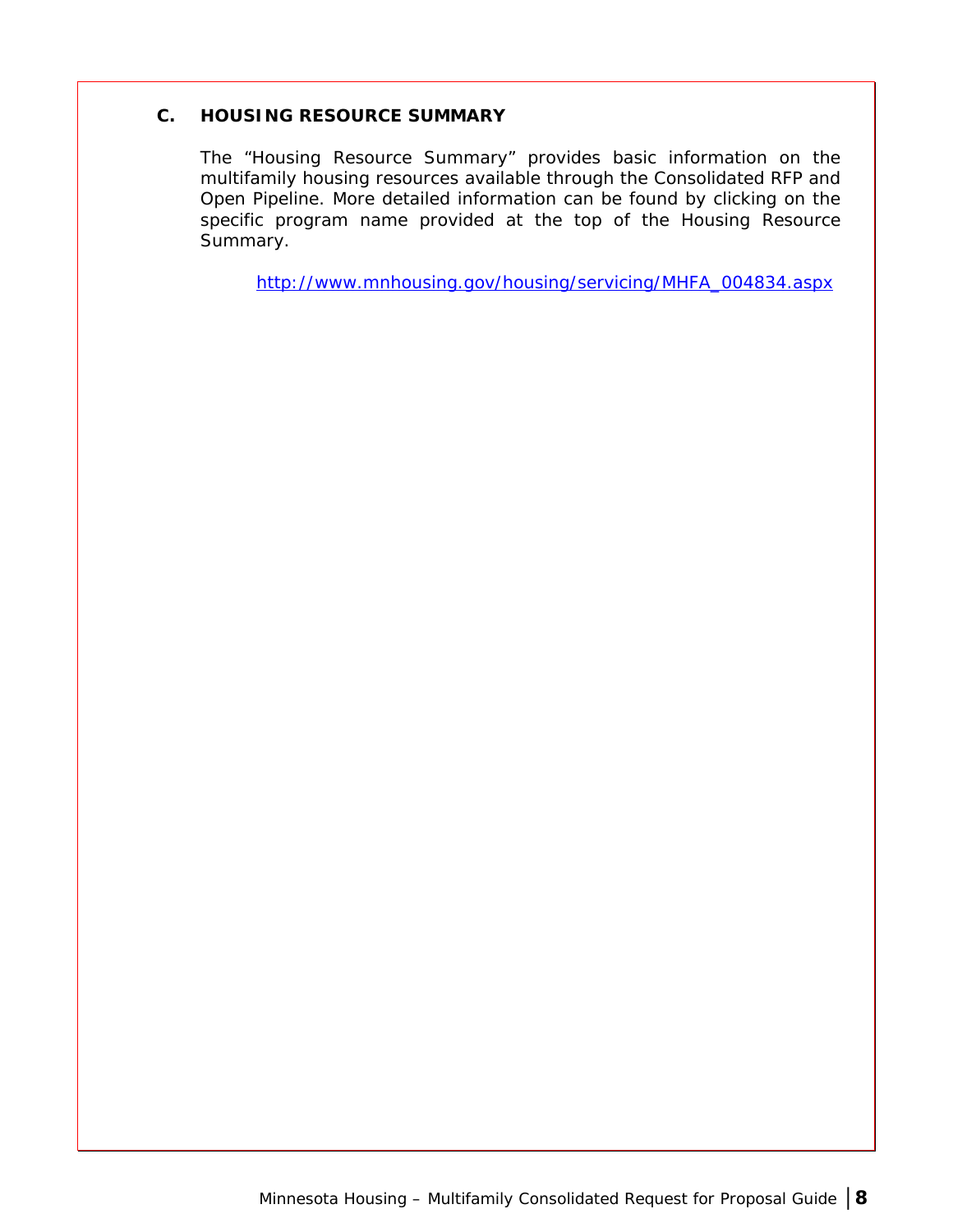## <span id="page-14-0"></span>**IV. ELIGIBLE HOUSING TYPES, PROJECTS AND ACTIVITIES**

#### **A. ELIGIBLE HOUSING TYPES**

- 1. Permanent, general occupancy rental housing;
- 2. Permanent supportive housing;
- 3. Service-enriched housing;
- 4. Transitional housing; and
- 5. Emergency shelters.

#### **B. ELIGIBLE PROJECTS**

- 1. Eligible projects must contain a minimum of four units;
- 2. Scattered site developments must be located in the same city or county and also contain a minimum of four units.

Developments with age restrictions of 55 and older are either not considered a funding priority under most funding sources, or are not eligible under most funding sources.

#### *INELIGIBLE PROJECTS*

Nursing homes, board and care facilities, and supervised living facilities licensed by the Minnesota or a delegated local Department of Health are not eligible for funding, nor are properties where residents require a 24 hour plan for supervision and/or medical/health care.

## **C. ELIGIBLE ACTIVITIES**

- 1. New construction
- 2. Acquisition of land or existing structures
- 3. Rehabilitation of housing
- 4. Adaptive Reuse/Conversion to housing from another use
- 5. Preservation of federally assisted housing
- 6. Demolition
- 7. Construction financing
- 8. Permanent financing
- 9. Rental Assistance
- 10. Operating Subsidy

#### **D. MINNESOTA HOUSING MULTIFAMILY SUSTAINABLE HOUSING STANDARDS**

On February 22, 2007, the Minnesota Housing Board approved the following Sustainable Housing Policy to serve as guidance in considering various sustainable or green building elements:

*Minnesota Housing encourages sustainable, healthy housing that optimizes the use of cost effective durable building materials and systems and that minimizes the consumption of natural*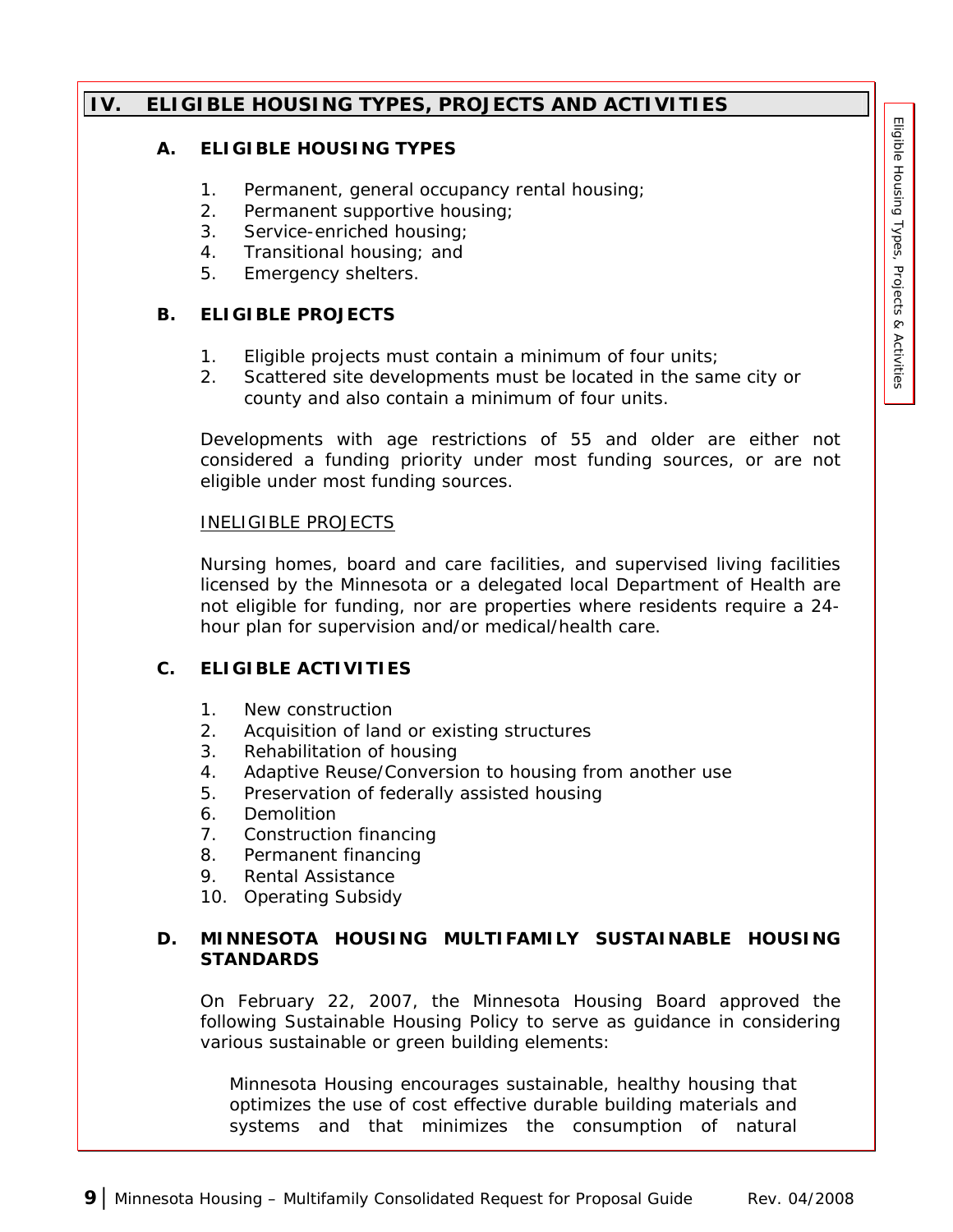*resources both during construction/rehabilitation and in the longterm maintenance and operation.* 

*We encourage optimizing the use of renewable resources and energy, minimizing damage and impact to the environment, and maximizing the use of natural amenities such as (solar, wind, climate, and orientation) of the development site.* 

In an effort to implement this policy, Minnesota Housing has developed Multifamily Sustainable Housing Standards which shall form part of the required design standards applicable for all new construction projects unless exempt or a waiver is granted by Minnesota Housing.

[http://www.mnhousing.gov/housing/architects/standards/MHFA\\_00662](http://www.mnhousing.gov/housing/architects/standards/MHFA_006625.aspx) [5.aspx](http://www.mnhousing.gov/housing/architects/standards/MHFA_006625.aspx)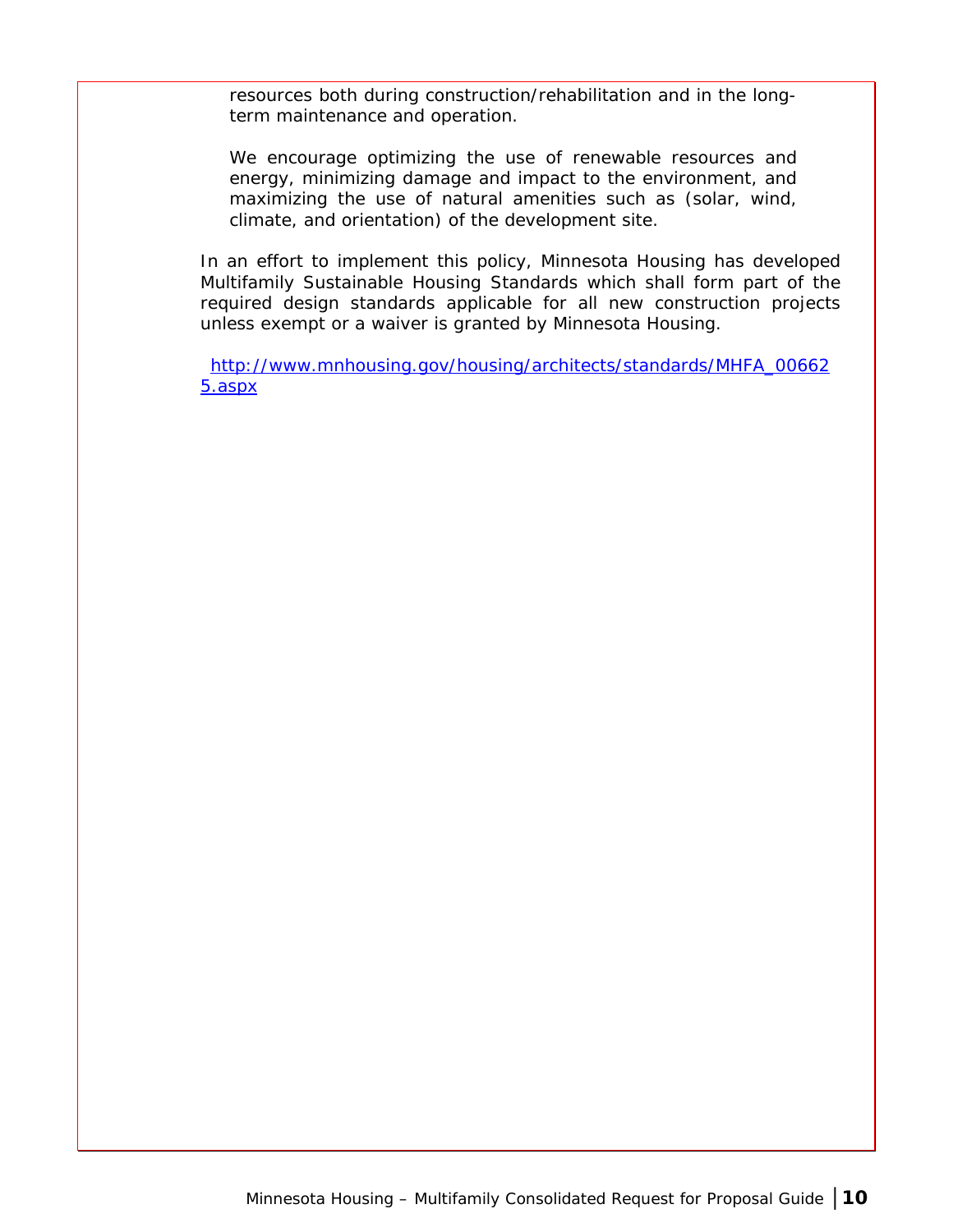## <span id="page-16-0"></span>**V. MULTIFAMILY SELECTION STANDARDS AND FUNDING PRIORITIES FOR CAPITAL FUNDING**

#### **A. COMMON SELECTION STANDARDS**

Applicants must satisfy the following threshold requirements:

#### **Overall Project Feasibility**

The following factors shall be considered in determining an applicant's demonstrated overall project feasibility:

- 1. The nature of the proposed site;
- 2. Whether the proposed housing is needed in the market that is intended to be served, based upon population, job growth, and very low housing vacancy rates;
- 3. Whether costs of developing the housing are reasonable and whether the housing is economically viable; and
- 4. For permanent supportive housing, whether the applicant has secured long-term funding for the support services that address the special needs of the proposed targeted population.

#### **Organizational Capacity**

The following factors shall be considered in determining whether an organization has demonstrated sufficient organizational capacity:

- 1. The applicant's purpose and mission;
- 2. The applicant's related housing experience;
- 3. Whether the applicant has successfully completed similar projects or is partnering with other organizations that have successfully completed similar projects; and
- 4. Whether the applicant has strong current and expected ongoing capacity to complete the proposed housing as well as other proposals being developed by the organization and the expected ongoing capacity to maintain the rental housing long term.

#### **B. COMMON FUNDING PRIORITIES**

Among proposals that satisfy the selection standards set forth above, Minnesota Housing shall give priority in awarding loans or grants to those proposals that best meet the greatest number of the following priorities: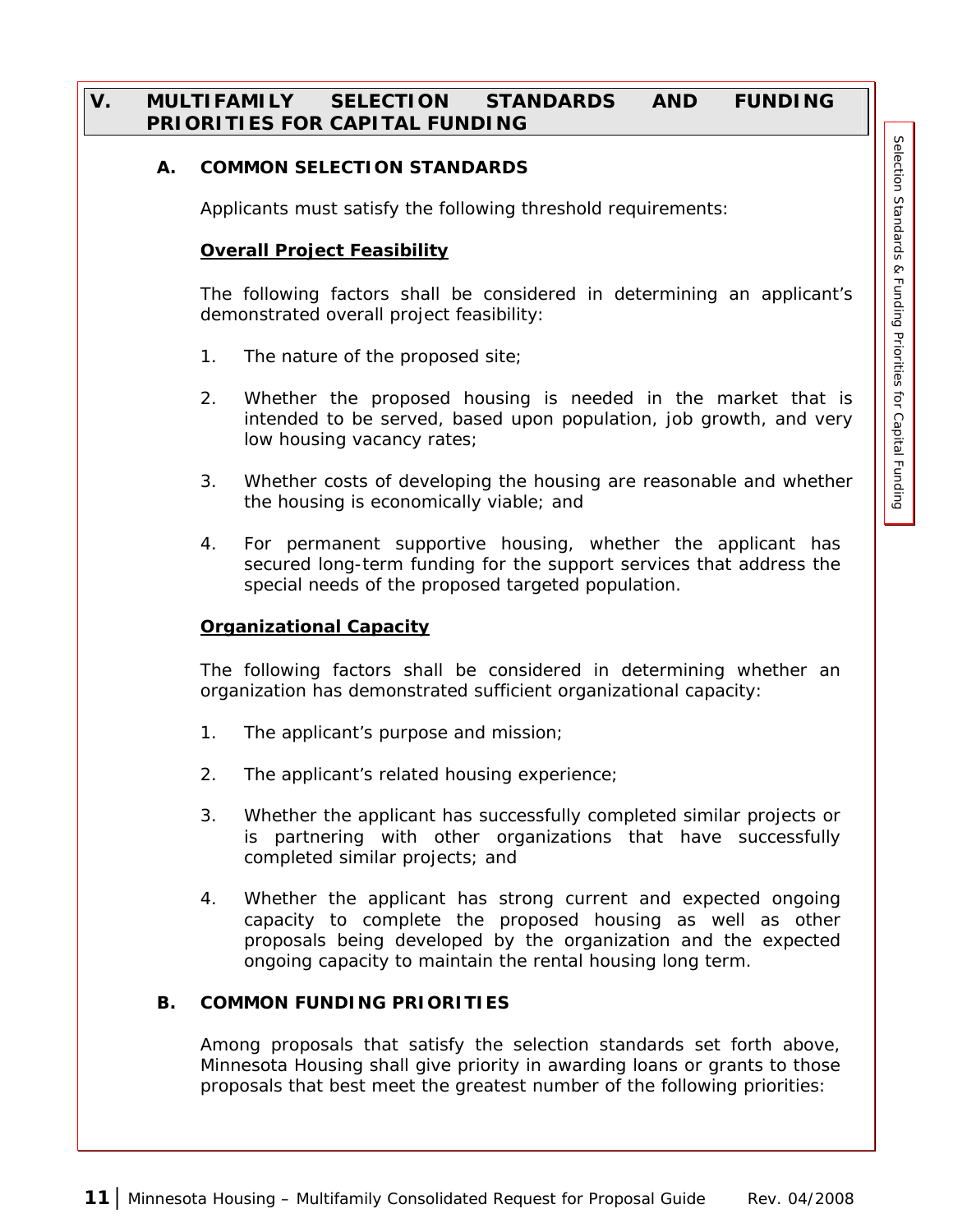#### <span id="page-17-0"></span>**Underserved Populations**

The extent to which the proposal addresses the housing needs of underserved populations. "Underserved populations" means individuals and households of color, single headed households with minor children, and disabled individuals.

#### **Linkages**

The extent to which the proposed housing is located near jobs; transportation, including regional and interregional transportation corridors and transit-ways; recreation; retail services; social and other services; and schools.

#### **Project Location**

The extent to which the proposed housing increases or sustains the supply of affordable housing in counties that experience job or household population growth during the last ten years.

#### **Reuse/Efficient Land Use**

The extent to which the proposed housing maximizes the adaptive reuse of existing buildings and the use of existing infrastructure. If the proposal includes new housing, Minnesota Housing shall consider the extent to which the efficient use of land and infrastructure is maximized and the loss of agricultural land and green space is minimized.

#### **Leverage**

The extent to which private investment is included as a funding source.

#### **Long-Term Affordability**

The extent to which the development ensures long term affordability evidenced by the sources and terms of financing, provision of rental assistance with an extended contract, and additional rent restrictions for a specified time period.

#### **Economic Integration**

The extent to which the proposed housing provides or maintains housing opportunities for households with a wide range of incomes and housing needs within a community, or provides housing opportunities for a wide range of incomes within the proposed housing.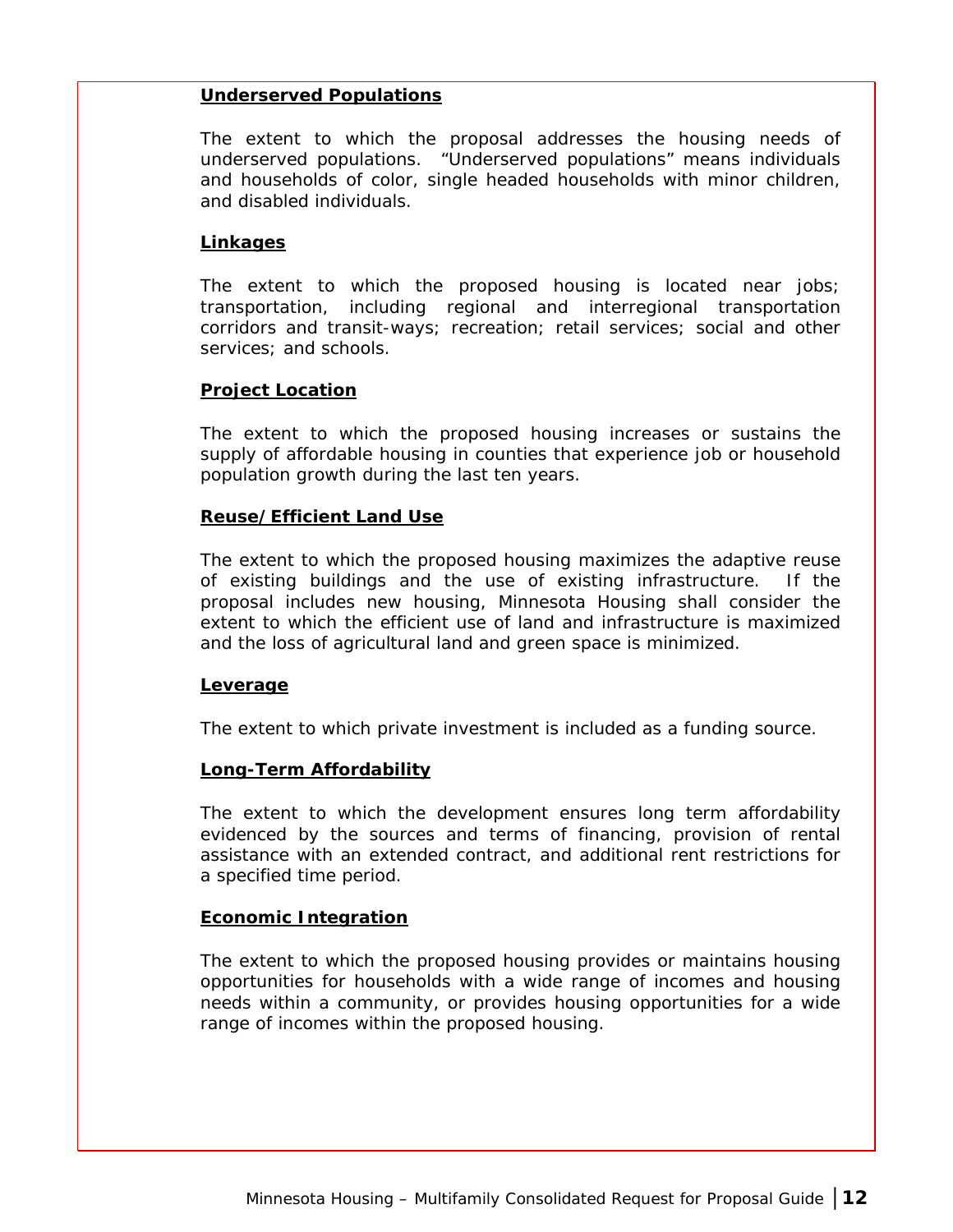#### <span id="page-18-0"></span>**Cost Reasonableness**

The extent to which the cost per unit is held as low as possible while not compromising the quality and sustainability of the proposed housing. Cost reasonableness includes maintaining low intermediary costs.

#### **Regulatory Cost Avoidance / Cost Reduction**

The extent to which the proposal identifies and includes cost avoidance or cost reductions from regulatory changes, incentives, or waivers by the local governing body, including but not limited to:

- 1. Density bonuses,
- 2. Reduced setbacks and parking requirements,
- 3. Decreased road widths,
- 4. Flexibility in site development standards and zoning code requirements, waiver of permit or impact fees,
- 5. Fast-track permitting and approvals, and
- 6. Other regulatory incentives that will result in cost avoidance or reductions.

If a proposal identifies and includes cost savings, the Application Form must provide a quantified breakdown of such cost savings due to regulatory incentives.

#### **Site Suitability**

The extent to which the site and design of the proposed housing is suitable for the housing needs of the proposed tenant.

#### **Applicant Capacity**

The extent to which the applicant has the capacity to complete the proposed housing development in a timely fashion and maintain the housing development after completion (i.e. number of current developments in process).

#### **C. COMMON TEMPORARY FUNDING PRIORITIES**

Temporary funding priorities are funding priorities established by the legislature or Minnesota Housing's Board of Directors, which reflect unexpected short-term changes in the demand for housing. An example of an unexpected short-term change is the need to direct resources to respond to a natural disaster, such as a flood or tornado.

There are no common temporary funding priorities for 2008.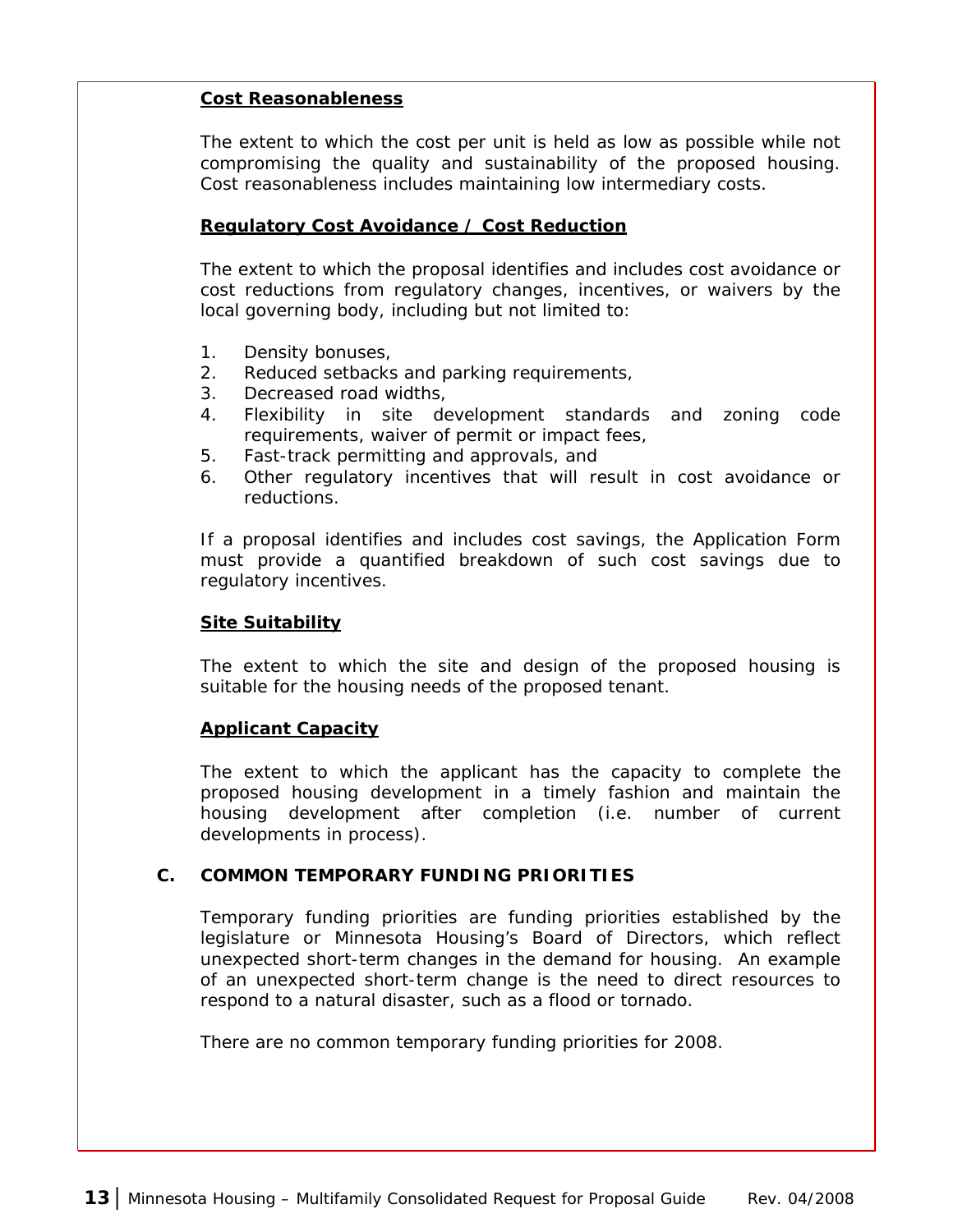## <span id="page-19-0"></span>**D. UNIQUE PROGRAM SPECIFIC FUNDING PRIORITIES**

The following programs have unique program specific funding priorities or selection criteria that will be considered in addition to the common selection standards and common funding priorities outlined above:

## **Housing Tax Credit Program (HTC)**

The following HTC selection and preference priorities apply:

- 1. Large Family Housing
- 2. Single Room Occupancy Housing
- 3. Strategically Targeted Resources
- 4. Special Populations
- 5. Local/Philanthropic Contributions
- 6. Readiness to Proceed
- 7. Intermediary Costs
- 8. Unacceptable Practices
- 9. Eventual Tenant Ownership
- 10. Preservation of Existing Housing Tax Credit Units
- 11. Permanent Housing for Individuals Experiencing Long-Term Homelessness
- 12. High Speed Internet Access
- 13. Serves Lowest Income Tenants / Rent Reduction
- 14. Preservation of Federally Assisted Units
- 15. QCT / Community Revitalization
- 16. Rental Assistance

For more details, please refer to the State of Minnesota Housing Tax Credit 2009 Qualified Allocation Plan (QAP), the 2009 Housing Tax Credit Program Procedural Manual and the 2009 Self-Scoring Worksheet located on the Housing Tax Credit allocation page of Minnesota Housing Multifamily web site. [http://www.mnhousing.gov/housing/tax](http://www.mnhousing.gov/housing/tax-credits/allocation/index.aspx)[credits/allocation/index.aspx](http://www.mnhousing.gov/housing/tax-credits/allocation/index.aspx) 

## **Economic Development and Housing Challenge Program (EDHC)**

The following EDHC selection and preference priorities apply:

1. Contribution Requirement. The extent to which the proposal includes contributions from a unit of local government or a private philanthropic, religious or charitable organization.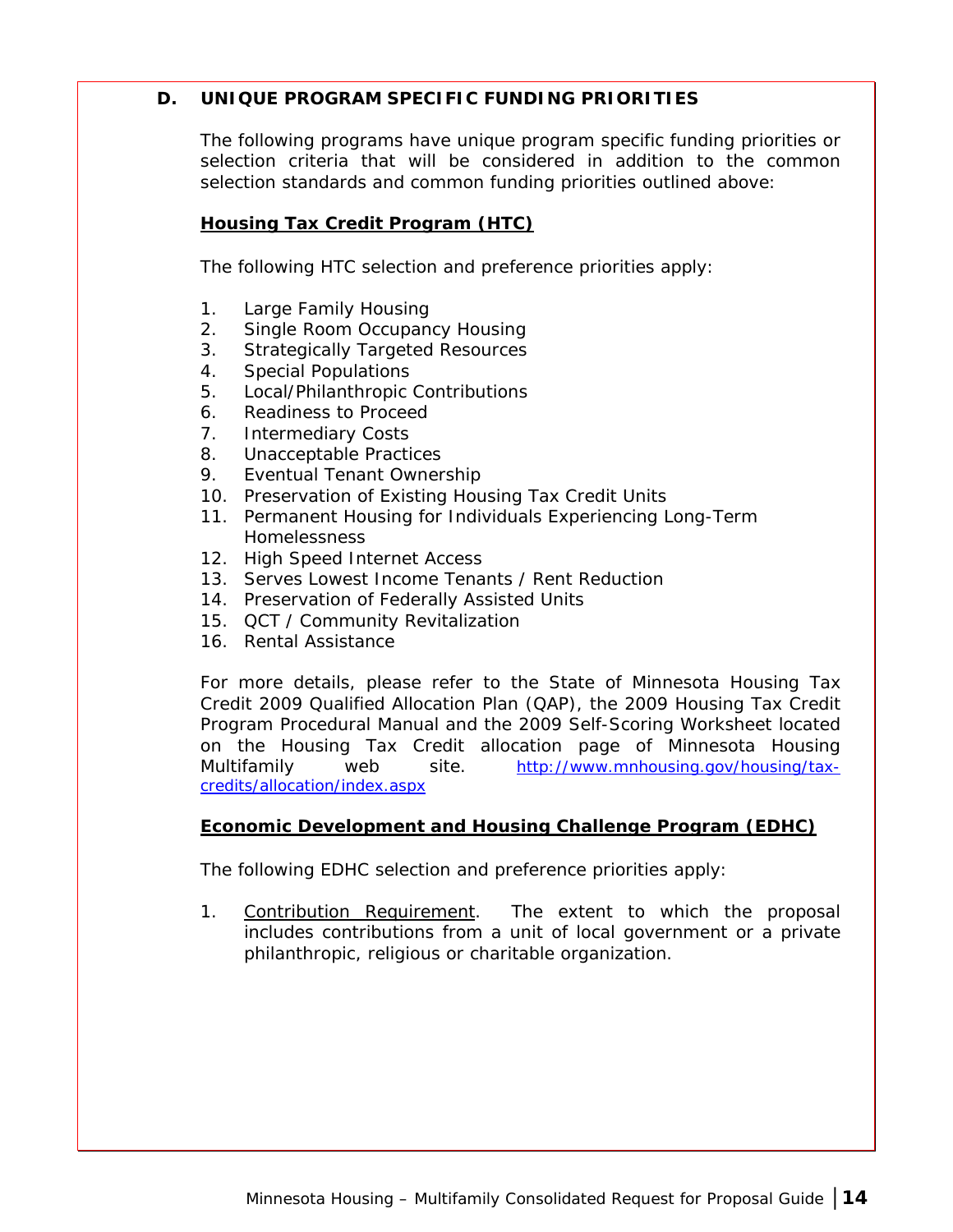## <span id="page-20-0"></span>**Housing Trust Fund Program (HTF), Ending Long-Term Homelessness Initiative Fund (ELHIF) and 501 (c)(3) Bonds – Capital**

The following HTF, ELHIF and 501 (c)(3) - Capital selection and preference priorities apply:

- 1. Local Priority in Continuum of Care or plans to end homelessness. The extent to which the proposal reflects locally determined priorities described in the Continuum of Care or Heading Home plan.
- 2. Household Income Priority. The extent to which the proposed housing will serve persons and families whose gross incomes, at the time of initial occupancy, do not exceed 30% of the median family income for the metropolitan area. This median income may be adjusted for family sizes of five or more people.
- 3. Rent Level Priority. The extent to which the amount of rent to be paid by tenants of the proposed housing does not exceed 30% of 30% of the area median family income as determined by HUD. This median income may be adjusted for family sizes of five or more people.
- 4. Long-Term Homelessness. The extent to which a proposal assists households experiencing long-term homelessness.
- 5. Long-Term Homelessness, Project-Based Rental Assistance or Operating Subsidy. The extent to which a proposal for households experiencing long-term homelessness has a commitment of projectbased rental assistance or operating subsidy funded by sources other than Minnesota Housing.
- 6. Permanent Supportive Housing. The extent to which a proposal develops permanent supportive housing.

## **501(c)(3) Bonds**

The legislature is currently considering the Governor's request for 501(c)(3) Bonds up to \$30 million for the capital costs of permanent supportive housing. Loans must be made to tax-exempt organizations as defined under Section 501(c)(3) of the Internal Revenue Code. Additionally, governmental entities (excluding the federal government) and Indian Tribes are eligible.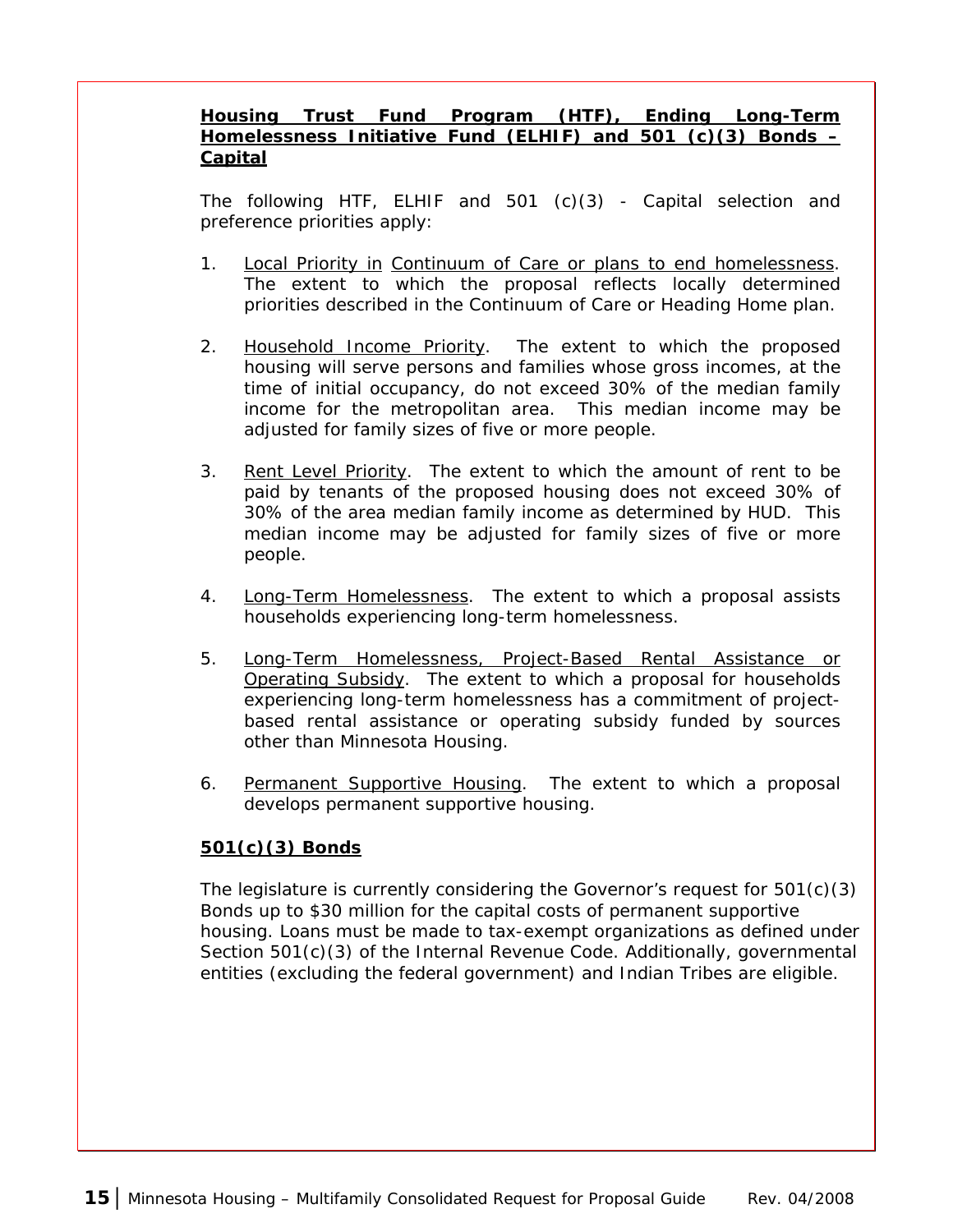## <span id="page-21-0"></span>**Publicly Owned Housing Program (POHP) [formerly Publicly Owned Permanent Supportive Housing Program (POPSHP)]**

Up to \$1 Million will be available for capital costs of publically owned permanent supportive housing, temporary or transitional housing, or for emergency shelter under Minnesota Statutes, section 461A.202.

The following POHP selection and preference priorities apply for supportive housing proposals:

- 1. Long-Term Homelessness, Project Based Rental Assistance or Operating Subsidy. The extent to which an application for households experiencing long-term homelessness has a commitment of project-based rental assistance or operating subsidy funded by a source other than Minnesota Housing.
- 2. Continuum of Care. The extent to which the proposal reflects locally determined priorities described in the Continuum of Care.

## **Preservation of Federally Assisted Housing (PARIF)**

The following PARIF selection and preference priorities apply:

- 1. Risk of Loss. The extent to which the development is at risk of losing federal assistance due to deteriorating physical conditions, conversion to market rate, diminishing owner capacity, or a combination of any of these; or the extent to which the existing supportive housing is at risk of being lost.
- 2. Cost/Benefit Analysis. How the costs of preserving the development compare to the benefits of preserving the federal assistance.
- 3. Impact on Residents. The impact on the residents of preserving or losing the federal assistance, including the availability of other affordable housing in the market.
- 4. Physical Condition. The extent to which the development will provide housing that is safe and in good physical condition for the term of the agreement.
- 5. Ownership and Management. The record of the current or proposed ownership and management in terms of quality property management, positive working relationships with residents, and responsible operations. Whether transfer of ownership or management to another was entity considered.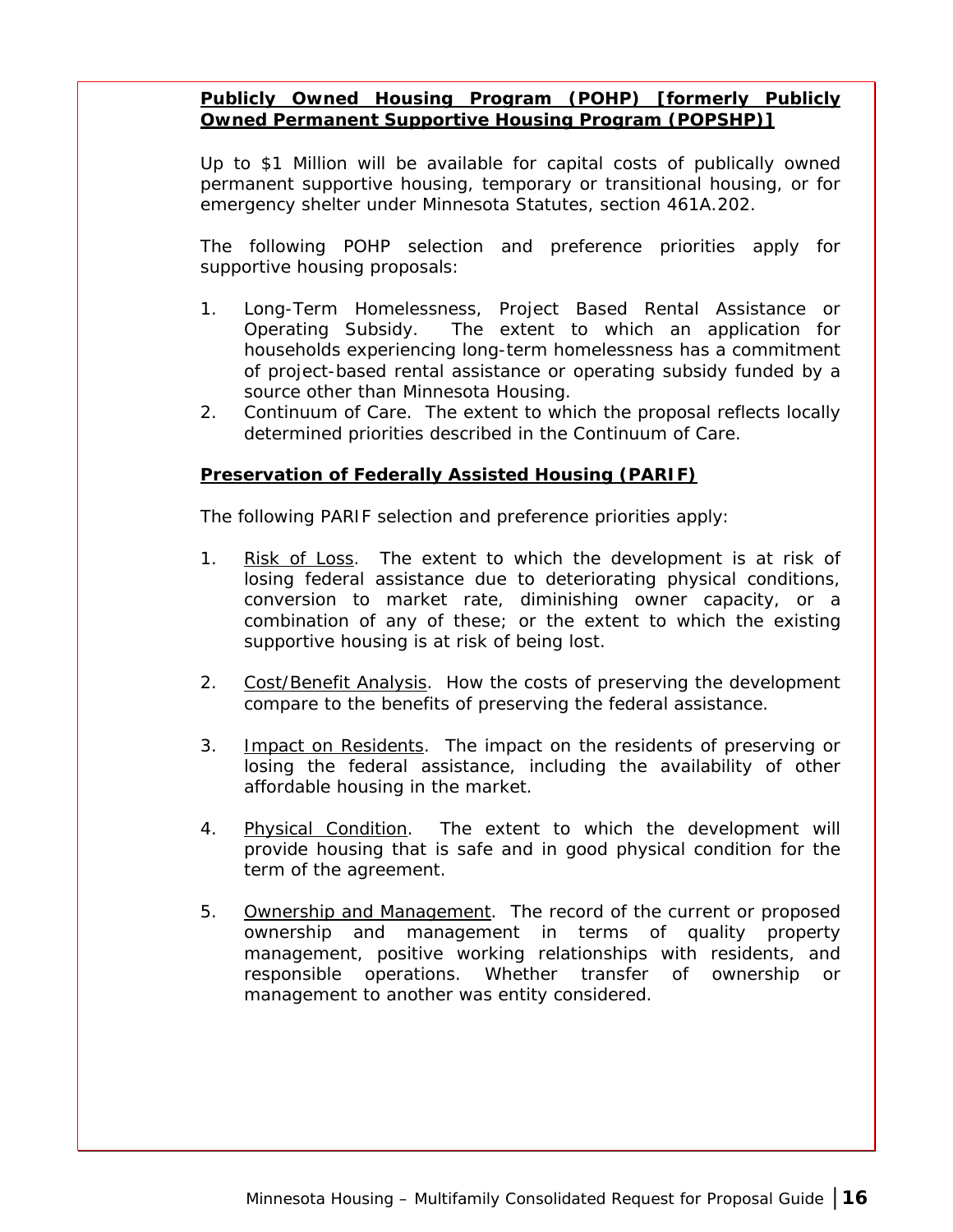## <span id="page-22-0"></span>**E. FUNDING PARTNER PROGRAM SPECIFIC SELECTION CRITERIA FOR MORE INFORMATION ON FUNDING PARTNER PROGRAMS GO TO:**

**[HTTP://WWW.MNHOUSING.GOV/PARTNERS/FUNDING/INDEX.AS](http://www.mnhousing.gov/partners/funding/index.aspx) [PX](http://www.mnhousing.gov/partners/funding/index.aspx)** 

## **Family Housing Fund (FHF)**

Family Housing Fund follows the Metropolitan Housing Investment Group (MHIG) Selection Criteria in making its funding decisions. Further discussion of MHIG Investment Guidelines may be found in Section VII of this guide and in the Reference Materials Section of Minnesota Housing's web site.

FHF has funding priorities for development or redevelopment projects that provide supportive housing for families with children, projects that create affordable, healthier, more energy efficient housing, and/or projects that create housing with strong linkages to jobs and/or transit.

#### **Metropolitan Council, Local Housing Incentives Account (LHIA)**

No applicant for a Metropolitan Council LHIA grant shall be eligible if the project for which the grant is requested requires the exercise of eminent domain authority over private property for purposes of economic development.

#### **Greater Minnesota Housing Fund (GMHF)**

GMHF gives priorities to permanent rental and supportive housing designed for families with children, employer involvement and/or projects that create affordable, healthier, more energy efficient housing.

#### **Department of Employment and Economic Development (DEED)**

The Small Cities Development Program (SCDP) Program is part of the Community Development Block Program (CDBG) administered by the Department of Housing and Urban Development and funded by Congress on a federal fiscal year basis. The Program provides financial assistance to assist communities in addressing critical housing, economic, and public facilities needs.

#### **Saint Paul Public Housing Agency (PHA)**

The Saint Paul Public Housing Agency (PHA) announces the availability of up to 20 units of federal rent subsidy under its Section 8 Project-Based Voucher Rental Assistance (PBV) Program. The PBV program is a HUD Section 8 housing subsidy program that ties rental assistance directly to a specific unit or project. Eligible families receive rental assistance by agreeing to live in existing, newly constructed or rehabilitated units and continue to receive assistance as long as they reside in the specific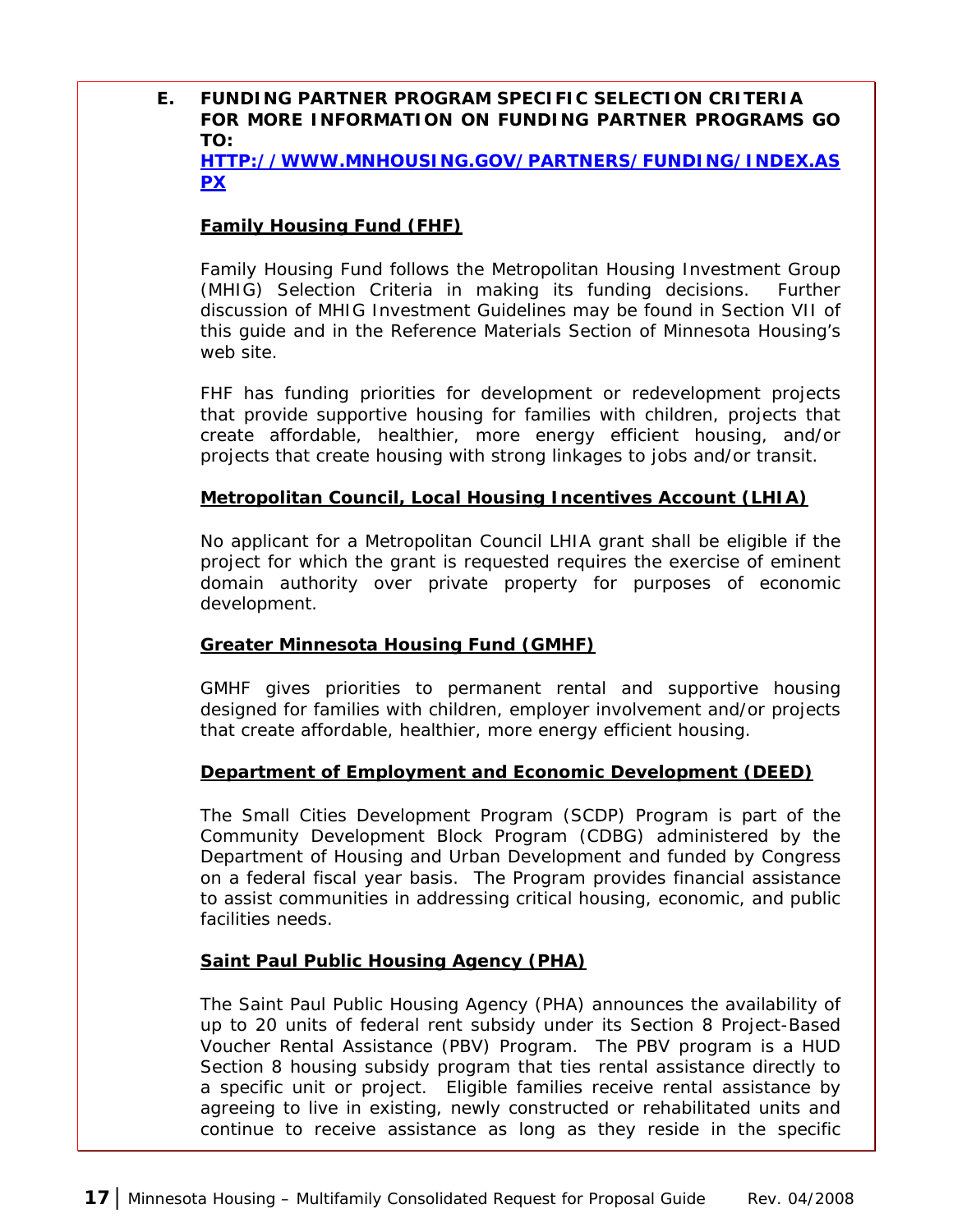<span id="page-23-0"></span>project based dwelling unit. The PHA administers the PBV program in the City of Saint Paul.

## **Metropolitan Council Housing and Redevelopment Authority (HRA)**

The Metropolitan Council HRA announces the availability of up to 30 units of federal rent subsidy under its Section 8 Project-Based Voucher Rental Assistance (PBV) Program. The PBV program is a HUD Section 8 housing subsidy program that ties rental assistance directly to a specific unit or project. Eligible families receive rental assistance by agreeing to live in existing, newly constructed or rehabilitated units and continue to receive assistance as long as they reside in the specific project based dwelling unit. The HRA administers the PBV program within Anoka, Ramsey, Hennepin and Carver Counties, excluding the cities of St. Paul, Minneapolis, St. Louis Park, Plymouth, Richfield and Bloomington.

## **Department of Human Services – Adult Mental Health Division (DHS-AMHD)**

The Department of Human Services – Adult Mental Health Division (DHS-AMHD) has entered into an Agreement with Minnesota Housing to provide operating funding to developments that expand housing opportunities for adults with serious mental illness. The Housing with Supports for Adults with Serious Mental Illness (HSASMI) funds will be integrated into the HTF Operating Subsidy program and will be administered in cooperation with DHS-AMHS through the HTF rules.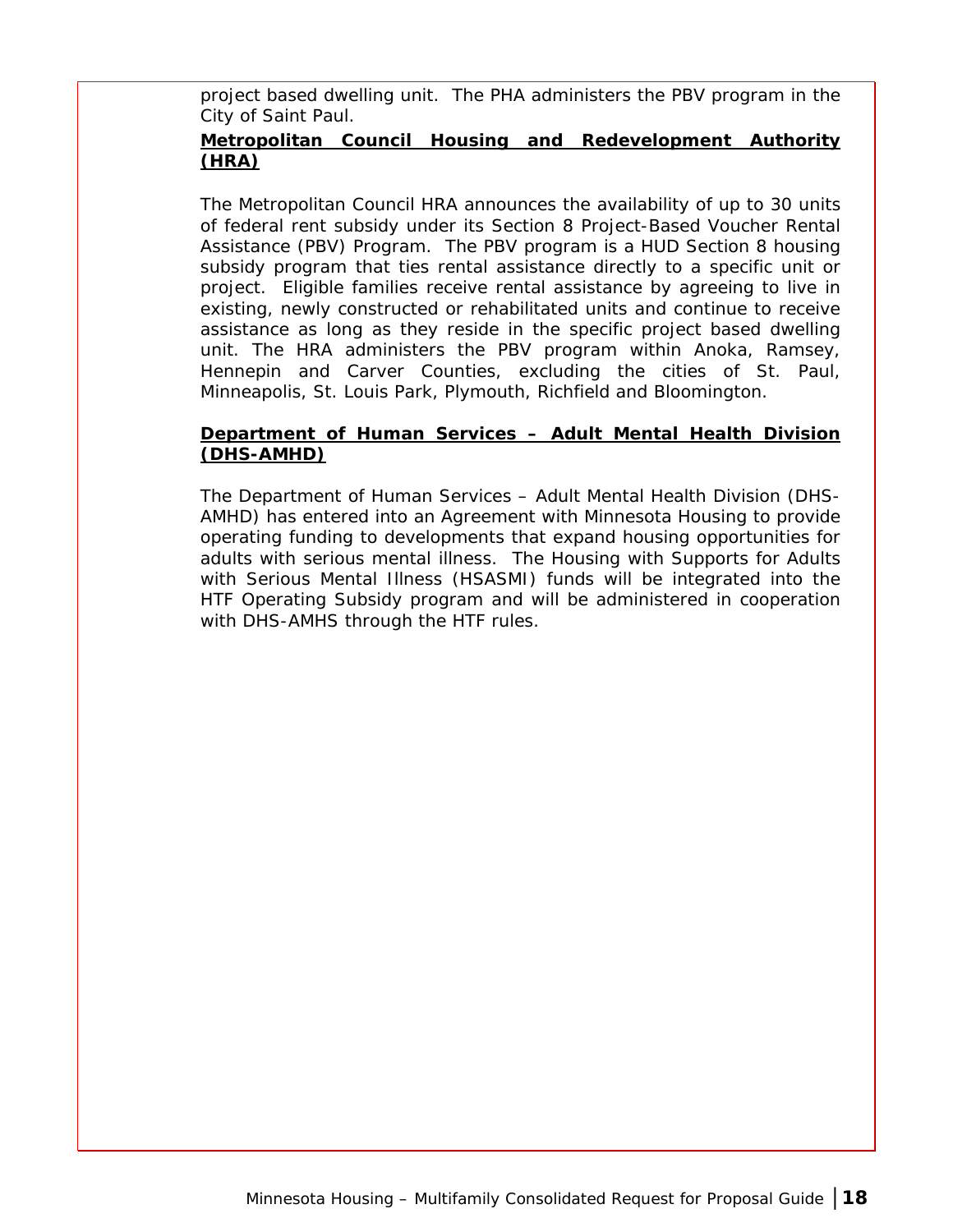## <span id="page-24-0"></span>**VI. MULTIFAMILY SELECTION STANDARDS AND FUNDING PRIORITIES FOR NON-CAPITAL FUNDING**

#### **A. OPERATING SUBSIDY - HOUSING TRUST FUND AND ENDING LONG-TERM HOMELESSNESS INITIATIVE FUND SELECTION STANDARDS AND FUNDING PRIORITIES**

#### **Selection Standards**

In addition to common selection standards outlined in Section V.A., applicants must satisfy the following requirements:

- 1. Whether the proposed operating subsidy is needed in the market to be served;
- 2. The financial feasibility of the housing development without the proposed operating subsidy;
- 3. The likelihood that the applicant or its partner organization will be able to implement and operate the proposed operating subsidy;
- 4. The availability of funds from private or public sources to assist in making the housing development economically feasible; and
- 5. The extent to which long-term funding is secured for the support services that address the special needs of proposed tenants.

#### **Funding Priorities**

In addition to the common funding priorities outlined in Section V.B for capital funding and specific program funding priorities in Section V.D for the HTF and ELHIF Programs, Minnesota Housing shall give priority to proposals that best address the greatest number of the following funding priorities:

- 1. Newly Assisted Units. Whether the proposed housing development creates additional supportive units either through new construction or, in rehabilitation proposals by transitioning existing units not previously supportive.
- 2. Low Operating Subsidy. The extent to which the operating subsidy is held as low as possible while not compromising the economic viability of the proposed housing.
- 3. Creative Housing Approaches. For proposals requesting subsidy for unique costs, whether the proposed housing development includes creative approaches to the provision of affordable supportive housing that can be replicated and serve as a model for other providers of affordable housing.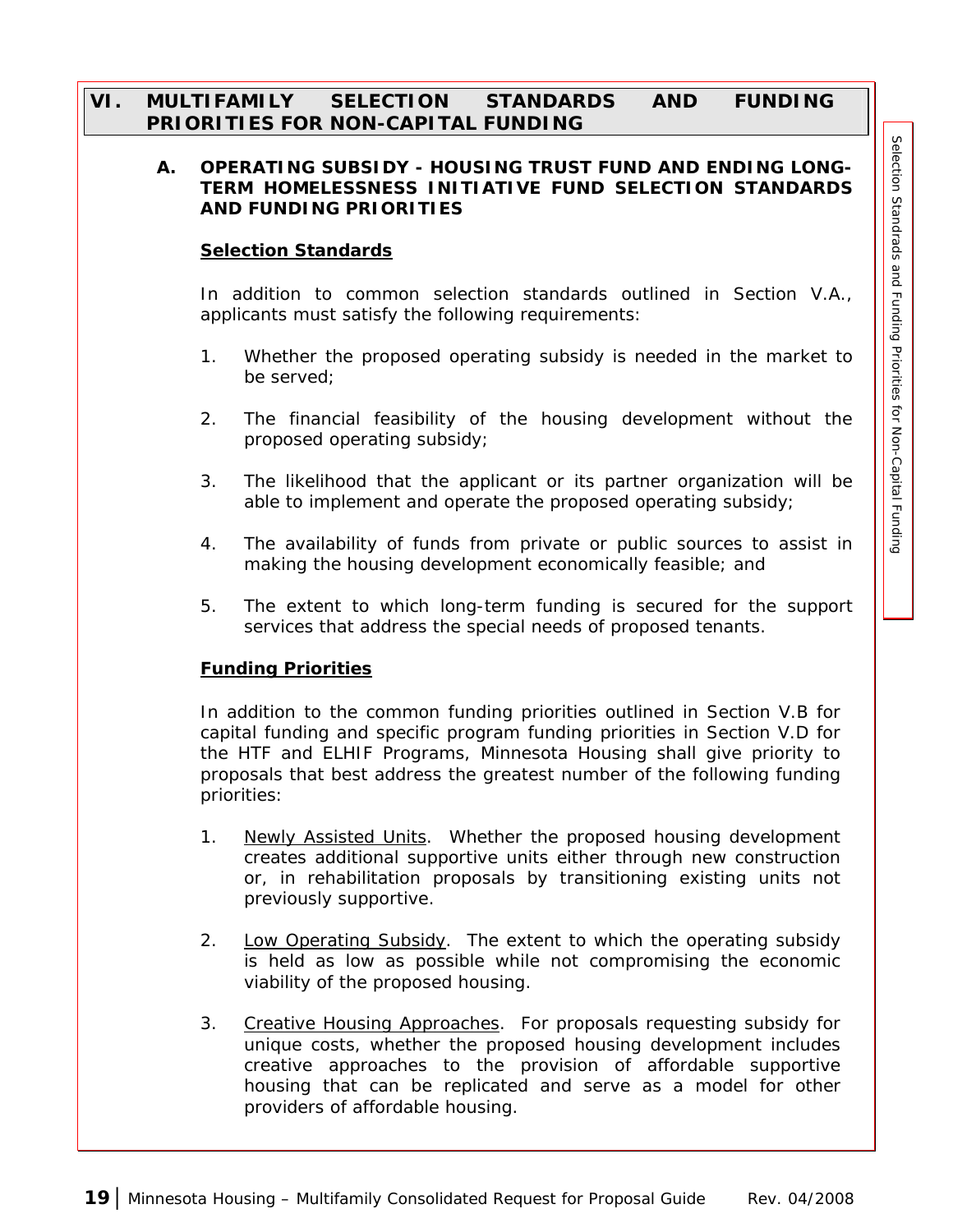#### <span id="page-25-0"></span>**B. RENTAL ASSISTANCE - HOUSING TRUST FUND AND ENDING LONG-TERM HOMELESSNESS SELECTION STANDARDS AND FUNDING PRIORITIES**

#### **Selection Standards**

Applicants must comply with the requirements in Minnesota Statutes, section 462A.201, parts 4900.3761, and satisfy the following:

- 1. The likelihood that the applicant's rental assistance program will be implemented in a timely manner; and
- 2. The likelihood that the applicant will be able to implement and operate the proposed rental assistance program, based on the following considerations:
	- a. Purpose and mission of the applicant is housing related and the proposed rental assistance program is consistent with that mission;
	- b. Applicant or its partner organization has demonstrated experience and ability in administering rental assistance; and
	- c. Applicant has sufficient, qualified staff to administer the proposed rental assistance program.

#### **Funding Priorities**

In addition to the common funding priorities outlined in Section V.B for capital funding and specific program funding priorities in Section V.D for the HTF and ELHIF Programs, Minnesota Housing shall give priority to proposals that best address the greatest number of the following funding priorities:

- 1. Transition Plan. The extent to which the applicant's plan to transition households off rental assistance under the housing trust fund program includes components necessary to stabilize a household by either increasing the household's income or locating a source of rental assistance that is not time limited.
- 2. Success with transitioning. The extent to which the applicant has demonstrated success in transitioning households off state-funded rental assistance programs.
- 3. Underserved Populations. The extent to which the proposal addresses the housing needs of underserved populations.
- 4. Low Administrative Fees. The extent to which the proposed administrative fees are reasonable and demonstrate cost effectiveness.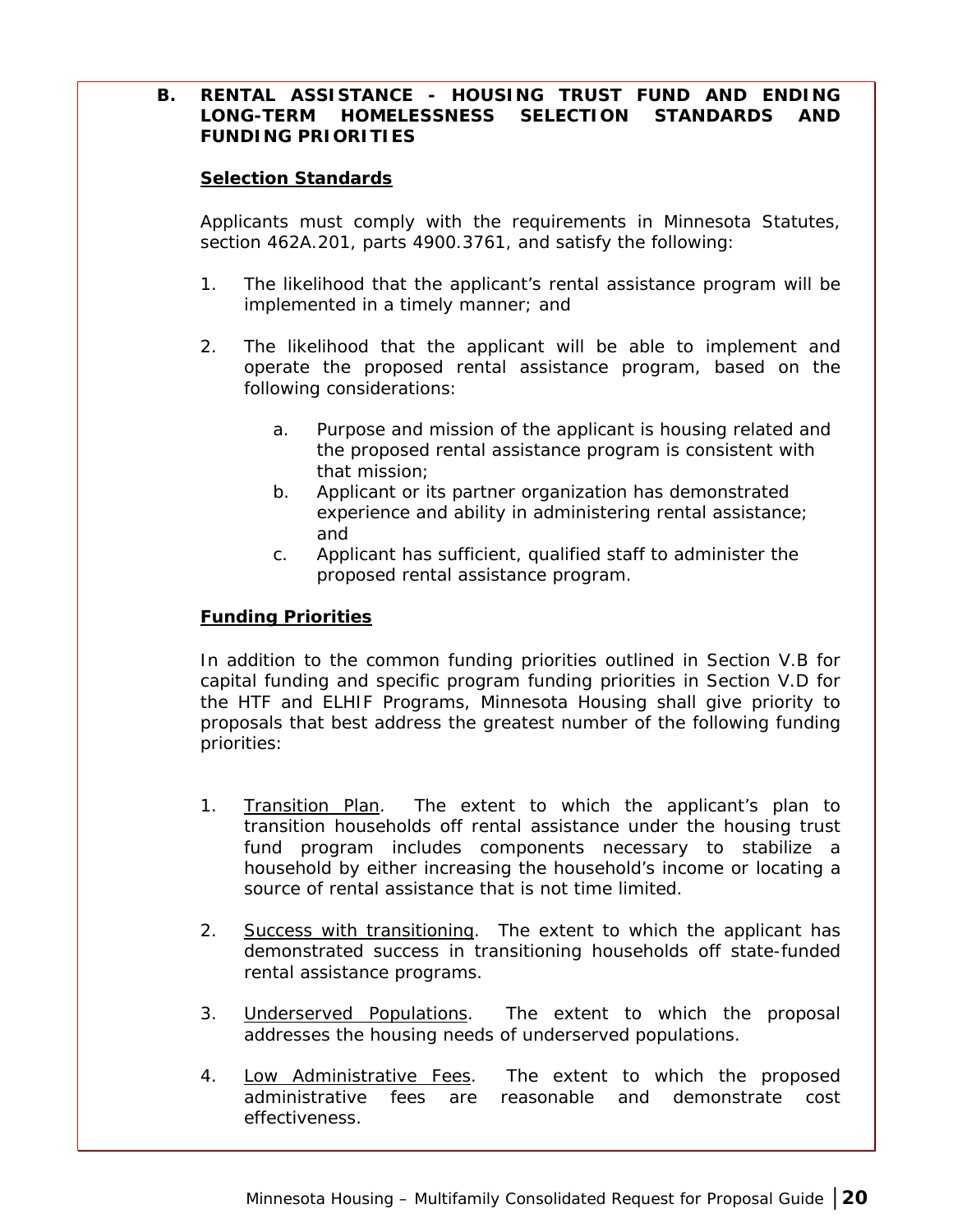- 5. Low Operating Subsidy. The extent to which the rental subsidy is kept as low as possible without compromising the stability of the tenant.
- 6. Other resources. The extent to which other resources are not available to provide rental assistance in the service area, including but not limited to, the availability of Section 8 rental assistance.
- 7. Linkages. The extent to which the proposal assists households experiencing long-term homelessness, and coordinates or provides linkages or a plan to resident support services to the extent necessary (e.g., information and referral, outreach and engagement, advocacy, case management, self-reliance training, employment readiness and/or training, resident association and community building activities) contingent upon an agreement with an established organization providing such services to residents and financial plans demonstrating feasibility.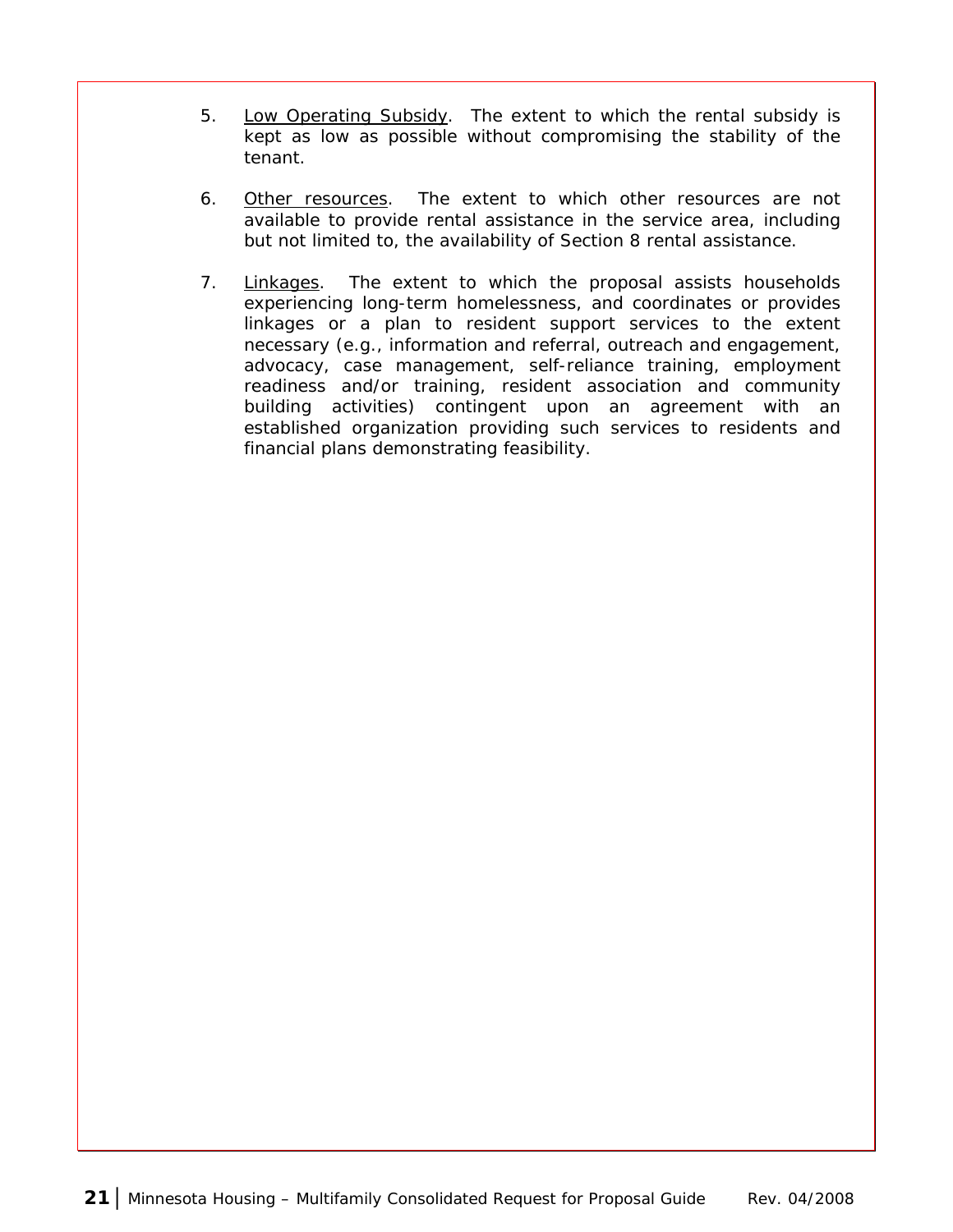## <span id="page-27-0"></span>**VII. OTHER FUNDING CONSIDERATIONS**

#### **A. REGIONAL HOUSING ADVISORY GROUPS (RHAG)**

Minnesota Housing participates in the Regional Housing Advisory Groups (RHAG) to assure on-going regional input pertaining to statewide housing goals. Minnesota Housing believes that routine regional input is critical to meeting its mission. Minnesota Housing has also found that regional forums are useful to all participants as an important vehicle for mutual learning and information sharing. These groups are encouraged to work with the regional Continuum of Care groups to assure a forum through which a variety of goals could be considered. Minnesota Housing believes that this holistic approach to regional housing issues is very effective for all concerned.

Minnesota Housing staff works closely with each group to assure that Minnesota Housing receives input pertaining to its goals, and that the group has an opportunity to share information on issues of concern to the region and/or group and provide policy and program recommendations. Regional Housing Advisory Groups may develop Regional Investment Guidelines which Minnesota Housing will consider as advisory in nature.

The Regional Housing Advisory Group map and contacts can be found in the Reference Materials section under the Minnesota Multifamily Rental Housing Common Application on Minnesota Housing's web site.

#### **B. CONTINUUM OF CARE AND PLANS TO END HOMELESSNESS**

A Continuum of Care and/or Heading Home plan is a comprehensive plan describing the community's strategy for developing and using resources to stabilize the lives of people experiencing homelessness. A Continuum of Care plan is required by HUD for eligibility for McKinney Homeless assistance funds. The plan helps to organize and deliver housing and services to meet the specific needs of people experiencing homelessness as they move to stable housing and maximum self-sufficiency. The plan includes action steps to end homelessness and prevent a return to homelessness.

Minnesota is moving forward with initiatives to end homelessness--all under the umbrella of Heading Home Minnesota. The statewide strategy includes Minnesota's Business Plan to End Long-Term Homelessness and regional/local "Heading Home" Initiatives. These initiatives represent partnerships with support of the public, business, nonprofit and philanthropic sectors and the faith community.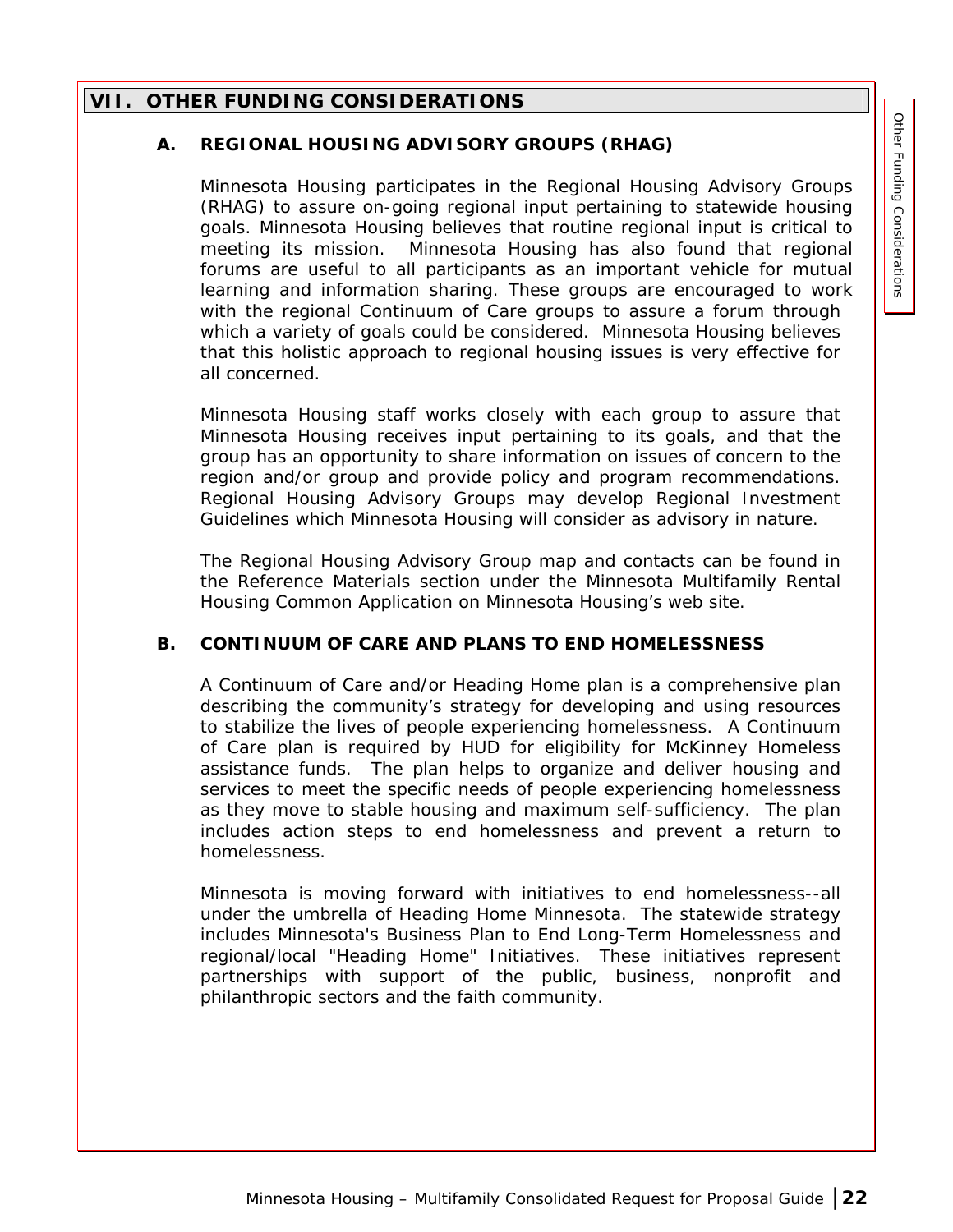#### <span id="page-28-0"></span>**C. METROPOLITAN HOUSING IMPLEMENTATION GROUP (MHIG) PROJECT SELECTION CRITERIA**

In the Twin Cities Seven-County Metropolitan Area, Minnesota Housing, Metropolitan Council, Minneapolis Public Housing Authority and the Family Housing Fund convened the Metropolitan Housing Implementation Group (MHIG).

Minnesota Housing was asked by the MHIG funders to include their funding sources in the Consolidated RFP to simplify the application process for applicants applying for funding for affordable rental housing in the seven county metropolitan area.

The MHIG Project Selection Criteria can be found in the Reference Materials section of Minnesota Housing's web site.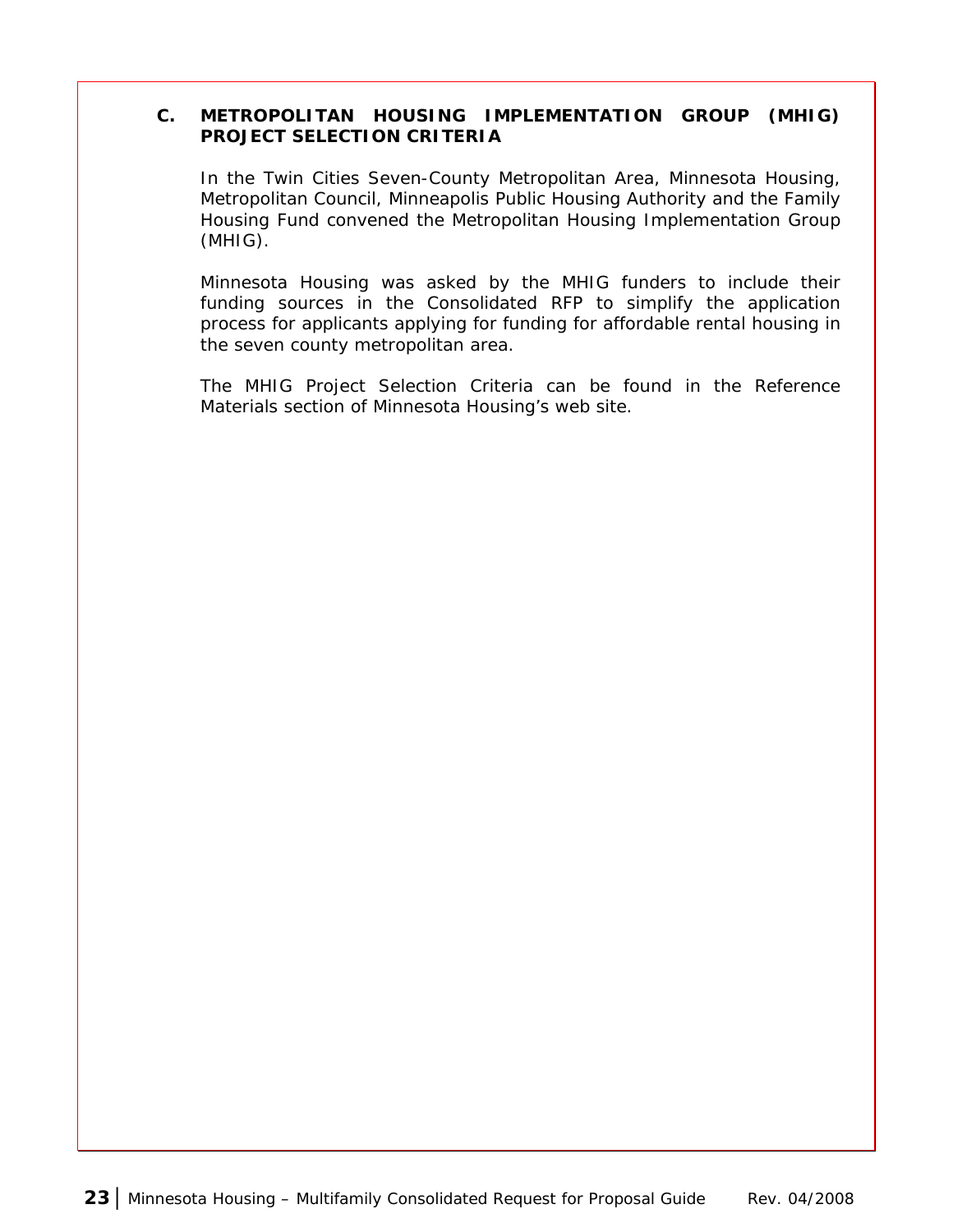## <span id="page-29-0"></span>**VIII. MULTIFAMILY UNDERWRITING STANDARDS**

Proposals must meet all of the following Multifamily Underwriting Standards:

#### **A. MANAGEMENT AND OPERATING EXPENSES**

The management and operating budget consists of the owner-paid administrative, maintenance, utility, and insurance expenses. Typically, walk-up developments have owner-paid utilities, with the exception of electricity, and townhouse developments have tenant-paid utilities.

Developments will be underwritten based on Minnesota Housing's management experience with its current portfolio. Projected benchmark management and operating numbers are trended for 2008. These benchmark management and operating numbers may be adjusted at the sole discretion of Minnesota Housing.

Minnesota Housing reserves the right to reject or adjust the proposed management and operating numbers based upon the information supplied in the Application Form, development type, circumstances and/or significant changes to the economics of the development's current marketplace, such as increased utility costs and property insurance rates.

Management and Operating numbers are calculated on a per room basis. The rental rooms per unit are calculated as follows:

| Unit Type       | Rental Rooms Per Unit |
|-----------------|-----------------------|
| Bed/Shelter     | 2.0                   |
| EFF/SRO         | 2.5                   |
| 1BR             | 3.5                   |
| 2BR             | 4.5                   |
| 3BR             | 6.0                   |
| 4BR             | 7.0                   |
| 5 <sub>RR</sub> | 8.5                   |

Minimum annual per room management and operating budgets for 2008 are estimated as follows:

| <b>M &amp; O</b> |
|------------------|
| \$1,009          |
| \$1,212          |
| \$1,238          |
|                  |
|                  |
| \$754            |
| \$879            |
| \$1,040          |
|                  |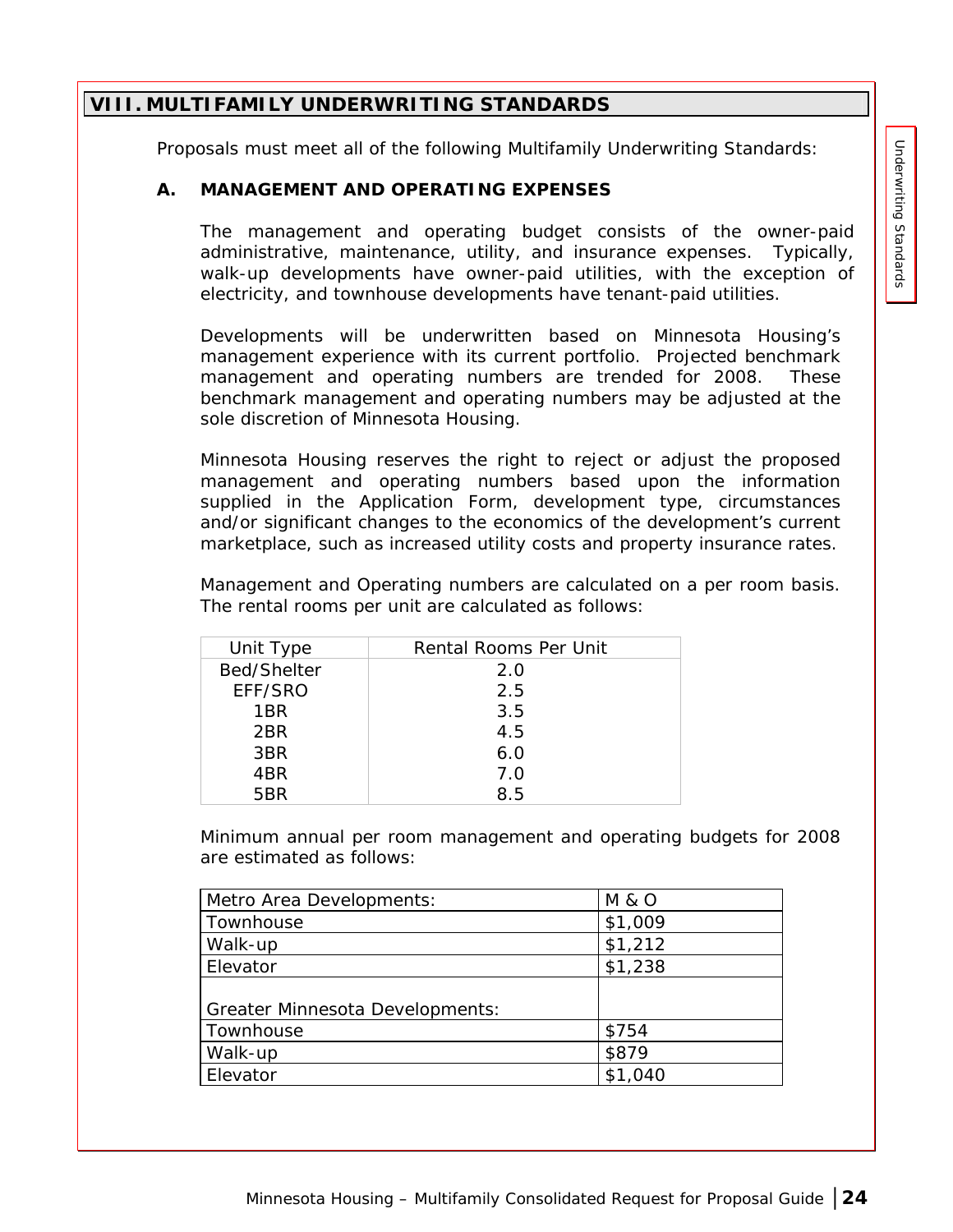<span id="page-30-0"></span>The agency has published some information on average operating costs related to supportive housing developments that utilize an operating subsidy. You can find the information in the Operating Subsidy Program Guide, Chapter 4, Section C., Part 1:

[http://www.mnhousing.gov/idc/groups/public/documents/document/mhf](http://www.mnhousing.gov/idc/groups/public/documents/document/mhfa_003854.pdf) [a\\_003854.pdf.](http://www.mnhousing.gov/idc/groups/public/documents/document/mhfa_003854.pdf)

Note: Refer to paragraph M of this Section for long-term homelessness housing benchmarks.

Minnesota Housing strongly encourages that all proposals be submitted at the applicable management and operating level. However, if an applicant requests management and operating numbers lower than Minnesota Housing benchmark, all of the following information must be submitted with the Application Package.

- 1. Owner narrative summary supporting the proposed management and operating number included in the Application Form;
- 2. Copies of the year-end operating information from three comparable developments that have been in operation at least 5 years; and
- 3. Name and phone number of local building inspector or housing official who can be contacted regarding each comparable development and its physical condition.

The applicant should not assume this request will be automatically approved.

#### **B. VACANCY FACTOR**

The standard for economic vacancy factor is currently 7%.

#### **C. PROPERTY TAXES**

A tax bill adopted by the Minnesota Legislature in the 2005 legislative session made significant changes to the property tax classification rate for qualifying low-income rental properties, referred to as Low-Income Rental Classification (LIRC). For more information contact Steve O'Brien at 651-297-4065, or visit the following web page:

[http://www.mnhousing.gov/housing/developers/MHFA\\_004851.aspx](http://www.mnhousing.gov/housing/developers/MHFA_004851.aspx)

#### **D. REPLACEMENT RESERVES**

For developments receiving a Minnesota Housing amortizing first mortgage loan, and in some instances deferred loans, a Minnesota Housing-held replacement reserve account for painting and decorating as well as replacement costs is established. Minnesota Housing's benchmark for replacement reserves is \$50 per room per year. In some cases, Minnesota Housing will work with applicants of supportive housing proposals to determine if a higher replacement reserve deposit is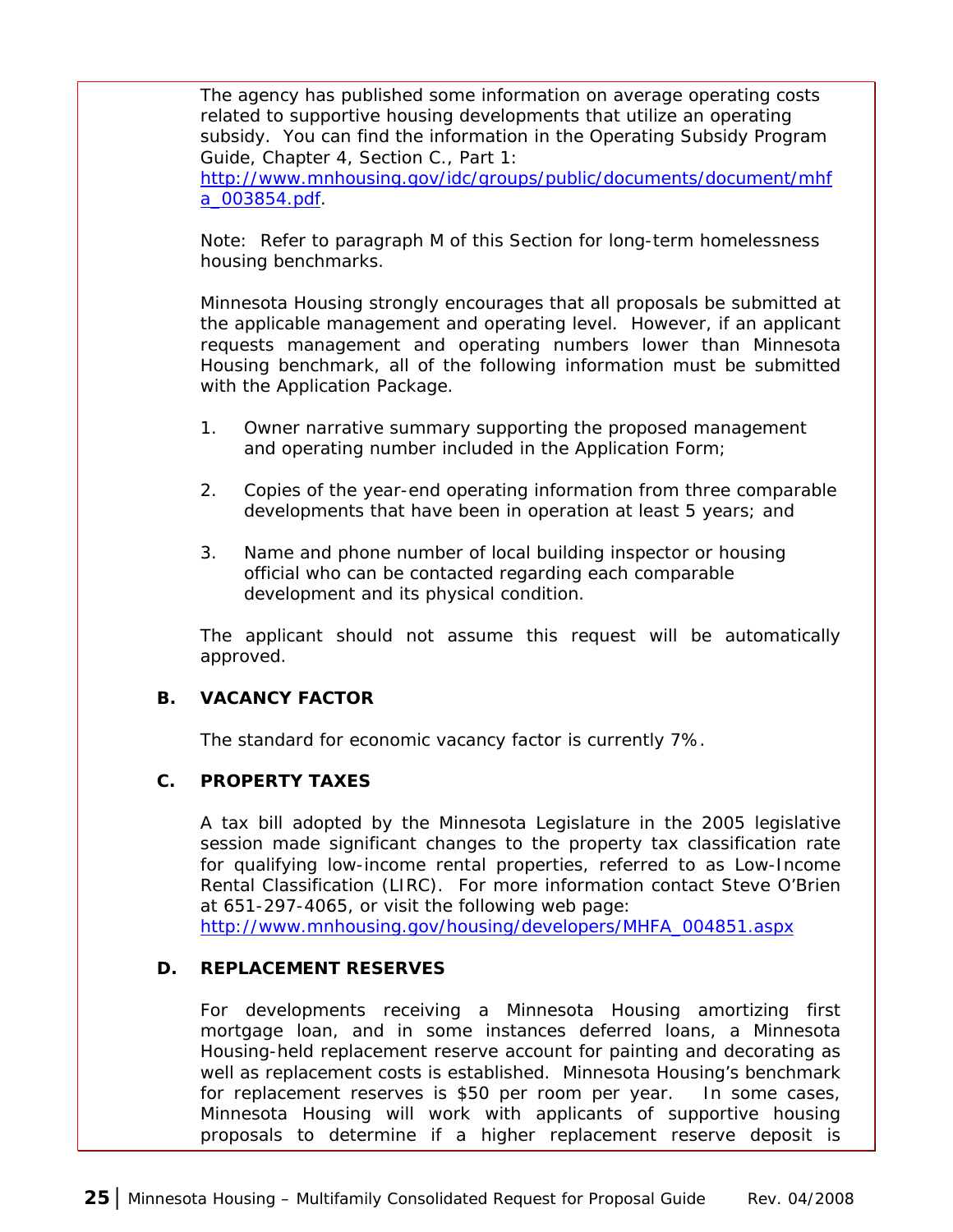<span id="page-31-0"></span>necessary. In order to draw funds from this account, a written request approved by the owner must be submitted to Minnesota Housing stating the intended use of the funds and accompanied by three bids if the draw is for development improvements or repairs costing in excess of \$3,000.

#### **E. DEBT COVERAGE RATIO**

For Minnesota Housing amortizing first mortgage loans, the net operating income on all loans shall be equal to or greater than 1.20 times the total debt service (1.25 for proposals involving rehabilitation). The level of risk ascertained in Minnesota Housing's mortgage credit review, the overall quality of the development, current market conditions, etc., will be considered when making the determination of what level of debt service coverage a particular mortgage will have. Conditions that may dictate a higher debt service ratio include:

- 1. Lack of neighborhood stability;
- 2. Negative market analysis;
- 3. Rehabilitation projects where unanticipated costs may occur; and
- 4. Any other factor that, in Minnesota Housing's judgment, presents enough uncertainty to warrant an increase in this ratio to mitigate risk.

#### **F. DEVELOPMENT COST ESCROW**

To provide long-range financial stability for multifamily developments receiving a Minnesota Housing amortizing first mortgage loan, a Development Cost Escrow (DCE) is established. The DCE is funded out of mortgage proceeds and provides assurance of financial stability in the event the development experiences difficulty during marketing and operations. In effect, the DCE constitutes early borrowing, recognizing the fact that it would be difficult, if not impossible, to raise capital at a later time when the development might be in trouble and helping assure the ongoing financial success of the development for the benefit of the owners, investors, and tenants.

The DCE is a long-term reserve for use under certain extraordinary circumstances as defined in the Regulatory Agreement. When necessary, the DCE may be applied by Minnesota Housing to provide for amenities and design modifications in the interest of improving the marketability or livability of the development, to pay principal and interest on the mortgage note, and to pay current and delinquent operating expenses. The DCE is not intended for use for improvements or additional capital costs prior to Final Closing, or to cover the cash shortfalls incurred during initial marketing. Minnesota Housing does not authorize use of the DCE in lieu of approved reasonable and necessary rent increases.

The amount of the DCE depends on a number of factors, but is generally 4% of the mortgage. Minnesota Housing retains the DCE as a cash escrow, and any interest earned on the investment of the DCE (after debt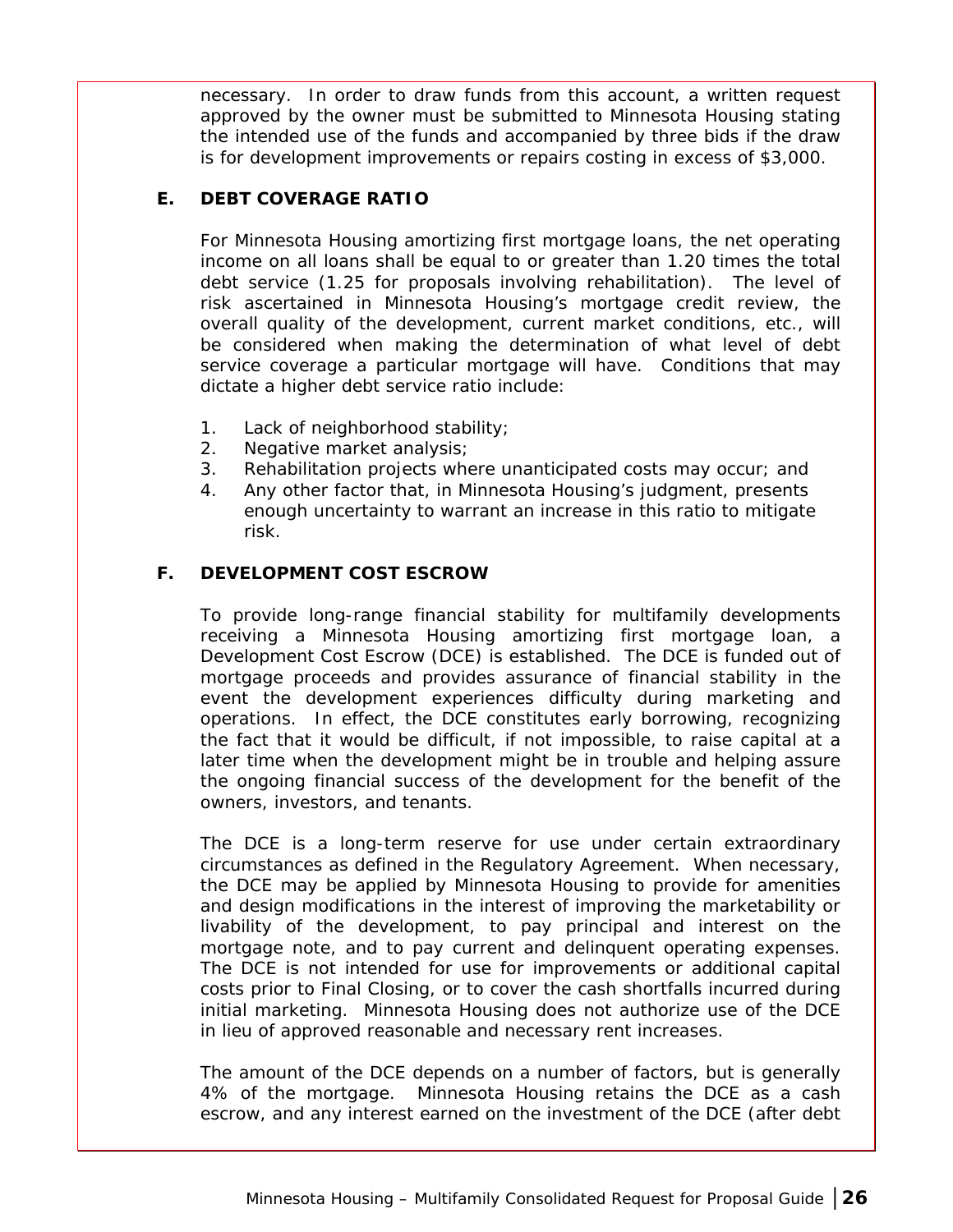<span id="page-32-0"></span>service is paid) may be used to increase the developer's return on equity up to 15%.

This account continues to be held by Minnesota Housing if the loan is assumed; is credited towards the mortgage in the case of a prepayment; and is returned to the mortgagor at the time of final mortgage payoff.

## **G. CONSTRUCTION CONTINGENCIES**

A construction contingency may be included as a mortgageable item for new construction as well as for substantial rehabilitation. This fund may cover both construction and non-construction costs, and may be accessed when undefined fees and construction conditions exist (e.g. unexpected construction conditions arise, unknown building conditions exist, etc.). Adequate contingency funds should be assessed and added to the development cost.

For new construction developments, a minimum of 4% construction contingency, subject to Minnesota Housing review, is required.

For rehabilitation developments, a minimum of 7% construction contingency, subject to Minnesota Housing review, is required.

Cost savings at the end of the construction or rehabilitation may be deposited in the development's residual receipts account after a specific time or achievement of a particular objective (e.g. break-even operations sustained for three months or a determined occupancy level). In cases where there is substantial cost savings at the completion of the construction, the mortgage may be reduced accordingly.

In cases where the development is receiving POHP funds, the construction contingency can be used only for eligible capital costs as detailed in the POHP Guide. Any cost savings will be used to reduce the POHP mortgage amount accordingly.

#### **H. WORKING CAPITAL ESCROW**

At the time of Initial Closing of a Minnesota Housing amortizing first mortgage loan (LMIR), developers are required to establish a Working Capital Escrow, funded with cash or an irrevocable unconditional letter of credit in an amount equal to 3% of the mortgage excluding DCE (i.e. net mortgage). This escrow can be used by Minnesota Housing on behalf of the developer to pay unanticipated costs during construction and operating deficits during the rent-up period.

The Working Capital Escrow remains after Final Closing at 3% during the first year, 2% during the second year, and 1% during the third year. Each year that the escrow is reduced, that portion of the funds and interest earned thereon are returned to the developer. For Letters of Credit, the letter is replaced with a new one in the reduced amount.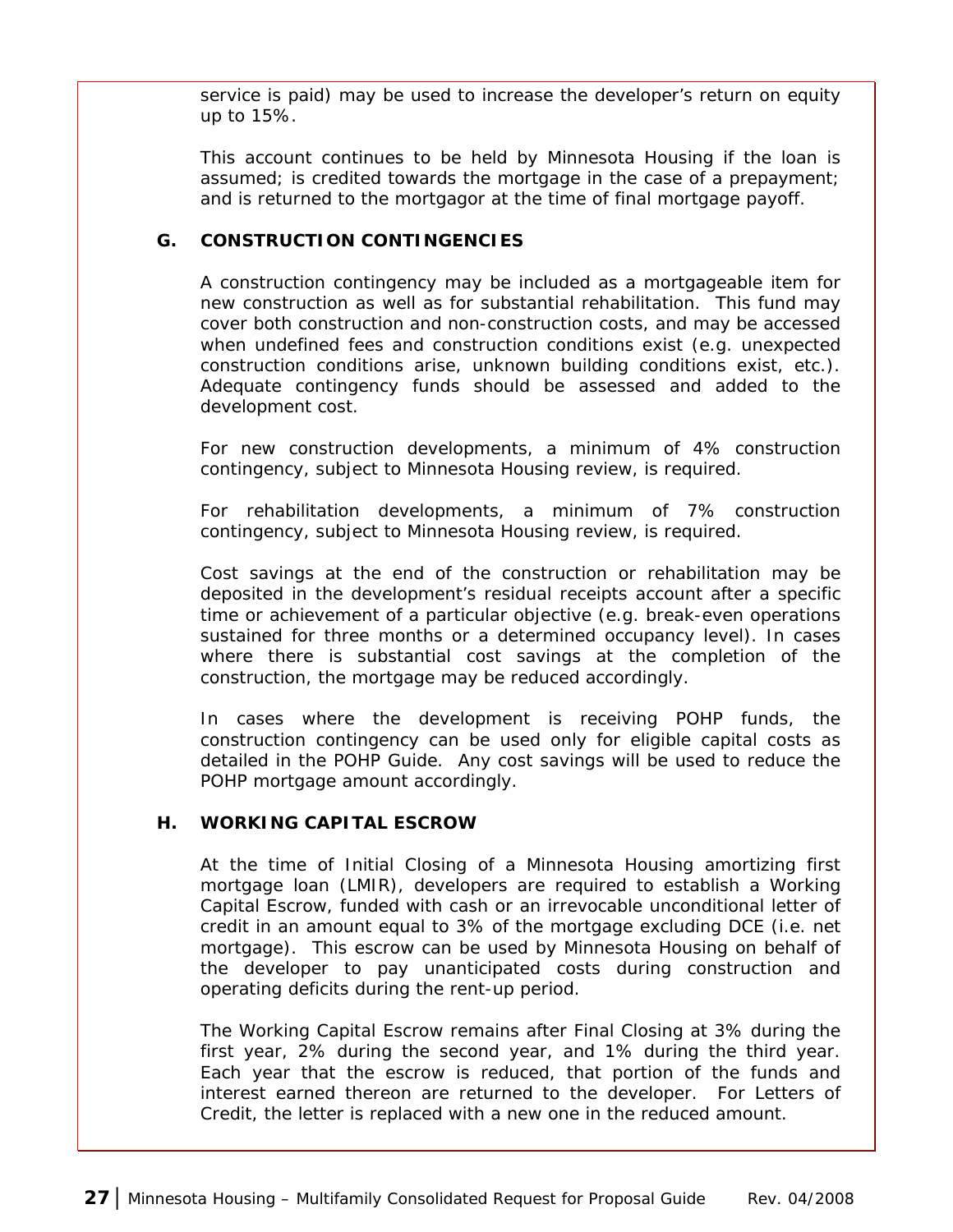<span id="page-33-0"></span>Based on Minnesota Housing mortgage credit review, bond rating agency or marketing requirements, Minnesota Housing may require the developer to extend the period of the letter of credit, require additional letters of credit, and/or modify the Working Capital Escrow letter of credit.

#### **I. RENT-UP ESCROW**

At the time of Initial Closing of an Minnesota Housing amortizing first mortgage loan, developers are required to establish a Rent Up Escrow for new construction projects (and some rehabilitation projects), in the form of an irrevocable and unconditional letter of credit or cash. It is to be used for development expenses during the initial lease up period and is typically in an amount of 3% of the mortgage that is held until a predetermined economic occupancy is reached. After achieving the predetermined economic occupancy requirements, the letter of credit and/or the remaining cash and interest earned thereon are released to the developer.

#### **J. DEVELOPER FEE LIMITS**

The developer fee is provided to the developer of rental housing for the time and energy expended in putting a development together. Developer fees include developer overhead, developer processing fee, if applicable, developer profit, and any other amounts received by the developer as approved by Minnesota Housing. The developer fee must be attributed only to the development. **A developer fee is not allowed in a project that involves refinancing only.**

In some instances, the developer may want to delegate some of the responsibilities to a third party, such as a processing agent or consultant. In such cases, the delegated responsibilities must be thoroughly understood by all parties involved and the fee paid to the third party shall be included in the calculation of the permitted maximum developer fee.

A developer fee can be included in the total development cost of the project. The maximum allowable developer fee is calculated on a percentage of the total development cost less the developer fee.

| Development Type                      | <b>Size</b>          | Maximum<br>Developer<br>Fee |
|---------------------------------------|----------------------|-----------------------------|
| New Construction or<br>Rehabilitation | First 50 units       | 15%                         |
| New Construction or<br>Rehabilitation | Units 51 and<br>over | 8%                          |

Different limits may apply for proposals that involve Housing Tax Credits. Refer to the 2009 Housing Tax Credit Program Procedural Manual for applicable limits.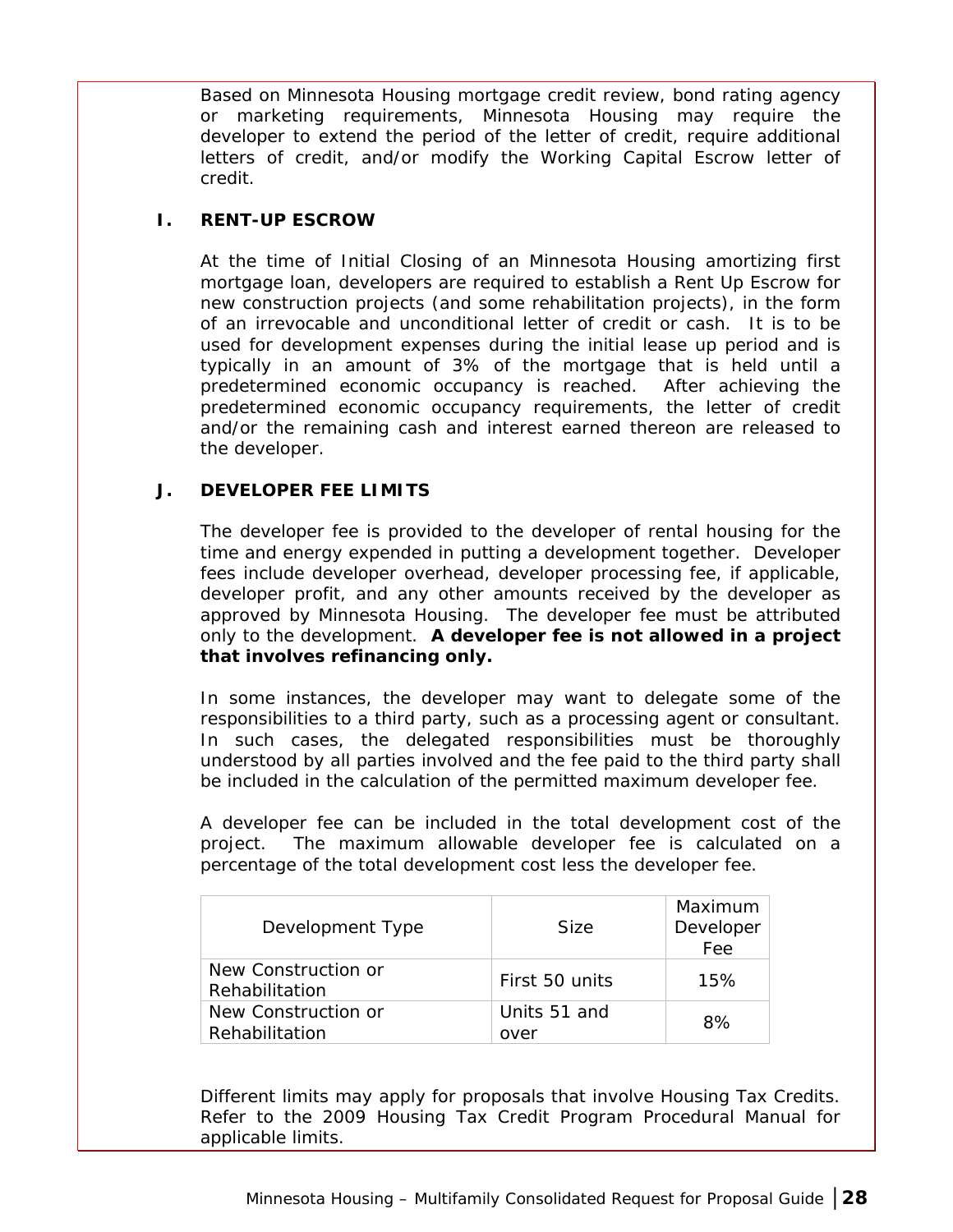<span id="page-34-0"></span>Generally up to 50% of the available developer fee may be released at initial closing, with the remaining 50% released with the final construction draw. Any change in the timing of the payment of the developer fee requires Minnesota Housing's prior approval.

#### **K. ARCHITECT FEE LIMITS**

Separate allowances for design and construction administration are calculated on the gross construction cost, on the Minnesota Multifamily Housing Common Application Form. Gross construction cost excludes bond and permit fees. The design allowance (75%) is provided at the completion and acceptance of the working drawings and specifications (i.e. at closing). The construction administration allowance (25%) is provided in monthly payments at a rate equal to the percentage of completion of the construction. The final payment will be made concurrent with the final payment to the contractor, at the end of construction.

Click on the link below to find further information in Minnesota Housing's Architect Guide located at:

[http://www.mnhousing.gov/housing/architects/multifamily/MHFA\\_00044](http://www.mnhousing.gov/housing/architects/multifamily/MHFA_000442.aspx) [2.aspx](http://www.mnhousing.gov/housing/architects/multifamily/MHFA_000442.aspx) 

## **L. GENERAL CONTRACTOR FEE LIMITS**

#### **Contractor's Profit**

The maximum contractor profit is 6% of net construction costs (construction costs and on-site work not including contractor profit, general requirements, and overhead).

#### **General Requirements**

The maximum general requirements allowed are 6% of the net construction costs. Costs to be considered include: on-site supervision, signs, field office expenses, temporary sheds and toilets, temporary utilities, equipment rental, clean-up costs, rubbish removal, permits, watchmen's wages, material inspection and tests, all of the builder's insurance (except builder's risk), temporary walkways, fences, roads and other similar expenses.

#### **Contractor's Overhead**

The maximum allowance is 2% of net construction costs.

The contractor fee limits may deviate from the above noted maximum allowances so long as they do not exceed 14% in aggregate.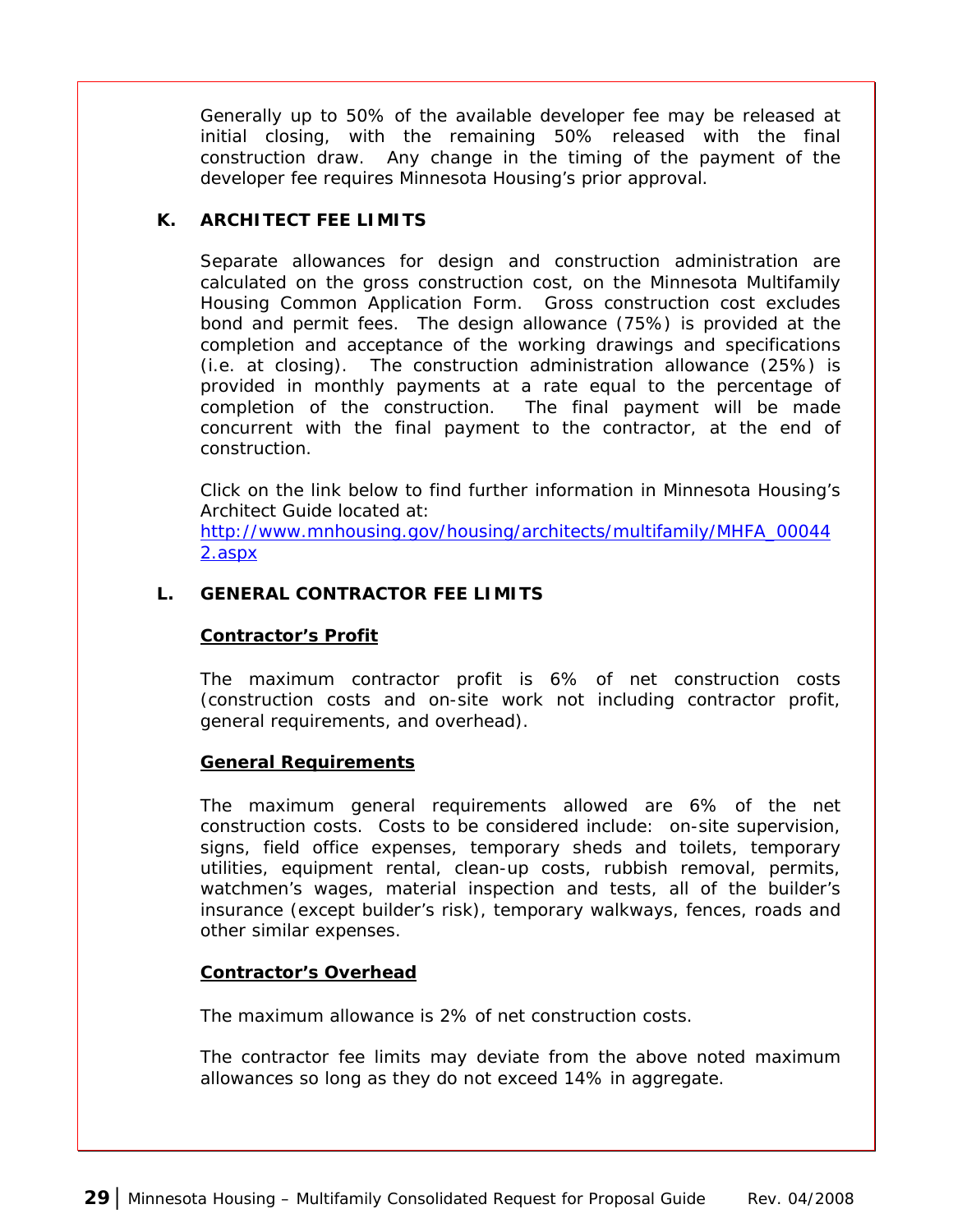#### <span id="page-35-0"></span>**Developer or Owner as Contractor**

When there is an identity of interest between the developer/owner and the contractor, in addition to the fee limits stated above, the combined balance of developer fee, contractor profit, contractor overhead and general requirements may not exceed 20% of the total development costs less the developer fee.

Click on the link below to find further information in Minnesota Housing's Contractor Guide:

[http://www.mnhousing.gov/housing/architects/multifamily/MHFA\\_00048](http://www.mnhousing.gov/housing/architects/multifamily/MHFA_000488.aspx) [8.aspx](http://www.mnhousing.gov/housing/architects/multifamily/MHFA_000488.aspx) 

#### **M. LONG-TERM HOMELESSNESS HOUSING BENCHMARKS**

The State of Minnesota's Business Plan to End Long-Term Homelessness has established benchmarks for producing permanent supportive housing. The assumptions of the business plan to end long-term homelessness reflect the emphasis on reducing the cost of developing supportive housing. This policy will be implemented by setting targets for costs and rewarding those applicants who produce a quality product within the above benchmarks.

The benchmarks were developed based on proposals previously funded by Minnesota Housing balanced by the necessity of utilizing limited sources of funding in the most cost effective manner. The 2007 benchmark costs are presented below on a per unit per month basis.

#### **Tenant or sponsor-based rental assistance**

The following is the monthly per unit assistance for tenant or sponsorbased rental assistance proposals serving households experiencing longterm homelessness (LTH) The benchmark includes administrative fees and other eligible uses.

| Family | \$816 |
|--------|-------|
| Single | よらつの  |

#### **Operating costs**

The following is the monthly per unit operating subsidy for proposals serving households experiencing long-term homelessness. The benchmark includes the anticipated subsidy needed to fund the operating costs including taxes, insurance, and reserves). Please note that these benchmarks do not include anticipated income or revenue, but rather include the anticipated amount needed to subsidize the LTH unit.

| Family | 42 Y.A |
|--------|--------|
| Single |        |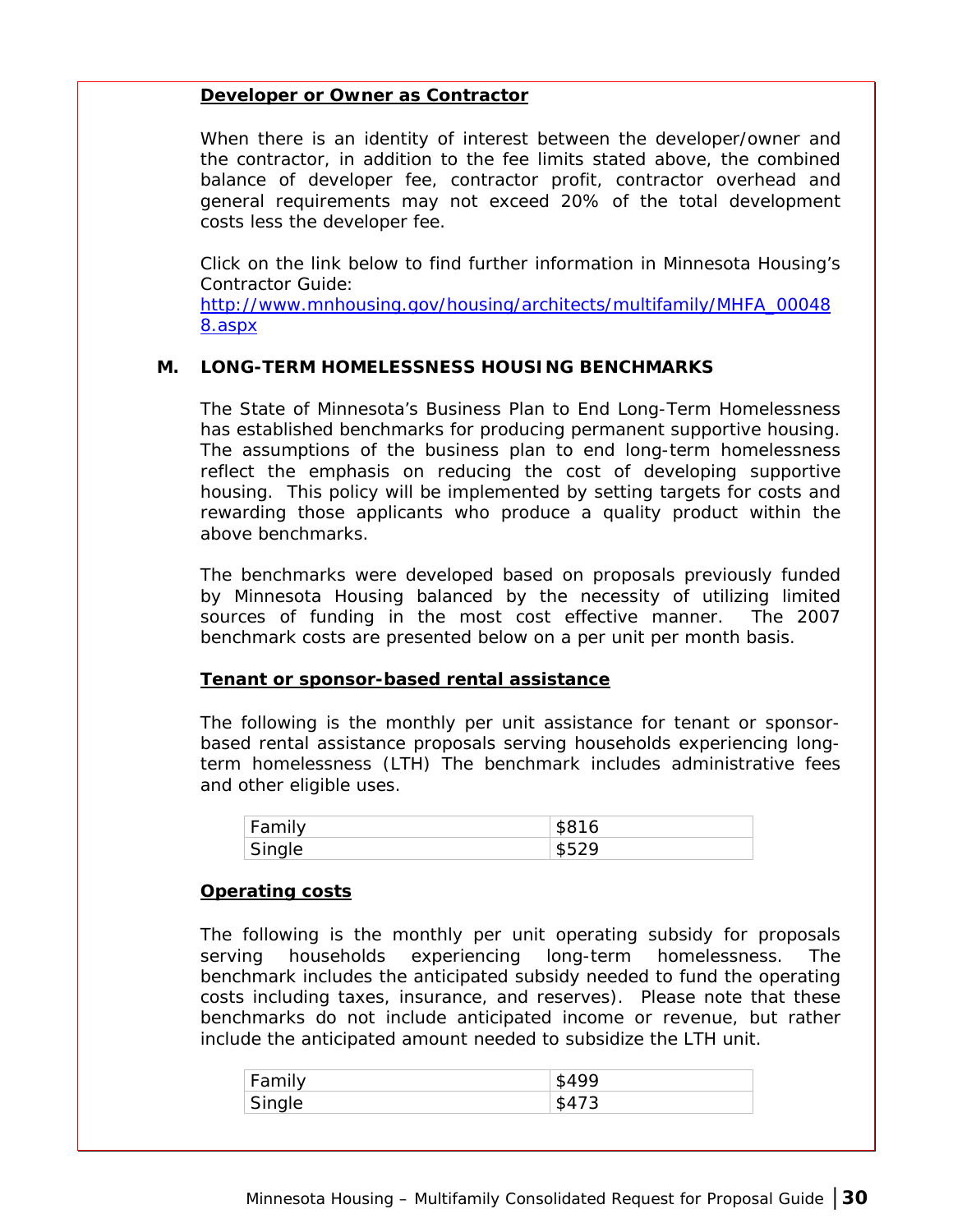#### <span id="page-36-0"></span>**Total development costs**

The following is the total per unit development costs for proposals serving households experiencing long-term homelessness (benchmarks reflect the total per unit development cost, as shown on the Minnesota Multifamily Rental Housing Common Application Form). Applicants should use the mixed income category for proposals include those in which supportive housing is planned for a small percentage of the total development and the proposal plans for a range of income restrictions.

| Type of Unit / Construction Type      | Per Unit Cost |
|---------------------------------------|---------------|
| Family - New Construction             | \$216,000     |
| Family - Acquisition / Rehab          | \$109,000     |
| Family - Mixed-income Construction    | \$234,000     |
| Singles - New Construction            | \$131,000     |
| Singles - Acquisition / Rehab         | \$95,000      |
| Singles - Mixed-income / Construction | \$169,000     |

The amount of rent to be paid by the household should be affordable to the target population. If a rent subsidy is not available to the household, rents should be set at 15% of AMI to be considered affordable for households experiencing long-term homelessness. Rental assistance or operating subsidies for the units serving long-term homeless households can be requested through the Multifamily RFP.

#### **N. UNDERWRITING COMPARISON MATRIX**

The Underwriting Comparison Matrix is a reference table comparing the underwriting standards of Minnesota Housing and Funding and Collaborating Partners. It can be accessed at the following link: [http://www.mnhousing.gov/resources/apply/multifamily/MHFA\\_004612.a](http://www.mnhousing.gov/resources/apply/multifamily/MHFA_004612.aspx) [spx](http://www.mnhousing.gov/resources/apply/multifamily/MHFA_004612.aspx)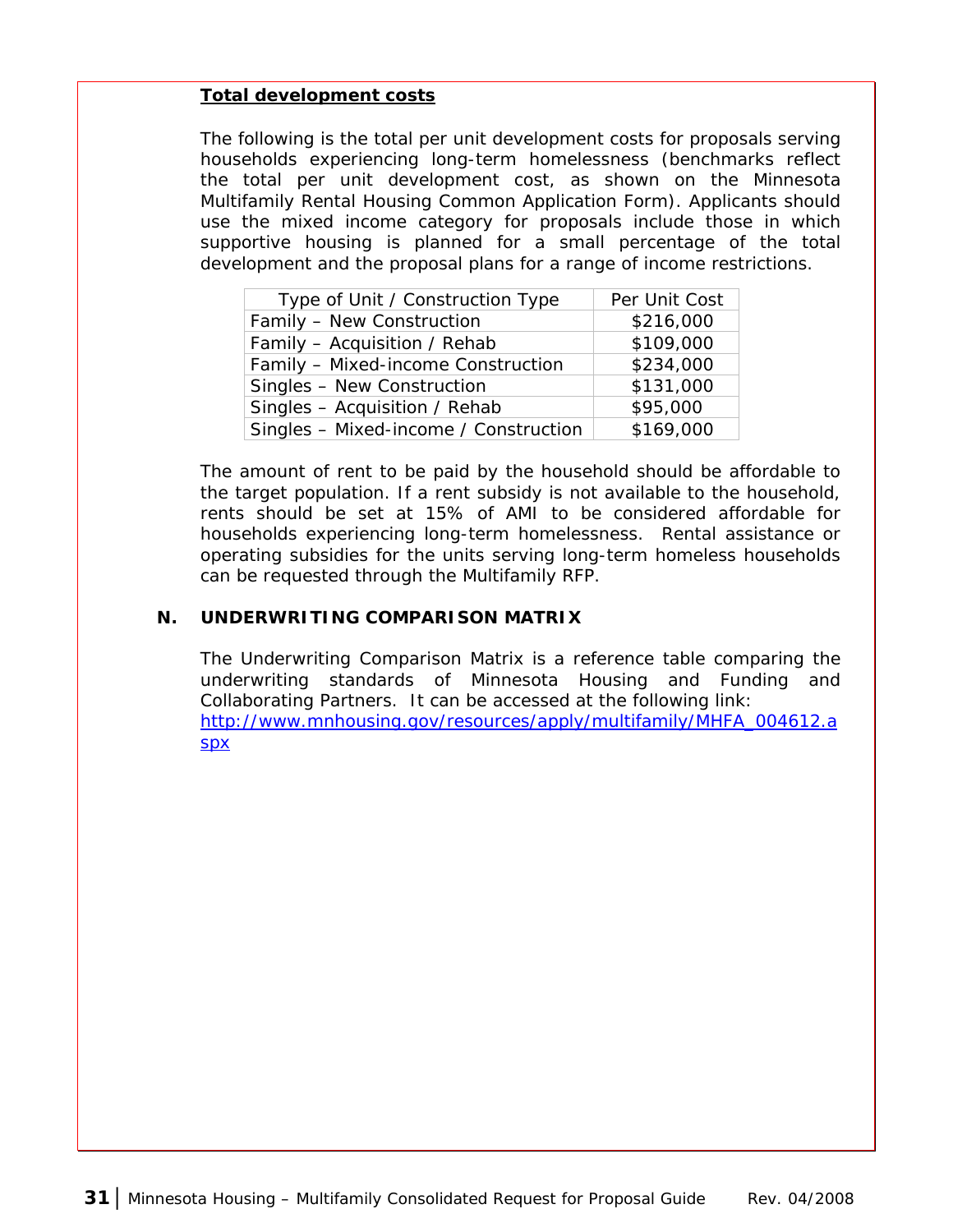## <span id="page-37-0"></span>**X. APPLICATION INSTRUCTIONS**

#### **A. APPLICANT RESPONSIBILITIES**

It is the applicant's responsibility to be aware of the submission requirements needed to prepare a complete Minnesota Multifamily Rental Housing Application Package (Application Package) in accordance with this Guide.

#### **B. APPLICATION DEADLINE – CONSOLIDATED RFP**

The Application Package must be received no later than 5:00 p.m. on Tuesday, June 17, 2008 at:

Minnesota Housing 400 Sibley Street, Suite 300 St. Paul, MN 55101

#### **C. APPLICATION PACKAGE MATERIALS ON THE WEB**

The Application Package materials are available on Minnesota Housing's web site beginning with the Table of Contents web page: <http://www.mnhousing.gov/resources/apply/multifamily/index.aspx>

The Application Package materials consist of:

- 1. The Minnesota Multifamily Rental Housing Common Application (Common Application). In an effort to eliminate duplication and simplify the financial packaging process, Minnesota Housing, its funding and collaborating partners have adopted a Common Application to be used for all multifamily rental housing requests. The Common Application is comprised of 11 items including the Application Form (Application Form - available in MS Excel template format; plus
- 2. Minnesota Housing's supplemental requirements based upon the type of funding requested (i.e. Housing Tax Credits, amortizing mortgage, deferred mortgage, operating subsidy, etc.) and/or the type of housing proposed (supportive housing, general occupancy housing, etc.).

It is the responsibility of the applicant to access and obtain the appropriate set of materials which must be completed based upon the specific housing proposal and/or activity from the web site, and submit these materials along with the Application Package.

Application Packages determined by Minnesota Housing to be incomplete will be returned to the applicant, and no resubmissions will be allowed during the current Consolidated RFP round.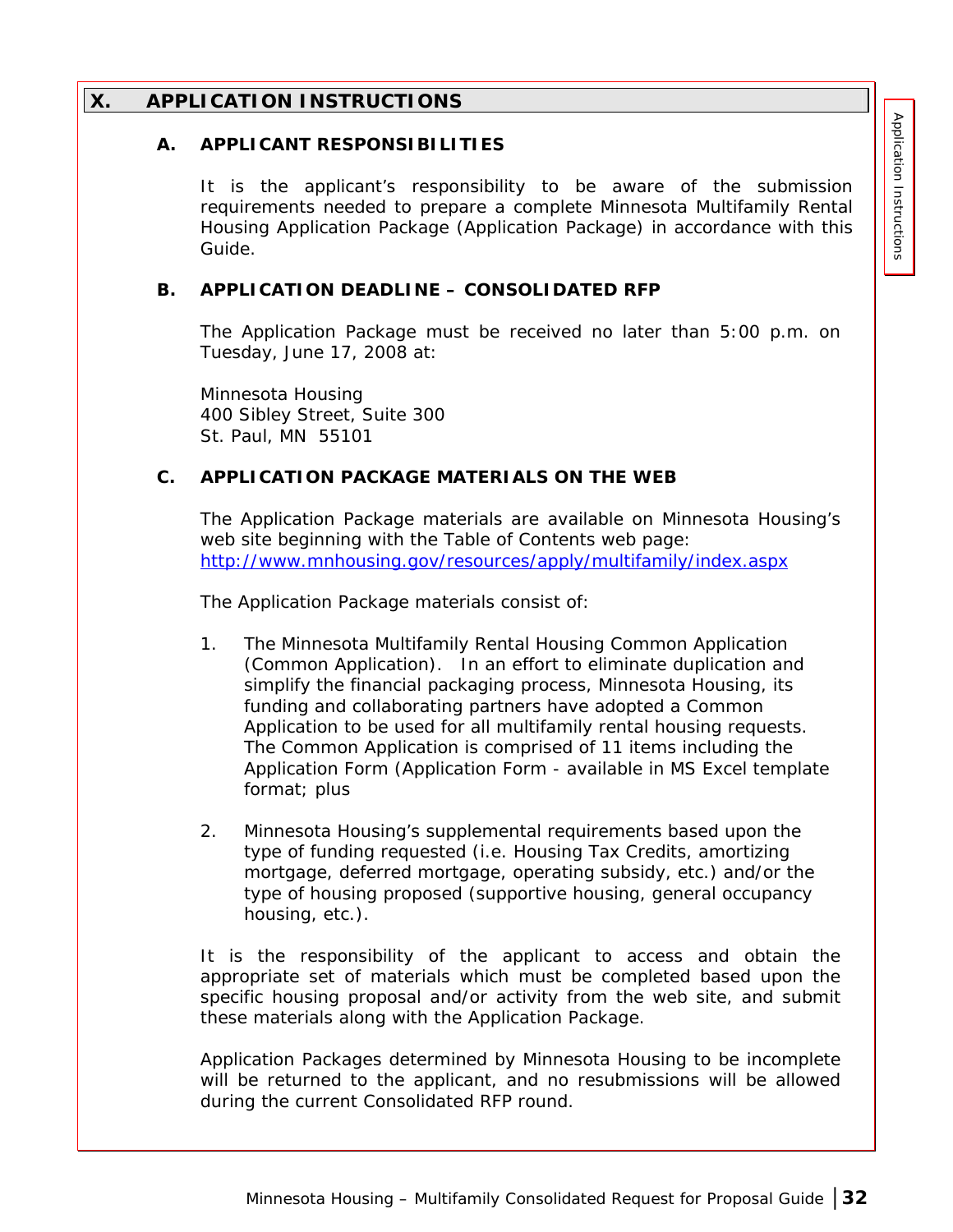<span id="page-38-0"></span>Applicants must use the most current version of the Application Form from Minnesota Housing's web site for each funding round. Application Form versions from previous funding rounds do not accurately reflect current underwriting standards.

## **D. APPLICATION REFERENCE MATERIALS**

The Housing Resource Application Reference Materials page contains links to various materials that may be utilized in completing the Application Package.

[http://www.mnhousing.gov/resources/apply/multifamily/MHFA\\_004612.a](http://www.mnhousing.gov/resources/apply/multifamily/MHFA_004612.aspx) [spx](http://www.mnhousing.gov/resources/apply/multifamily/MHFA_004612.aspx) 

## **E. ASSEMBLING THE APPLICATION PACKAGE**

It is very important that the Application Package be compiled in the order provided on the Minnesota Multifamily Rental Housing Common Application Checklist, and be separated by tabs accordingly. Individual checklists are available for applicants applying for operating subsidy or rental assistance only (not involving a capital funding request). All three checklists can be obtained by following the link on the previous page. Three ring binders or plastic casings around the pages will not be accepted. Only staples, binder clips, or rubber bands shall bind the Application Package.

## **F. SUBMITTING THE APPLICATION PACKAGE**

The applicant must provide the following materials to Minnesota Housing as part of the Consolidated RFP or Open Pipeline process:

1. EARLY SUBMITTAL: Development Team Qualification forms should be submitted electronically to [mhfa.app@state.mn.us.](mailto:mhfa.app@state.mn.us) Hard copies of the Development Team Qualification forms are not required. Forms should be submitted anytime prior to June 13, 2008. Instructions can be found at:

[http://www.mnhousing.gov/resources/apply/multifamily/MHFA\\_006](http://www.mnhousing.gov/resources/apply/multifamily/MHFA_006628.aspx)

## [628.aspx](http://www.mnhousing.gov/resources/apply/multifamily/MHFA_006628.aspx)

- 2. Electronic Submittals: Email the following completed documents to [mhfa.app@state.mn.us](mailto:mhfa.app@state.mn.us) no later than 5:00 p.m., June 17, 2008:
	- Application Form (MS Excel template format);
	- Minnesota Multifamily Rental Housing Narrative Questions (Narrative) (MS Word format);
	- Intended Method of Satisfying Green Communities Criteria, Release and Certification Form (MS Word format); and,
	- Development Team Qualification forms (MS Word format). Hard copies are not required. Early submittal is encouraged (see above).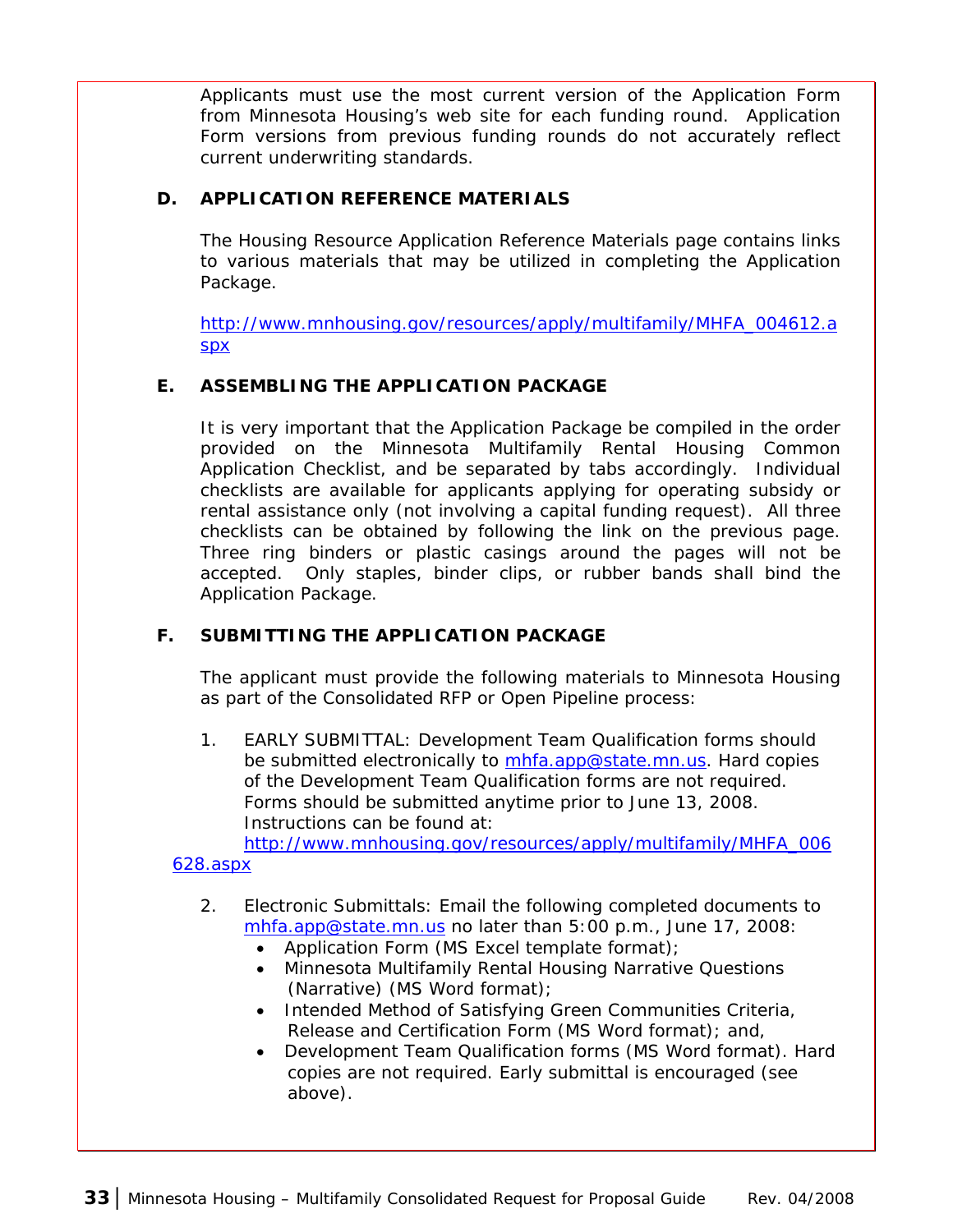- 3. The executed original Application Form plus three (3) photocopies of the full Application Package including application fee (applicable only for housing tax credits and amortizing first mortgages), all required narratives, forms and submittals; and
- 4. If applying for Housing Tax Credits, the Application Form must be signed by one general partner (and the non-profit partner, if appropriate), officer, director or corporate officer stating that under penalties of perjury, all facts and statements contained in the Application Form and all documents and attachments submitted are true to the best of their knowledge. Please contact Tamara Wilson at (651) 296-4451, or [tamara.wilson@state.mn.us](mailto:tamara.wilson@state.mn.us) if you have questions.

Please contact Mary Hieb at (651) 296-8185, or [mary.hieb@state.mn.us](mailto:mary.hieb@state.mn.us) if you are having technical difficulties or require assistance with submitting your Application Package.

The information contained in this Section is applicable to Open Pipeline Applications with the exception that there is no application deadline date. Blackout dates may apply. Refer to Section XI of this Guide for further information regarding Minnesota Housing's Open Pipeline Process.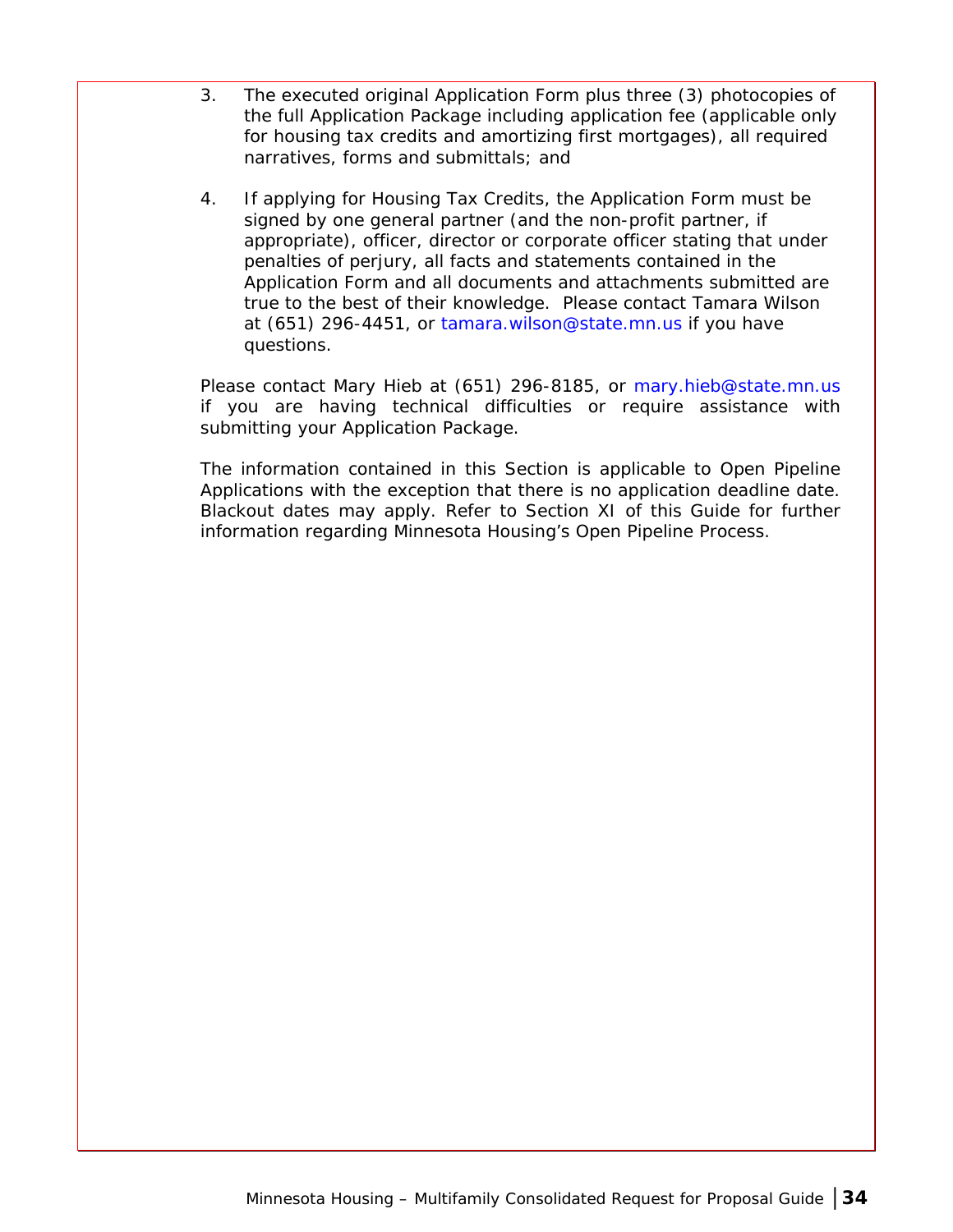## <span id="page-40-0"></span>**XI. OPEN PIPELINE AND STREAMLINED APPLICATION PROCESSES**

#### **A. DEFERRED LOANS OPEN PIPELINE APPLICATION GUIDELINES**

Application Packages submitted for **501(c)(3) Bonds** and the **Publicly Owned Housing Program (POHP)** may be accepted at any time, subject to funding availability and program eligibility. Other program funds not otherwise available through the pipeline may be made available in conjunction with 501 (c)(3) Bonds or POHP at the discretion of Minnesota Housing.

Application Packages submitted under the **Preservation Affordable Rental Investment Fund (PARIF)** may be accepted at any time, subject to funding availability, program eligibility and Section 1 below:

Application Packages submitted under the following programs will only be accepted between November 1 and April 1, subject to funding availability, program eligibility and Section 1 below:

- **Housing Trust Fund Program (HTF)**
- **Ending Long-Term Homelessness Initiative Fund (ELHIF)**

Competitive Housing Tax Credits and Economic Development and Housing Challenge Funds are *not available on an open pipeline basis*.

## **Processing Criteria**

To be eligible for processing through the Open Pipeline for Preservation Affordable Rental Investment Fund, Housing Trust Fund and Ending Long-Term Homelessness Initiative Fund, requested funds *must be the final source needed to complete the funding package*. Proposals must face one of the following risks if funding were not provided outside the Consolidated RFP round.

- 1. The proposal has existing funding commitments that cannot be extended and will be otherwise lost.
- 2. The proposal is for immediate emergency repairs threatening the health and safety of existing tenants.
- 3. The proposal documents a unique housing opportunity that would be lost and that advances Minnesota Housing strategic priorities as outlined in this Guide.
- 4. For operating subsidy funding, the applicant must be the owner of the development that is funded with an Minnesota Housing loan or grant, and be experiencing a revenue shortfall that would cause the development to default on existing loans and/or to go into foreclosure and for which funding from another source cannot be obtained.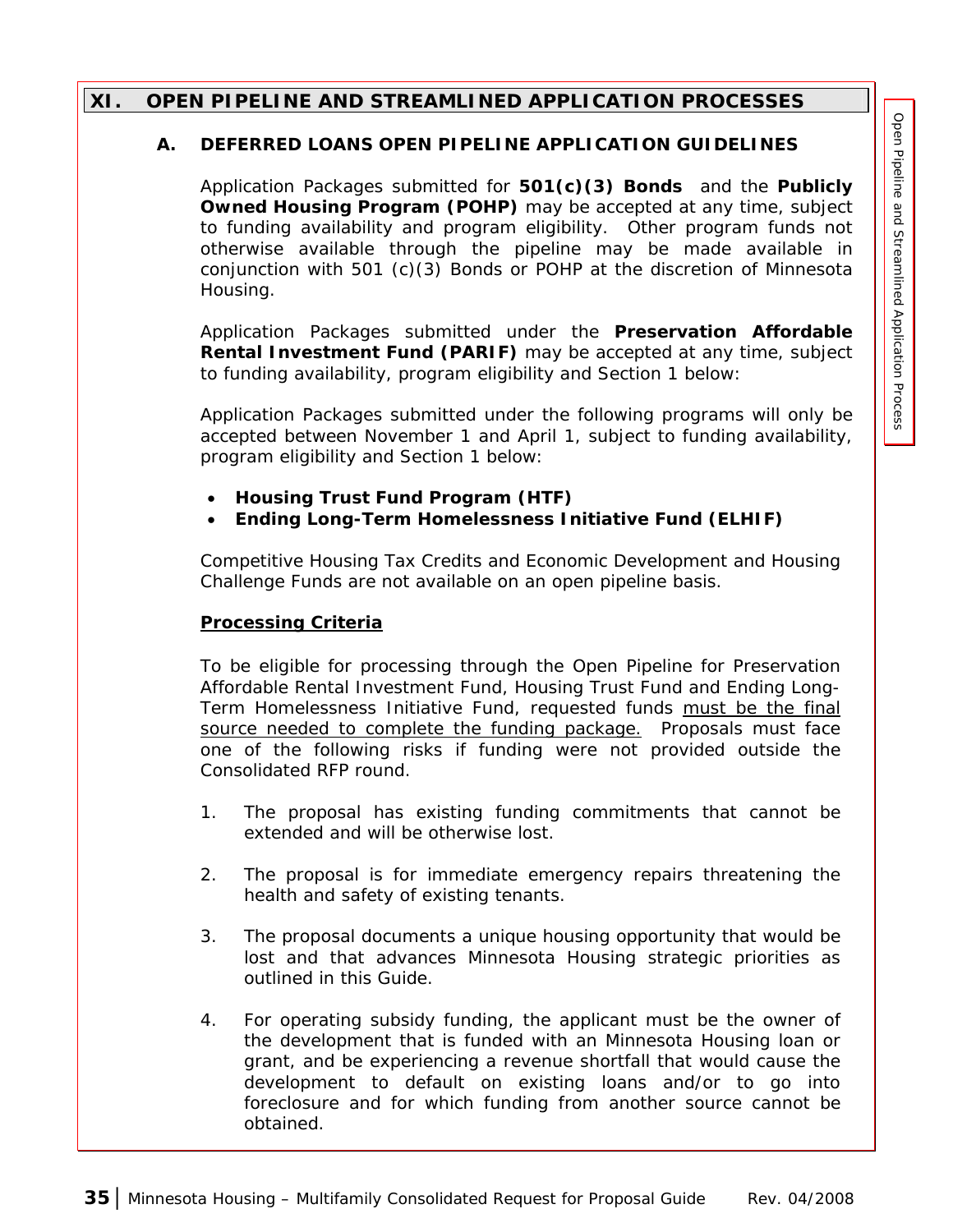<span id="page-41-0"></span>In addition to the Application submissions requirements found in Section X of this Guide, Pipeline Application Packages must include a letter stating how the proposal meets the Open Pipeline processing criteria and describe the reason why the proposal must be processed prior to the next funding round. Additionally, if the Application Package is being resubmitted because it was not selected for funding previously, then the applicant should detail how identified deficiencies have been addressed in the current Application Package.

## **B. AMORTIZING FIRST MORTGAGE LOANS OPEN PIPELINE APPLICATION GUIDELINES**

Application Packages may be submitted under the following programs at any time, subject to funding availability and program eligibility:

- Low and Moderate Income Rental Program (LMIR)
- Flexible Financing for Capital Costs (FFCC) (deferred loan funding available ONLY in conjunction with LMIR program)

## **C. NON-COMPETITIVE HOUSING TAX CREDITS OPEN PIPELINE APPLICATION GUIDELINES**

Application Packages submitted under the following programs may be accepted at any time, subject to funding availability, program eligibility and the criteria specified below.

## **Housing Tax Credits in Conjunction with Minnesota Housing Issued Tax-Exempt Bonds (Non-Competitive Tax Exempt Bond Allocation Pool)**

Developers may apply directly to Minnesota Housing for an allocation of tax credits when submitting an Application Package for Minnesota Housing tax-exempt bonds in conjunction with the LMIR Program. In addition to providing a complete Application Package, proposals must meet the following criteria in order to apply:

- 1. Be consistent with Minnesota Housing's Housing Tax Credit Qualified Allocation Plan and the Housing Tax Credit Procedural Manual eligibility and underwriting requirements.
- 2. Meet the minimum scoring threshold on the Housing Tax Credit Self Scoring Worksheet for the proposed development.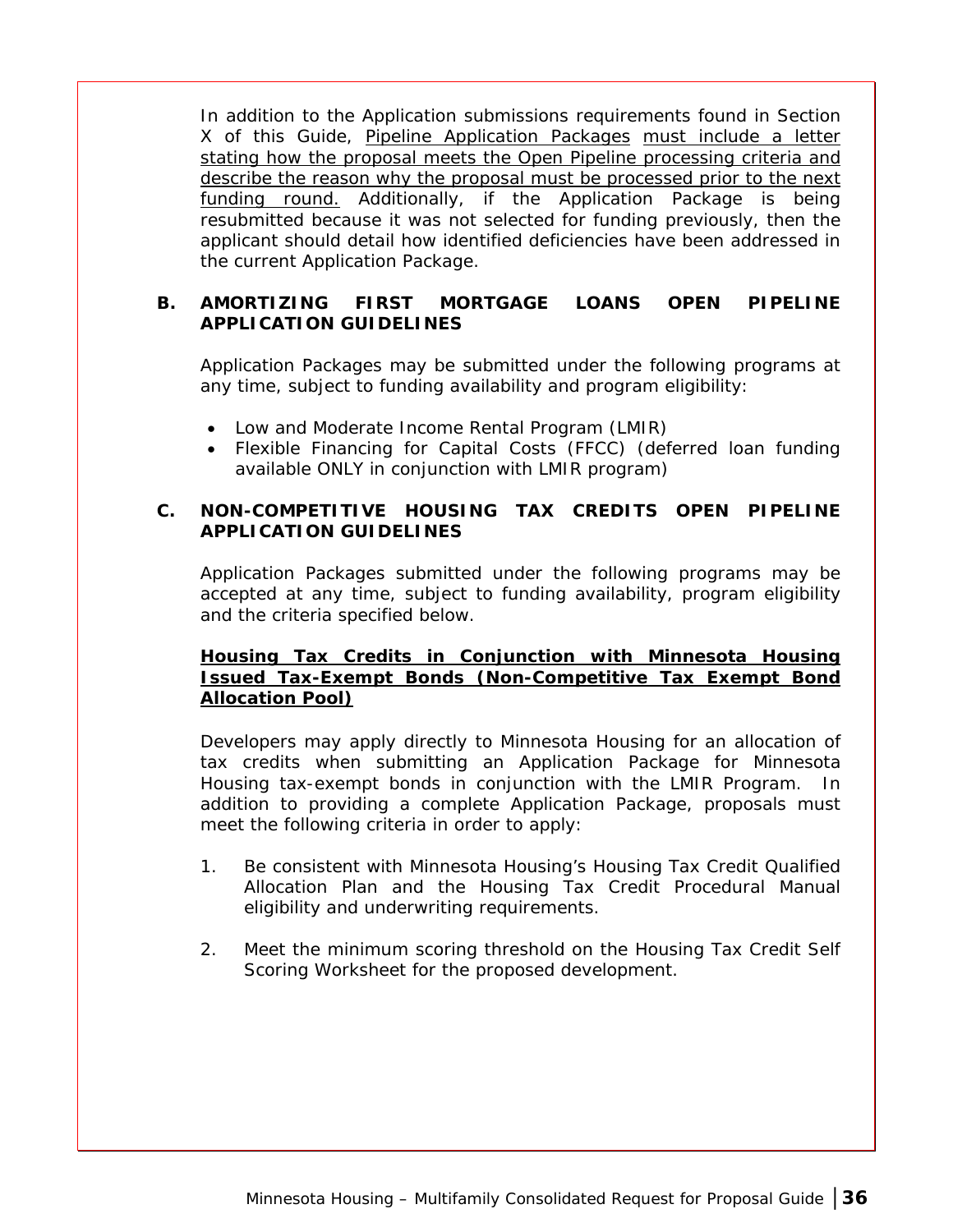### <span id="page-42-0"></span>**Housing Tax Credits in Conjunction with Local Non Minnesota Housing-issued Tax-Exempt Bonds (Non\_Competitive Tax Exempt Bond Allocation Pool)**

Prior to the issuance of the tax-exempt bonds, developers with proposals for developments located outside the jurisdiction of a local suballocator, may apply directly to Minnesota Housing for an allocation of tax credits. In addition to providing a complete Application Package, proposals must meet the following criteria in order to apply:

- 1. Provide evidence of the tax credit determination and financial feasibility letter 42(m)(2)(D prepared by the bond issuer.
- 2. Be consistent with Minnesota Housing's Housing Tax Credit Qualified Allocation Plan and Housing Tax Credit Procedural Manual eligibility and underwriting requirements.
- 3. Meet the minimum scoring threshold on the Housing Tax Credit Self Scoring Worksheet for the proposed development.

## **D. STREAMLINED RE-APPLICATION PROCESS**

Selected/committed projects requesting additional funding in excess of \$200,000 prior to initial closing may use the "Streamlined Re-Application Process."

A Streamlined Re-Application Package may be accepted via the Annual Request for Proposal or the Open Pipeline, subject to funding availability, program eligibility and Open Pipeline processing criteria.

A resubmitted Application Package must include the following:

- 1. Cover letter requesting additional funding and the rationale for the request.
- 2. Re-signed and re-dated Multifamily Rental Housing Common Application Form (all changes from the initial Application Form must be clearly identified).
- 3. Any new or revised documentation obtained since the previous Application Package.
- 4. If the proposal has HTC, provide evidence of any scoring change (an updated and revised Self-Scoring Worksheet).
- 5. Any documentation Minnesota Housing deems necessary (upon request only).
- 6. If applicable, a supplemental Application fee.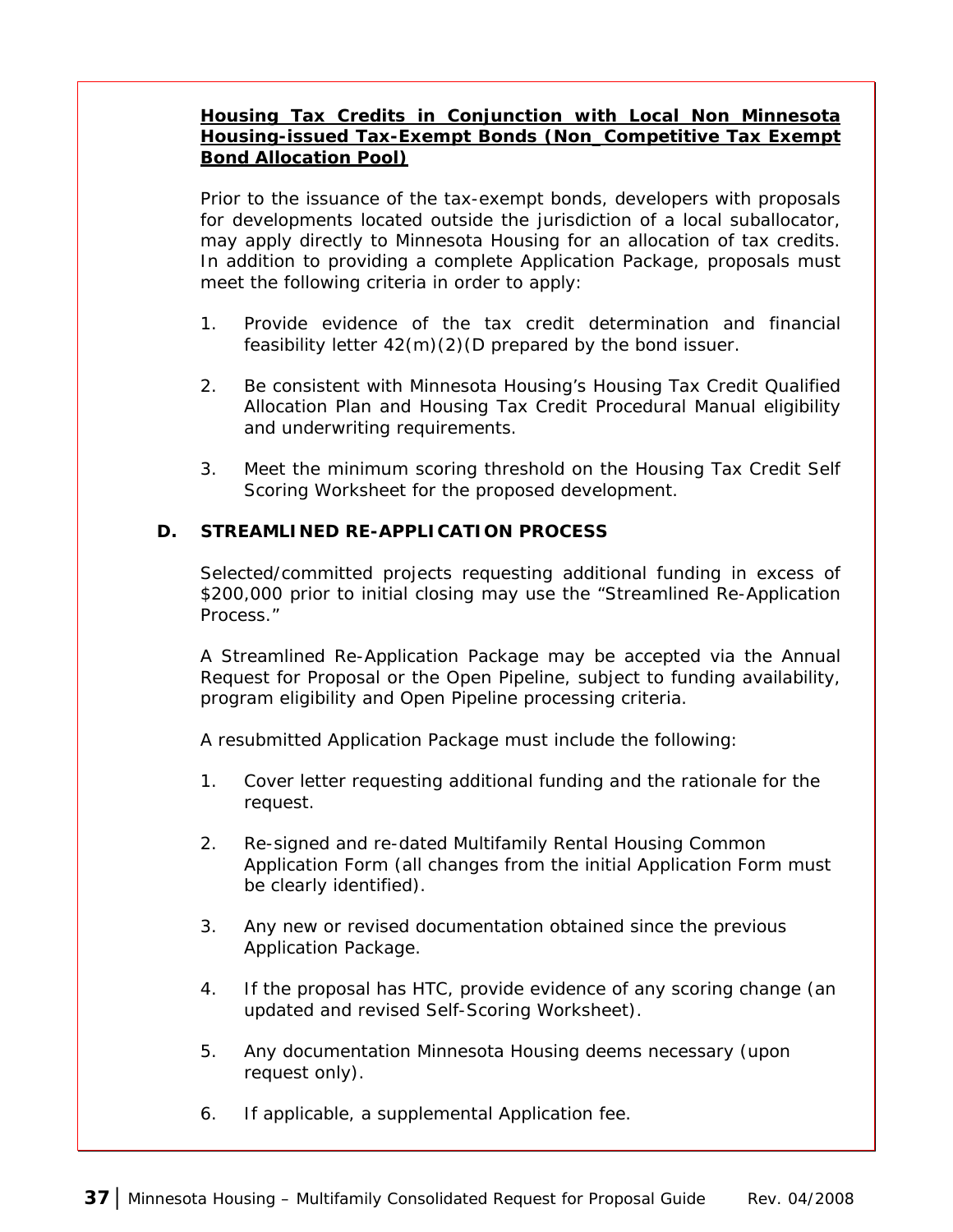Minnesota Housing reserves the right to require a full, new Application Package for any project. This right will be exercised if Minnesota Housing staff feels the proposed project differs substantially from the initial application.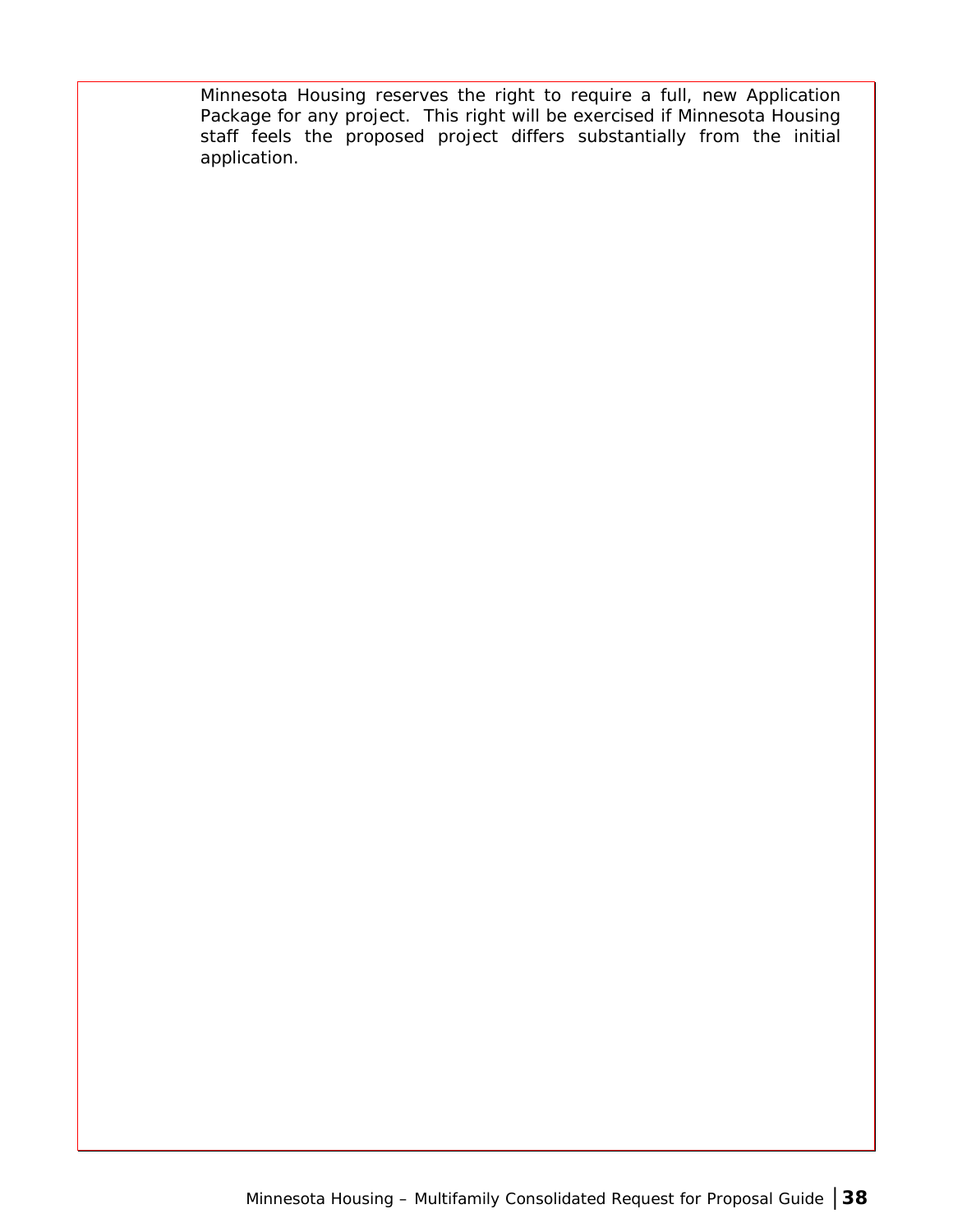### <span id="page-44-0"></span>**XII. SUMMARY OF MULTIFAMILY PROCESSES**

#### **A. REQUEST FOR PROPOSALS TO SELECTION**

Application Packages are typically due within two months after issuance of the Consolidated RFP. Proposal selections are typically made four months after the application deadline date.

The Consolidated RFP process is highly competitive in nature -- a typical funding round will result in requests equal to four to five times the amount of funding that is available -- therefore, inaccurate Application Packages will likely receive low consideration. Incomplete Application Packages will be returned.

#### **Typical Review Stages**

- 1. Review of the Application Package and required submissions, including consistency with Minnesota Housing's strategic priorities, selection standards, Regional Housing Guidelines, MHIG selection criteria, and/or Continuum of Care or Heading Home plans.
- 2. Minnesota Housing notifies the local units of government of the proposed development and solicits comments and/or concerns about these proposals.
- 3. For new construction, substantial rehabilitation, or adaptive reuse projects, a schematic site plan, building plans and unit plans will be required with the Application Package. For other rehabilitation loans, an outline rehabilitation work scope summary will be required with the Application Package. A conceptual construction cost estimate is required for all Application Packages. A Minnesota Housing staff architect will conduct a preliminary review for design compliance for each proposal.

Developers are strongly encouraged to seek architectural input from Minnesota Housing at the earliest possible time. This will ensure that the earliest design efforts are focused on meeting Minnesota Housing's qualitative housing objectives, and will ultimately minimize time and money spent redesigning to meet these objectives at a later date. Owners and their architects are also encouraged to review Minnesota Housing's recently adopted multifamily sustainable housing standards:

[http://www.mnhousing.gov/housing/architects/standards/MHFA\\_00](http://www.mnhousing.gov/housing/architects/standards/MHFA_006625.aspx) [6625.aspx](http://www.mnhousing.gov/housing/architects/standards/MHFA_006625.aspx)

For POHP funded developments, additional design requirements may apply.

4. Site inspection by Minnesota Housing staff.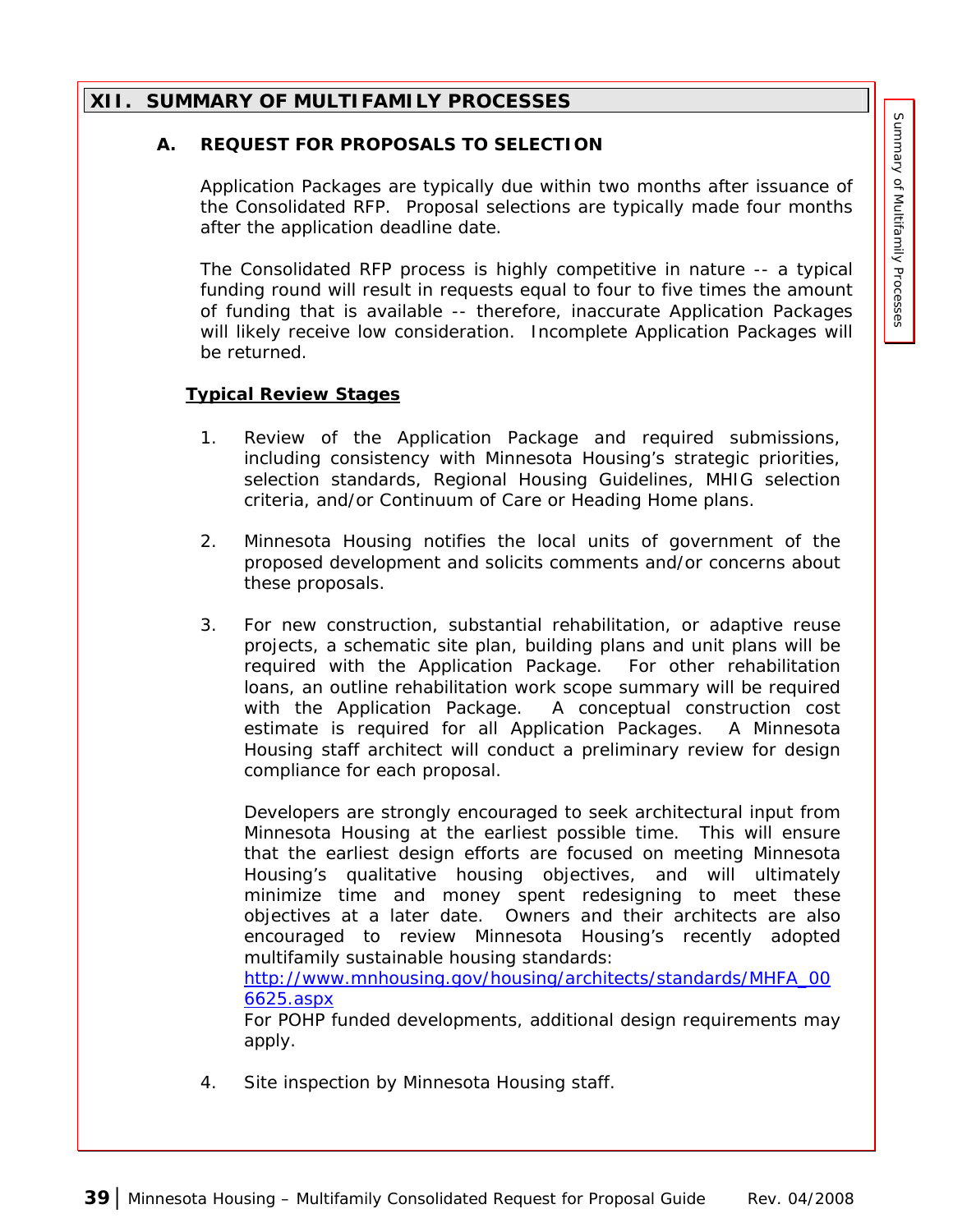- <span id="page-45-0"></span>5. Presentation and review of proposals by a selection committee; which includes funding partners, collaborating partners and other housing partners as appropriate.
- 6. Funders work with the variety of available programs to fund selected projects and may discuss the feasibility of certain sources of funding with project sponsors prior to final selection.
- 7. Final selection is presented and approved by Minnesota Housing's Board of Directors, and if applicable, funding partner boards.
- 8. After board action, applicants are notified of their status.

All proposals are subject to Minnesota Housing's underwriting, market, architectural, construction, management and closing review and processing requirements. As levels of funding and risk exposure to Minnesota Housing and/or other Consolidated RFP funders increase, the level of review will increase commensurately. Minnesota Housing reserves the right to work directly with applicants of proposals which will serve households experiencing long-term homelessness to develop the most feasible number of units and housing type.

Selected proposals that further agency strategic priorities may be subject to such restrictions through a declaration of covenants, for the term of the minimum rental period.

## **B. SELECTION TO LOAN CLOSING**

Processing of multifamily loans are generally completed within six to eleven months from the date of Application Selection to the date of Initial Loan Closing. Attainment of this goal requires close cooperation by all parties and assumes prompt and complete submission of all necessary documents. Delays in submission or revision of any items could result in delays in reaching Initial Loan Closing.

Each development under consideration for Minnesota Housing financing must have approval of the Minnesota Housing Board of Directors.

Developments under consideration for funding from the other Consolidated RFP funders are subject to the approval of the Board of Directors of those funders. Processing of Family Housing Fund and Greater Minnesota Housing Fund loans will be carried out by Minnesota Housing up to, but not including closing, and are subject to Minnesota Housing requirements.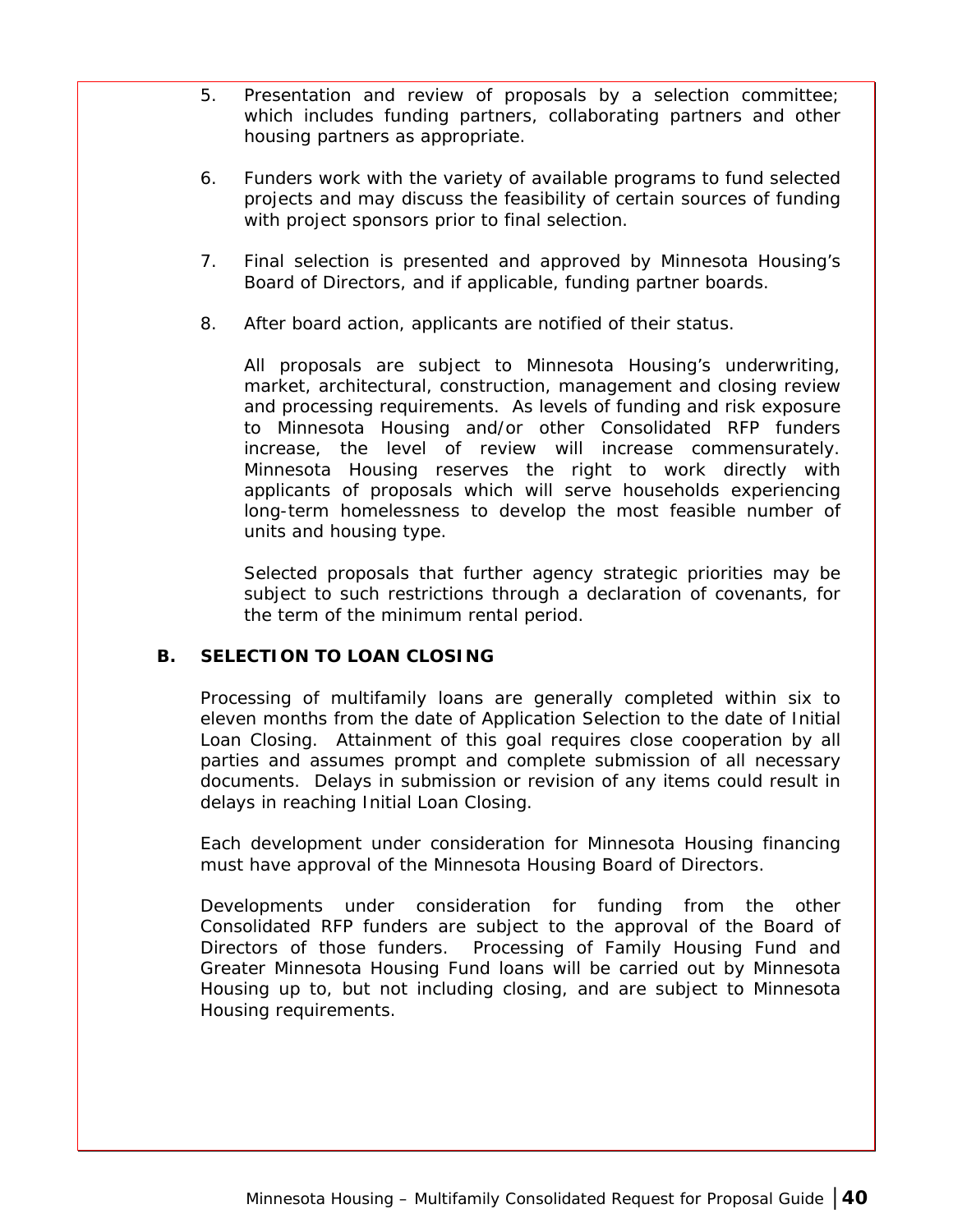<span id="page-46-0"></span>The basic elements of Minnesota Housing post selection process are listed below:

## **Selection to Issuance of Loan Commitment**

- 1. Intake meeting to review the details of the proposal and specific requirements of the funding source(s). At this meeting the sponsor will be provided with a list of required due diligence items.
- 2. Submittal of additional due diligence, including construction documents that explicitly and thoroughly define the scale, scope, and quality of the proposed construction or rehabilitation, additional information regarding the proposed ownership entity, and development team, and information regarding all proposed funding sources.
- 3. Minnesota Housing architectural staff will perform periodic design and construction technology reviews as plans, specifications, or the rehabilitation work scope are refined by the development team. Final plans, specifications, or rehabilitation work scope and proposed construction costs must be approved by Minnesota Housing's architectural staff before a mortgage commitment will be issued.
- 4. Issuance of Mortgage Loan Commitment by Minnesota Housing and/or other funders.

## **Commitment to Loan Closing**

Required legal documentation is submitted to Minnesota Housing for review and approval prior to a loan closing date being established.

Loans for permanent rental housing may allow for closing in a standard construction loan format. In this instance, Minnesota Housing architectural staff will perform periodic site inspections for the purposes of ensuring the work is proceeding in accordance with approved plans, specifications or rehabilitation construction contracts; and to review, approve and process contractor's pay requests. Generally no more than one construction progress payment will be made per month. Construction progress payments are made through a title company. Construction costs, including contractor's overhead and profit, are funded on a basis of percentage complete, less a retainage that will typically be 10%.

Managing Owners or Managing Agents of most Minnesota Housing funded loans that (a) have not previously worked with Minnesota Housing, or (b) have been requested to do so by Minnesota Housing, may be required to attend an orientation as a condition of their loan closing.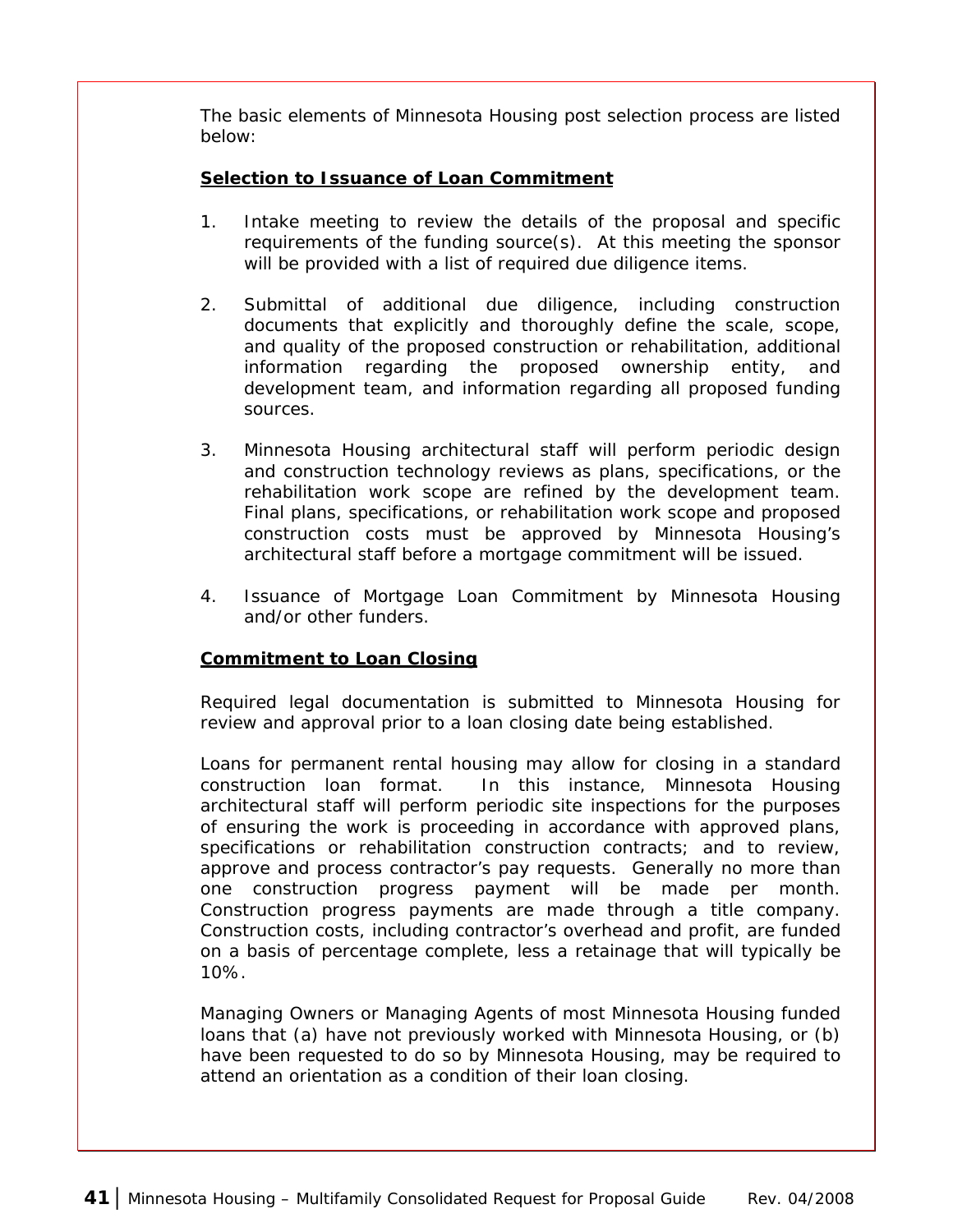<span id="page-47-0"></span>For deferred loans, Minnesota Housing may or may not be the entity performing inspection draws. This will be determined on a case-by-case basis and will depend upon the expertise/capacity of the first mortgage lender or other capable lenders involved in financing the development.

Loans may also be closed in an end loan format with closing of the loan and disbursement of funds occurring after the completion of all of the construction or rehabilitation work. Construction oversight will typically consist of one final inspection by Minnesota Housing staff after work completion to ensure that Minnesota Housing's investment is reasonable and prudent prior to closing and disbursing funds.

#### **C. AFTER LOAN CLOSING**

#### **Program Assessment**

Upon completion of loan closing for existing buildings, and initial occupancy for new buildings, a Tenant Characteristics form must be submitted electronically to Minnesota Housing.

Minnesota Housing monitors federal, state and Minnesota Housing tenant income requirements.

Minnesota Housing will monitor the return on equity requirement, if applicable.

Sponsors may be required to provide additional data for Minnesota Housing research.

#### **Monitoring/Reporting**

Requirements for reporting tenant and budget information and for long term monitoring of the development will vary dependent upon the source and level of funding. Minnesota Housing will not monitor those developments without Minnesota Housing funding.

At a minimum, to verify that the housing is used by persons of low income, sponsors must annually certify that the housing meets the income guidelines of the funding source. Sponsors will also be required to supply tenant profile information upon initial occupancy of the project as indicated under Program Assessment above.

Rent requirements may be monitored for the term of the mortgage.

In some instances there may be additional or more restrictive income and/or rent monitoring requirements due to the source(s) of funding (e.g. federal funds, state appropriations).

Some developments, depending upon the source of funding, may be limited to a 15% return on actual developer equity.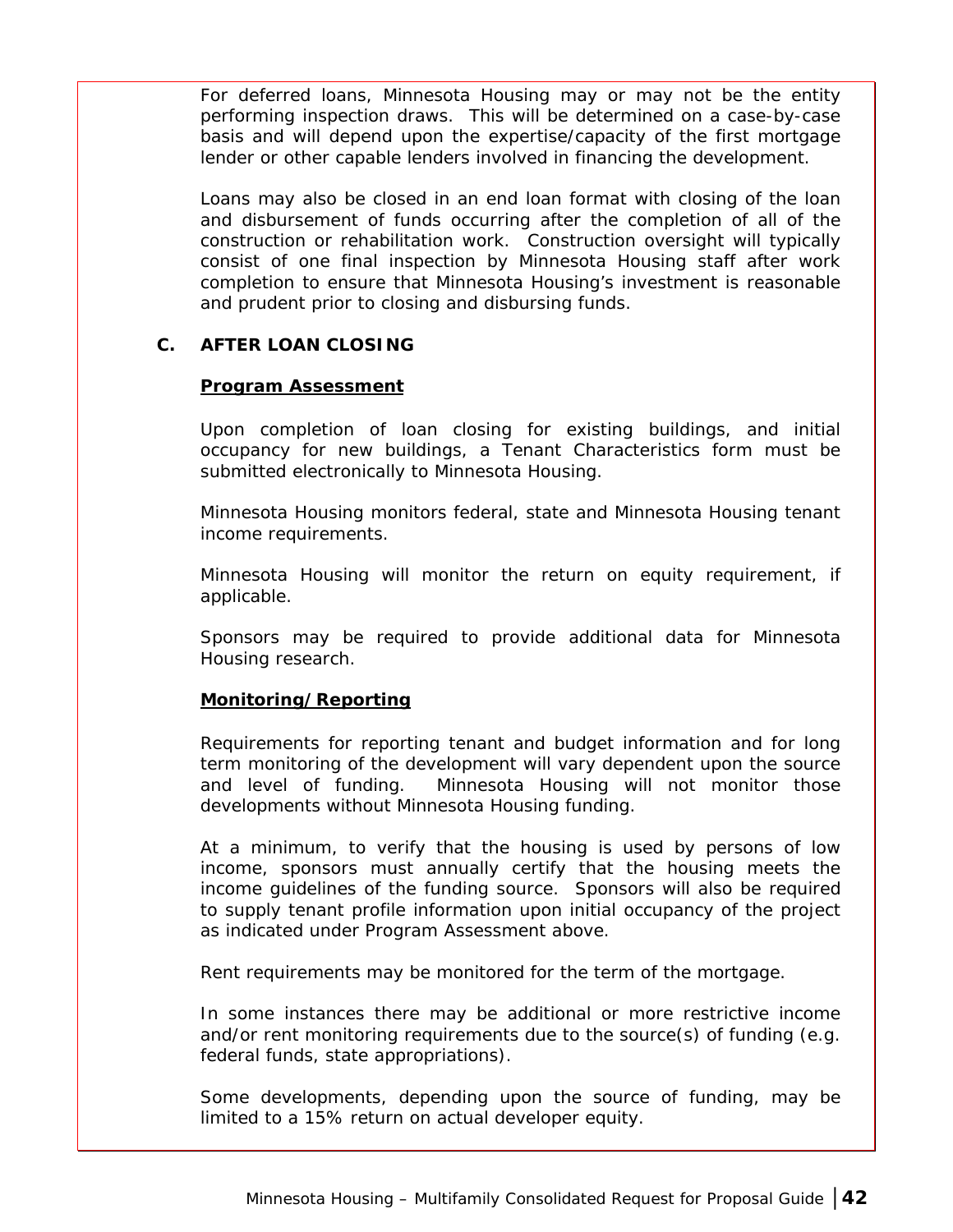## <span id="page-48-0"></span>**XIII. COMPLIANCE AND FAIR HOUSING**

#### **A. CONTRACT COMPLIANCE / EQUAL OPPORTUNITY**

#### **Policy**

It is the policy of the Minnesota Housing to take affirmative action to provide equal opportunity in all of our projects, programs, and other endeavors. Minnesota Housing's goal is to achieve a client and recipient mix that is representative of the people who live in our state and our communities, so that all employment and contractual benefits that develop as a result of our programs will be shared by all Minnesotans. This policy applies to all Minnesota Housing employees and everyone with whom we do business.

#### **Purpose**

The purpose of this Plan is to make Minnesota Housing's commitment to act affirmatively to achieve equal opportunity in all facets of its operation, clear to both internal staff and outside parties with whom we do business.

#### **Goals**

Our goal is to ensure minority and female contractors and subcontractors equal access to business opportunities on Minnesota Housing financed projects and to encourage the presence of minorities and women at all levels, on the staffs of the program participants having contractual agreements with Minnesota Housing. Minnesota Housing's goal is to ensure that the workforces on the projects and programs we finance reflect demographically the area in which they are located. Our goal is to ensure equal business opportunity to minority and female contractors and subcontractors on the projects we finance and equal employment opportunity in the workforces of the firms with whom we sign contractual agreements, in which a contractor commits to meet Minnesota Housing's employment and business goals. These goals will apply for the length of the contract or the life of the mortgage. Minnesota Housing, at its discretion, may set numerical or percentage goals dependent on the location and size of a given project. Current goals will be determined by staff based on the location of the project.

#### **Requirements**

Minnesota Housing is required to comply with all applicable state, federal and local laws. These requirements are passed on to everyone we do business with, either by contractual agreement or as a Minnesota Housing policy.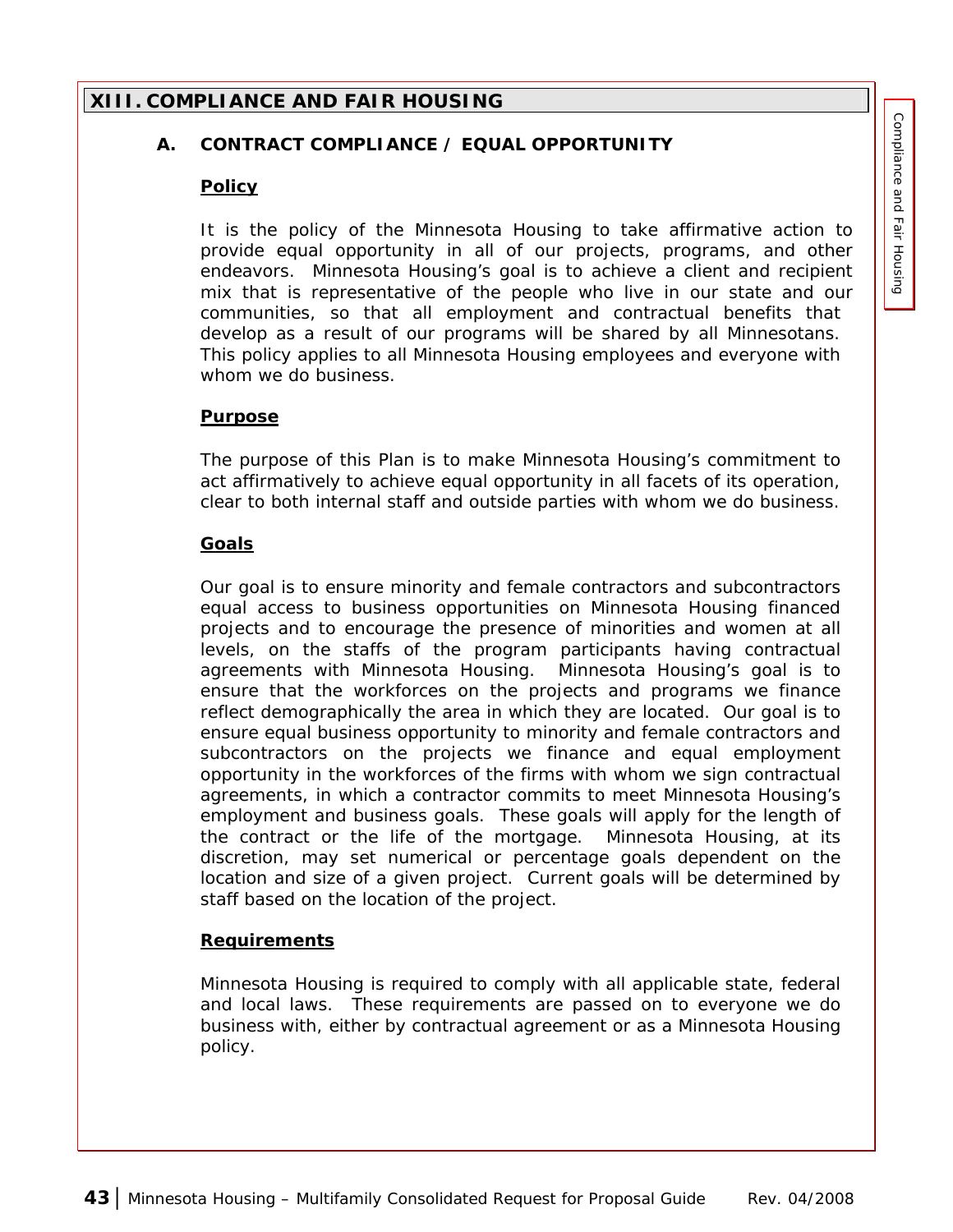#### <span id="page-49-0"></span>**Sanctions**

Minnesota Housing has the contractual authority to demand full payment of any loan or grant, stop proceeding with any project at any stage, and cease to do business with any entity or individual that fails to follow our affirmative action policies or fails to meet its/his/her contractual equal opportunity obligations.

#### **Equal Opportunity Laws/Rules**

The operations of Minnesota Housing are regulated by the following Equal Opportunity Laws/Rules:

- Executive Order 11246 (Affirmative Action Requirements, Federal and federally derived Contracts)
- Executive Order 11625 (Minority Business Enterprises)
- The Civil Rights Act of 1968 (Title VIII)
- Equal Employment Act of 1972
- The Americans with Disability Act of 1990
- Section 504 of the Rehabilitation Act of 1973 as amended
- Minnesota Human Rights Act (Section 363A.36)
- Fair Housing Amendments Act of 1988

#### **B. FAIR HOUSING POLICY**

It is the policy of Minnesota Housing to affirmatively further fair housing in all its programs so that individuals of similar income levels have equal access to Minnesota Housing programs, regardless of race, color, creed, religion, national origin, sex, marital status, status with regard to public assistance, disability, family status, or sexual orientation.

Minnesota Housing's fair housing policy incorporates the affirmative fair housing marketing practices addressed in Title VIII of the Civil Rights Act of 1968 as amended by the Fair Housing Amendment Act of 1988, which state that it is unlawful to discriminate in the sale, rental, and financing of housing based on race, color, religion, sex, handicap, familial status or national origin; as well as the fair housing protections provided by the Minnesota Human Rights Act, which adds creed, marital status, status with regard to public housing, and sexual orientation.

In part, regarding rental housing issues, Title VIII and the Human Rights Act makes it unlawful to: (i) discriminate in the selection/acceptance of applicants in rental of housing units; (ii) discriminate in terms, conditions or privileges of rental of a dwelling unit; (iii) engage in any conduct relating to the provision of housing which otherwise make unavailable or denies rental of a dwelling unit; (iv) make or publish (or have anyone else make or publish) advertisements that indicate preferences or limitations based on race, etc.; (v) tell a person that because of race, etc., a dwelling unit is not available when it is; and (vi) deny access to, or membership or participation in, associations or other services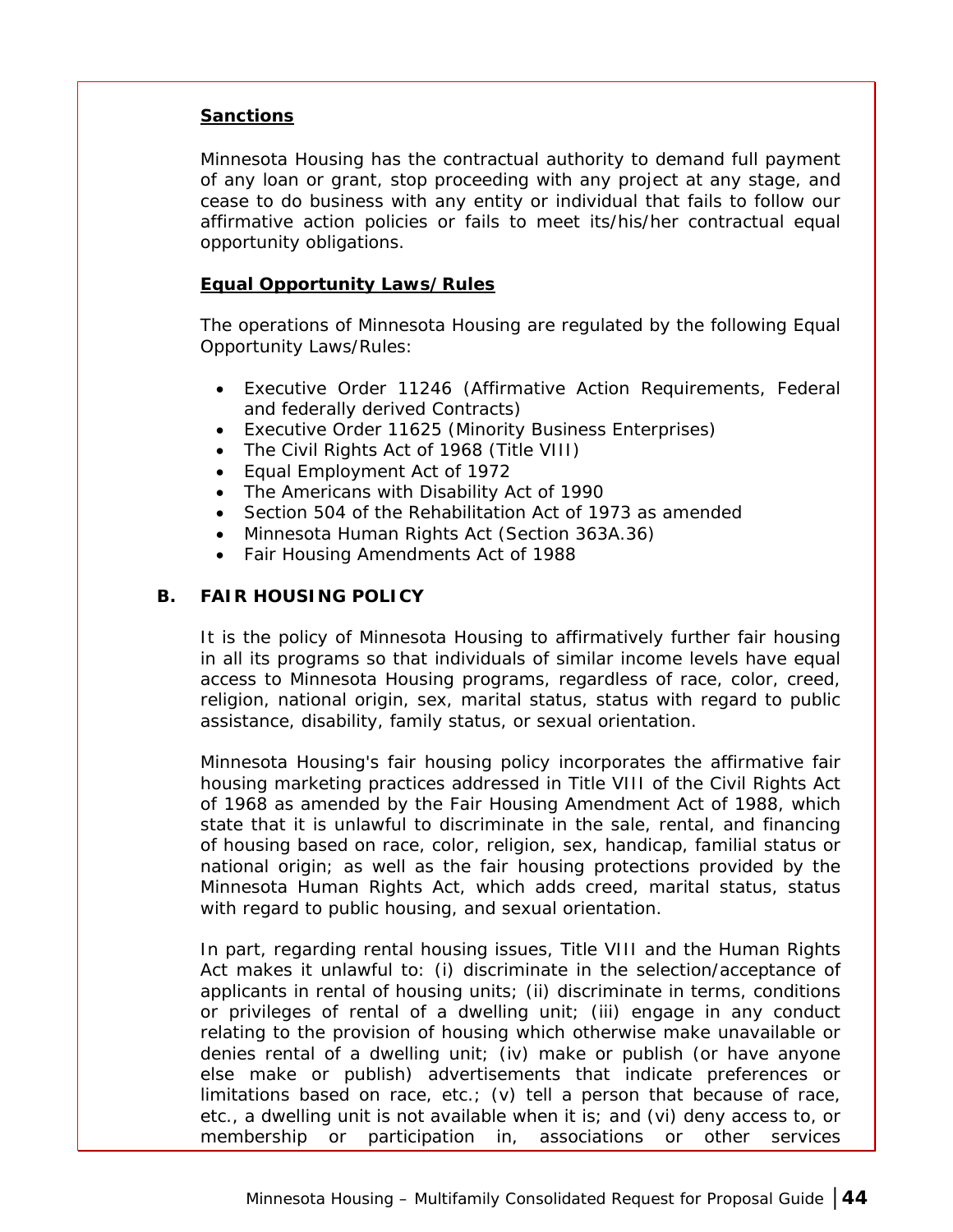organization or facility relating to the business of renting a dwelling or discriminate in the terms or conditions or membership or participation.

Minnesota Housing has a commitment to affirmatively further fair housing for members of the disabled communities by promoting the accessibility requirements set out in the Fair Housing Amendment Act of 1988, which establish design and construction mandates; and provide for the residents' right to make reasonable accommodations, under certain conditions (applicable to covered multifamily dwellings: buildings consisting of 4 or more units if such buildings have one or more elevators; and ground floor dwelling units in other buildings consisting of 4 or more dwelling units).

All Minnesota Housing programs require owners to market affirmatively, using specific steps geared to the particular program. These steps include:

Outreach to all groups protected by the Civil Rights Act of 1968, amended in 1988, and those protected by the Minnesota Human Rights Act; Affirmative marketing strategy that reaches protected groups; Selfanalysis to make sure all steps are non-discriminatory; and Upon request by Minnesota Housing, the submission of reports and documents that confirm the owner's fair housing efforts.

Participants will be expected to use affirmative fair housing marketing practices in soliciting renters, determining eligibility, and concluding all transactions.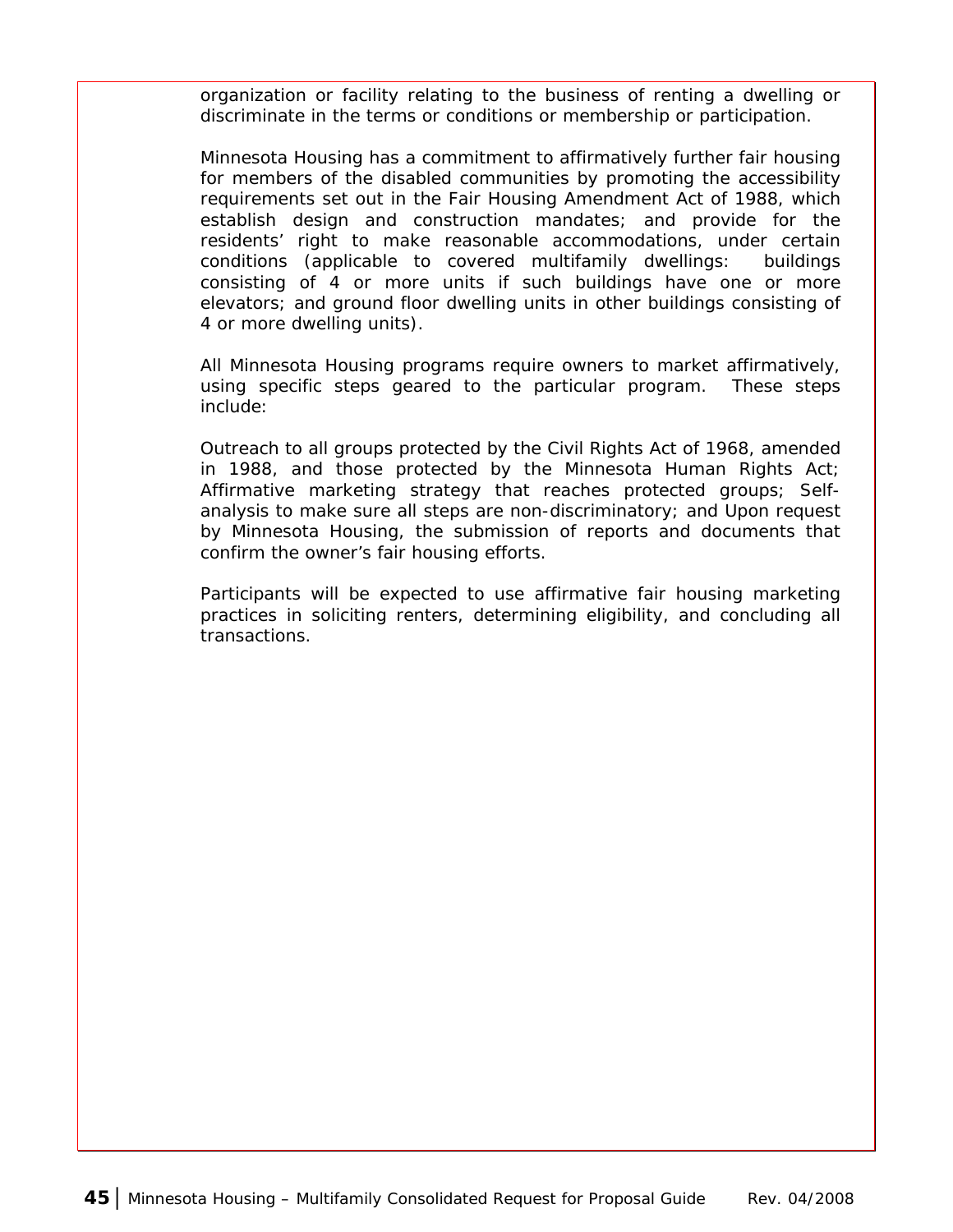## <span id="page-51-0"></span>**ACRONYM LIST**

| <b>ACC</b>      | <b>Annual Contributions Contract</b>                                                |
|-----------------|-------------------------------------------------------------------------------------|
| <b>AHIF</b>     | Affordable Housing Incentive Fund, a Hennepin County program                        |
| AMI             | Area median income                                                                  |
| <b>ARIF</b>     | Affordable Rental Investment Fund, a Minnesota Housing<br>program                   |
| <b>CDBG</b>     | <b>Community Development Block Grant</b>                                            |
| <b>CHDO</b>     | Community Housing Development Organization                                          |
| <b>CIP</b>      | Conservation Improvement Program                                                    |
| <b>CPED</b>     | Community Planning and Economic Development, City of<br>Minneapolis (formerly MCDA) |
| <b>DEED</b>     | Department of Employment and Economic Development                                   |
| DHS-AMHD        | Department of Human Services- Adult Mental Health Division                          |
| <b>EDHC</b>     | Economic Development and Housing Challenge Program, a<br>Minnesota Housing program  |
| <b>ELHIF</b>    | Ending Long-term Homelessness Initiative Fund, a Minnesota<br>Housing program       |
| <b>ELHIF-OS</b> | Ending Long-term Homelessness Initiative Fund, Operating<br>Subsidy                 |
| ELHIF-RA        | Ending Long-term Homelessness Initiative Fund, Rental<br>Assistance                 |
| <b>ERF</b>      | Environmental Response Fund, a Hennepin County program                              |
| <b>ESG</b>      | Emergency Shelter Grant, a HUD Program                                              |
| <b>RHAGS</b>    | Regional Housing Advisory Groups                                                    |
| <b>FFCC</b>     | Flexible Financing for Capital Costs, a Minnesota Housing<br>program                |
| <b>FHF</b>      | <b>Family Housing Fund</b>                                                          |
| <b>FHLB AHP</b> | Federal Home Loan Bank Affordable Housing Program                                   |
| <b>GMHF</b>     | <b>Greater Minnesota Housing Fund</b>                                               |
| <b>HAP</b>      | <b>Housing Assistance Payments</b>                                                  |
| <b>HOME RRP</b> | Home Rental Rehabilitation Program, a Minnesota Housing<br>program                  |
| <b>HOPWA</b>    | Housing Opportunities for Persons with AIDS                                         |
| <b>HSASMI</b>   | Housing with Supports for Adults with Serious Mental Illness                        |
| <b>HTC</b>      | <b>Housing Tax Credits</b>                                                          |
|                 |                                                                                     |